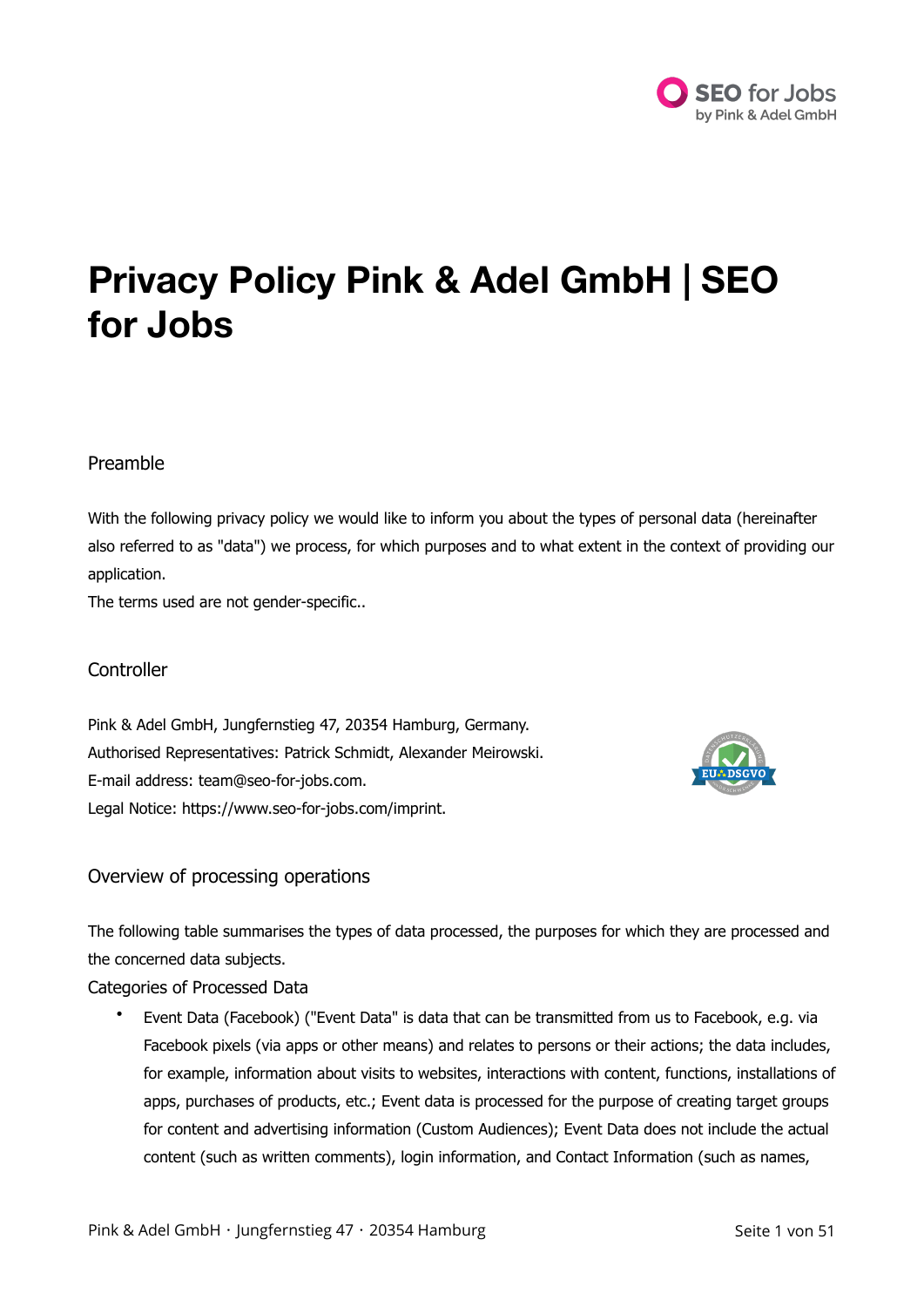

email addresses, and phone numbers). Event Data is deleted by Facebook after a maximum of two years, the Custom Audiences created from them with the deletion of our Facebook account).

- Inventory data (e.g. names, addresses).
- Job applicant details (e.g. Personal data, postal and contact addresses and the documents pertaining to the application and the information contained therein, such as cover letter, curriculum vitae, certificates, etc., as well as other information on the person or qualifications of applicants provided with regard to a specific job or voluntarily by applicants).
- Content data (e.g. text input, photographs, videos).
- Contact data (e.g. e-mail, telephone numbers).
- Meta/communication data (e.g. device information, IP addresses).
- Usage data (e.g. websites visited, interest in content, access times).
- Location data (Information on the geographical position of a device or person).
- Contract data (e.g. contract object, duration, customer category).
- Payment Data (e.g. bank details, invoices, payment history).

## Special Categories of Data

• Data revealing racial or ethnic origin.

## Categories of Data Subjects

- Employees (e.g. Employees, job applicants).
- Job applicants.
- Business and contractual partners.
- Prospective customers.
- Communication partner (Recipients of e-mails, letters, etc.).
- Customers.
- Members.
- Users (e.g. website visitors, users of online services).
- Participants in sweepstakes and competitions.

## Purposes of Processing

- A/B Tests.
- Affiliate Tracking.
- Authentication processes.
- Provision of our online services and usability.
- Conversion tracking (Measurement of the effectiveness of marketing activities).
- Job Application Process (Establishment and possible later execution as well as possible later termination of the employment relationship).
- Office and organisational procedures.
- Clicktracking.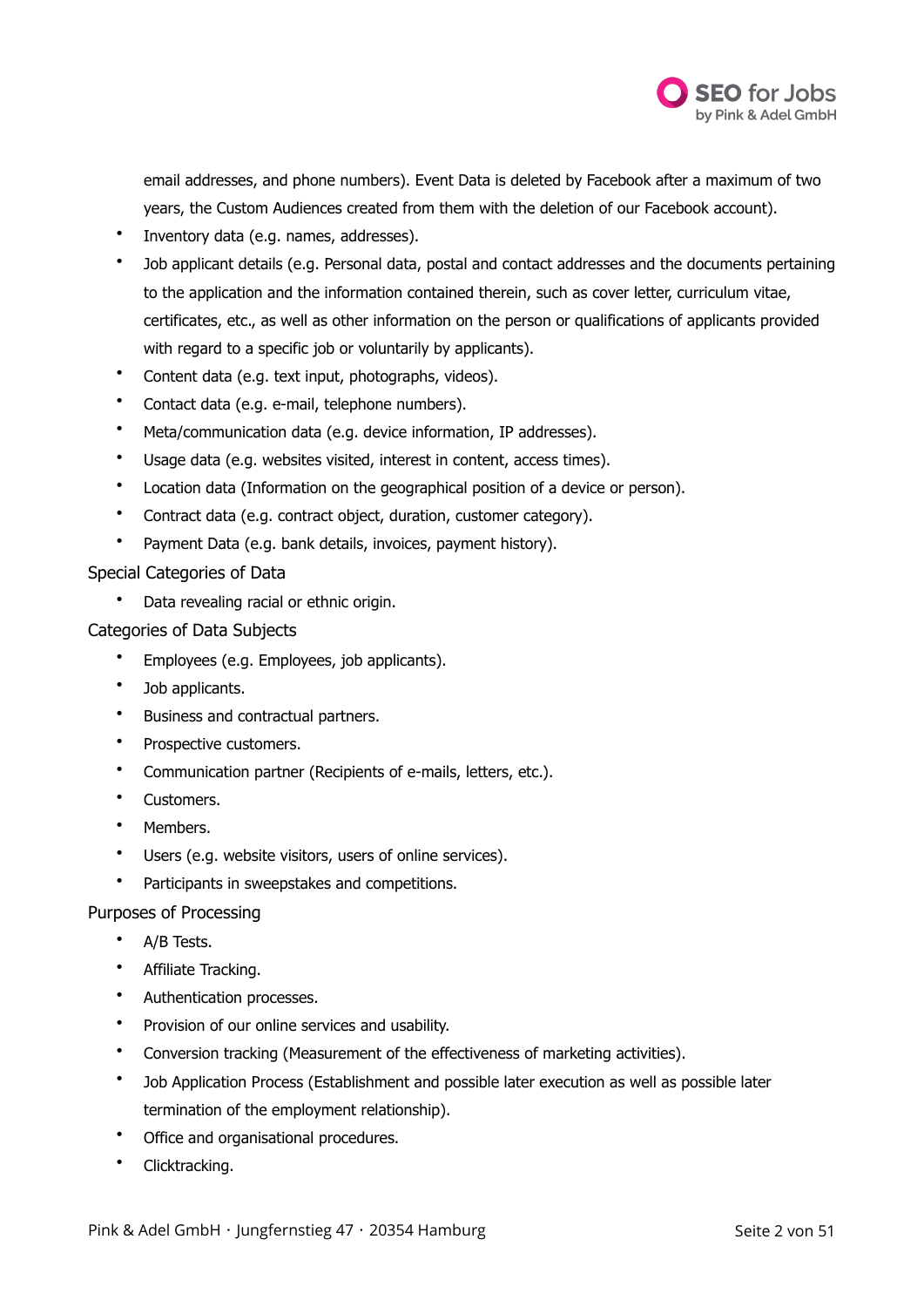

- Content Delivery Network (CDN).
- Cross-Device Tracking (Device-independent processing of user data for marketing purposes).
- Direct marketing (e.g. by e-mail or postal).
- Conducting sweepstakes and contests.
- Affiliate Tracking.
- Heatmaps ("Heatmaps" are mouse movements of the users, which are combined to an overall picture.).
- Interest-based and behavioral marketing.
- Contact requests and communication.
- Profiling (Creating user profiles).
- Remarketing.
- Web Analytics (e.g. access statistics, recognition of returning visitors).
- Security measures.
- Targeting (e.g. profiling based on interests and behaviour, use of cookies).
- Polls and Questionnaires (e.g. surveys with input options, multiple choice questions).
- Provision of contractual services and customer support.
- Managing and responding to inquiries.
- Custom Audiences (Selection of relevant target groups for marketing purposes or other output of content).

## Legal Bases for the Processing

In the following we inform you about the legal basis of the General Data Protection Regulation (GDPR), on the basis of which we process personal data. Please note that, in addition to the regulations of the GDPR, the national data protection regulations may apply in your country or in our country of residence or domicile. If, in addition, more specific legal bases are applicable in individual cases, we will inform you of these in the data protection declaration.

- **Consent (Article 6 (1) (a) GDPR)** The data subject has given consent to the processing of his or her personal data for one or more specific purposes.
- **Performance of a contract and prior requests (Article 6 (1) (b) GDPR)** Performance of a contract to which the data subject is party or in order to take steps at the request of the data subject prior to entering into a contract.
- **Compliance with a legal obligation (Article 6 (1) (c) GDPR)** Processing is necessary for compliance with a legal obligation to which the controller is subject.
- **Performance of a tasks carried out in the public interest (Article 6 (1) (e) GDPR)** Processing is necessary for the performance of a task carried out in the public interest or in the exercise of official authority vested in the controller.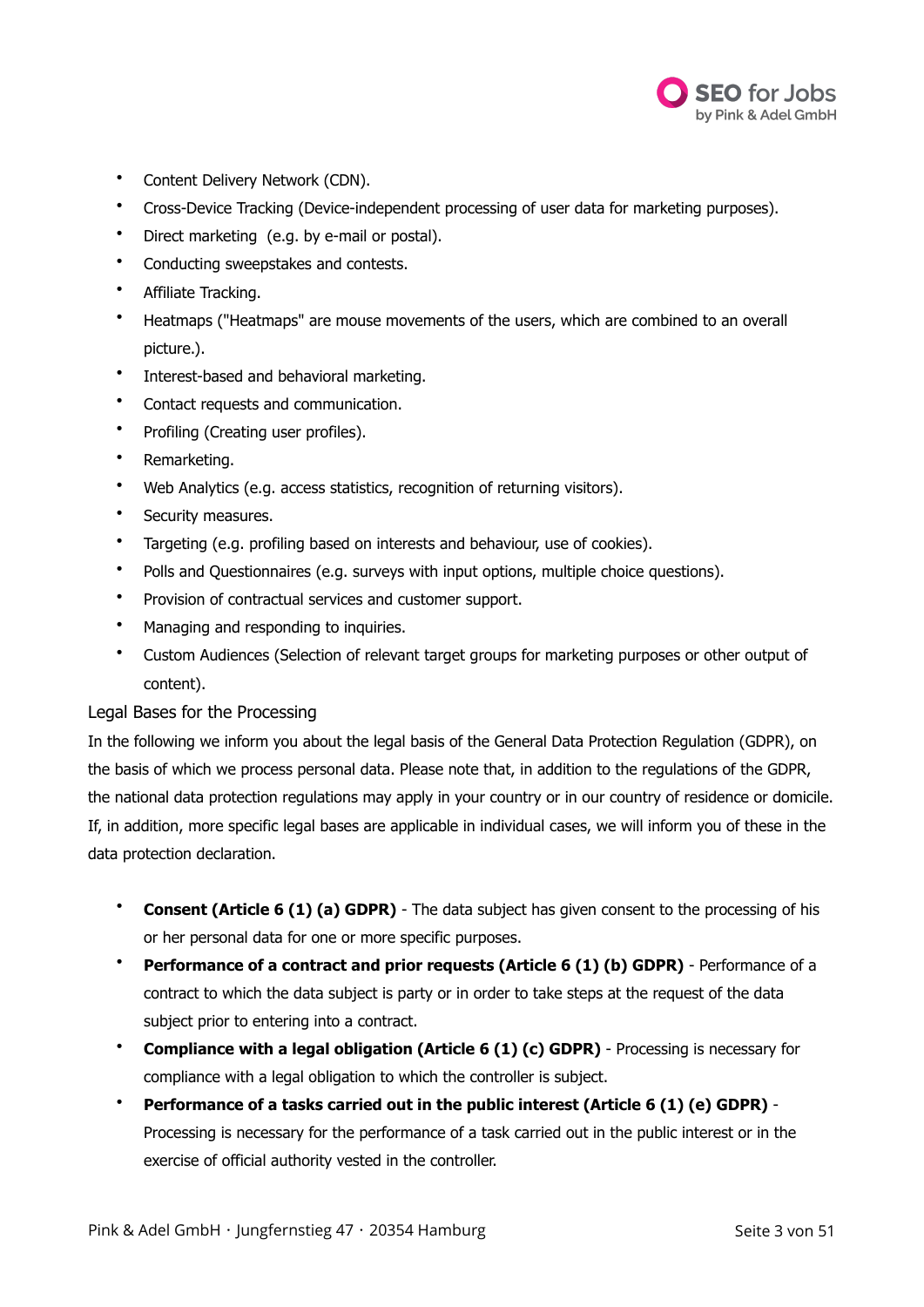

- **Legitimate Interests (Article 6 (1) (f) GDPR)** Processing is necessary for the purposes of the legitimate interests pursued by the controller or by a third party, except where such interests are overridden by the interests or fundamental rights and freedoms of the data subject which require protection of personal data.
- **Job application process as a pre-contractual or contractual relationship (Article 9 (2)(b) GDPR)** - If special categories of personal data within the meaning of Article 9 (1) GDPR (e.g. health data, such as severely handicapped status or ethnic origin) are requested from applicants within the framework of the application procedure, so that the responsible person or the person concerned can carry out the obligations and exercising specific rights of the controller or of the data subject in the field of employment and social security and social protection law, their processing shall be carried out in accordance with Article 9 (2)(b) GDPR , in the case of the protection of vital interests of applicants or other persons on the basis of Article 9 (2)(c) GDPR or for the purposes of preventive health care or occupational medicine, for the assessment of the employee's ability to work, for medical diagnostics, care or treatment in the health or social sector or for the administration of systems and services in the health or social sector in accordance with Article 9 (2)(d) GDPR. In the case of a communication of special categories of data based on voluntary consent, their processing is carried out on the basis of Article 9 (2)(a) GDPR.
- **Performance of a contract and prior requests (EKD) (§ 6 No. 5 DSG-EKD)** Performance of a contract to which the data subject is party or in order to take steps at the request of the data subject prior to entering into a contract.

**National data protection regulations in Germany**: In addition to the data protection regulations of the General Data Protection Regulation, national regulations apply to data protection in Germany. This includes in particular the Law on Protection against Misuse of Personal Data in Data Processing (Federal Data Protection Act - BDSG). In particular, the BDSG contains special provisions on the right to access, the right to erase, the right to object, the processing of special categories of personal data, processing for other purposes and transmission as well as automated individual decision-making, including profiling. Furthermore, it regulates data processing for the purposes of the employment relationship (§ 26 BDSG), in particular with regard to the establishment, execution or termination of employment relationships as well as the consent of employees. Furthermore, data protection laws of the individual federal states may apply.

## Security Precautions

We take appropriate technical and organisational measures in accordance with the legal requirements, taking into account the state of the art, the costs of implementation and the nature, scope, context and purposes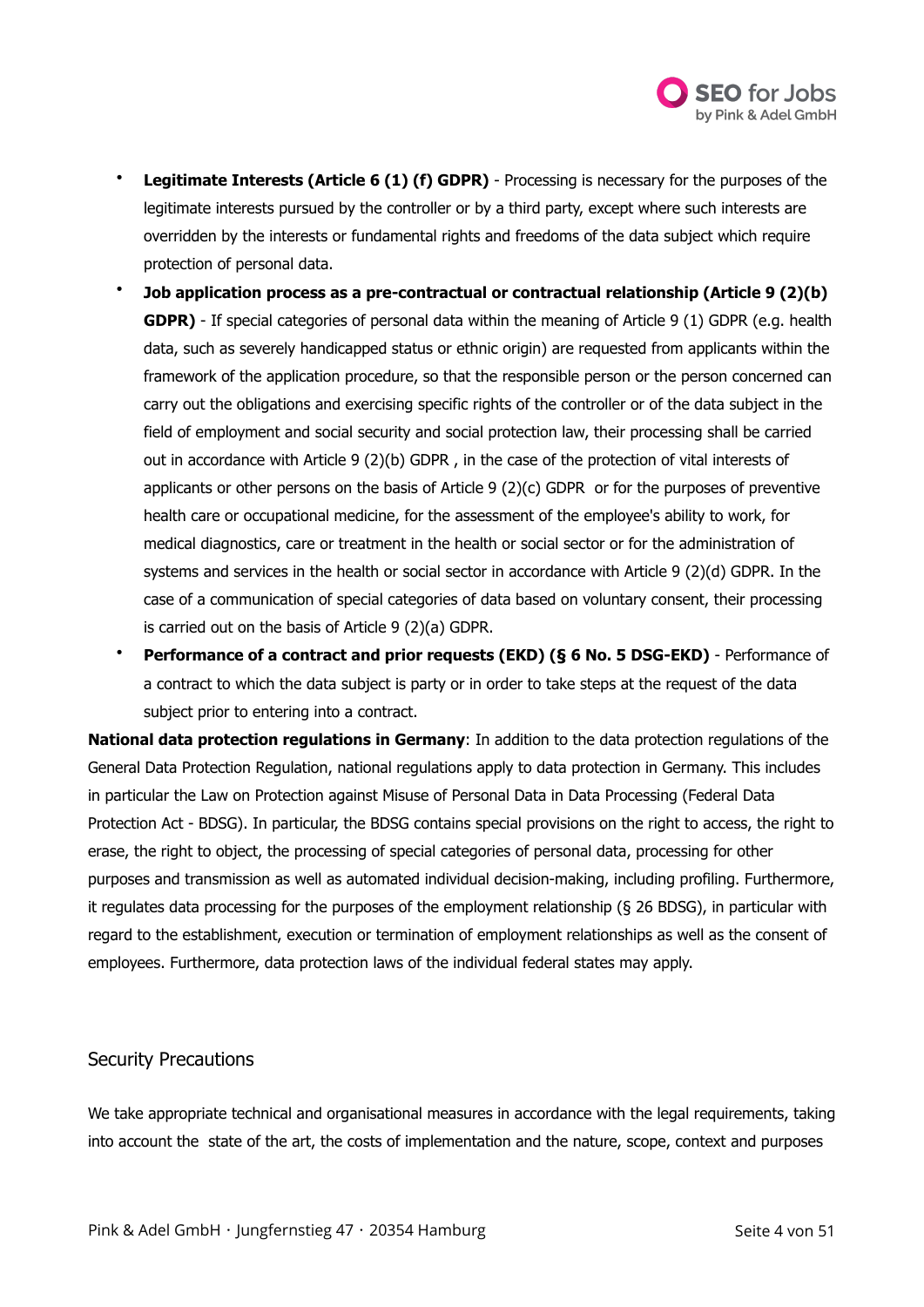

of processing as well as the risk of varying likelihood and severity for the rights and freedoms of natural persons, in order to ensure a level of security appropriate to the risk.

The measures include, in particular, safeguarding the confidentiality, integrity and availability of data by controlling physical and electronic access to the data as well as access to, input, transmission, securing and separation of the data. In addition, we have established procedures to ensure that data subjects' rights are respected, that data is erased, and that we are prepared to respond to data threats rapidly. Furthermore, we take the protection of personal data into account as early as the development or selection of hardware, software and service providers, in accordance with the principle of privacy by design and privacy by default. **Masking of the IP address**: If IP addresses are processed by us or by the service providers and

technologies used and the processing of a complete IP address is not necessary, the IP address is shortened (also referred to as "IP masking"). In this process, the last two digits or the last part of the IP address after a full stop are removed or replaced by wildcards. The masking of the IP address is intended to prevent the identification of a person by means of their IP address or to make such identification significantly more difficult.

**SSL encryption (https)**: In order to protect your data transmitted via our online services in the best possible way, we use SSL encryption. You can recognize such encrypted connections by the prefix https:// in the address bar of your browser.

## Transmission and Disclosure of Personal Data

In the context of our processing of personal data, it may happen that the data is transferred to other places, companies or persons or that it is disclosed to them. Recipients of this data may include, for example, payment institutions within the context of payment transactions, service providers commissioned with IT tasks or providers of services and content that are embedded in a website. In such a case, the legal requirements will be respected and in particular corresponding contracts or agreements, which serve the protection of your data, will be concluded with the recipients of your data.

# Data Processing in Third Countries

If we process data in a third country (i.e. outside the European Union (EU), the European Economic Area (EEA)) or the processing takes place in the context of the use of third party services or disclosure or transfer of data to other persons, bodies or companies, this will only take place in accordance with the legal requirements.

Subject to express consent or transfer required by contract or law, we process or have processed the data only in third countries with a recognised level of data protection, on the basis of special guarantees, such as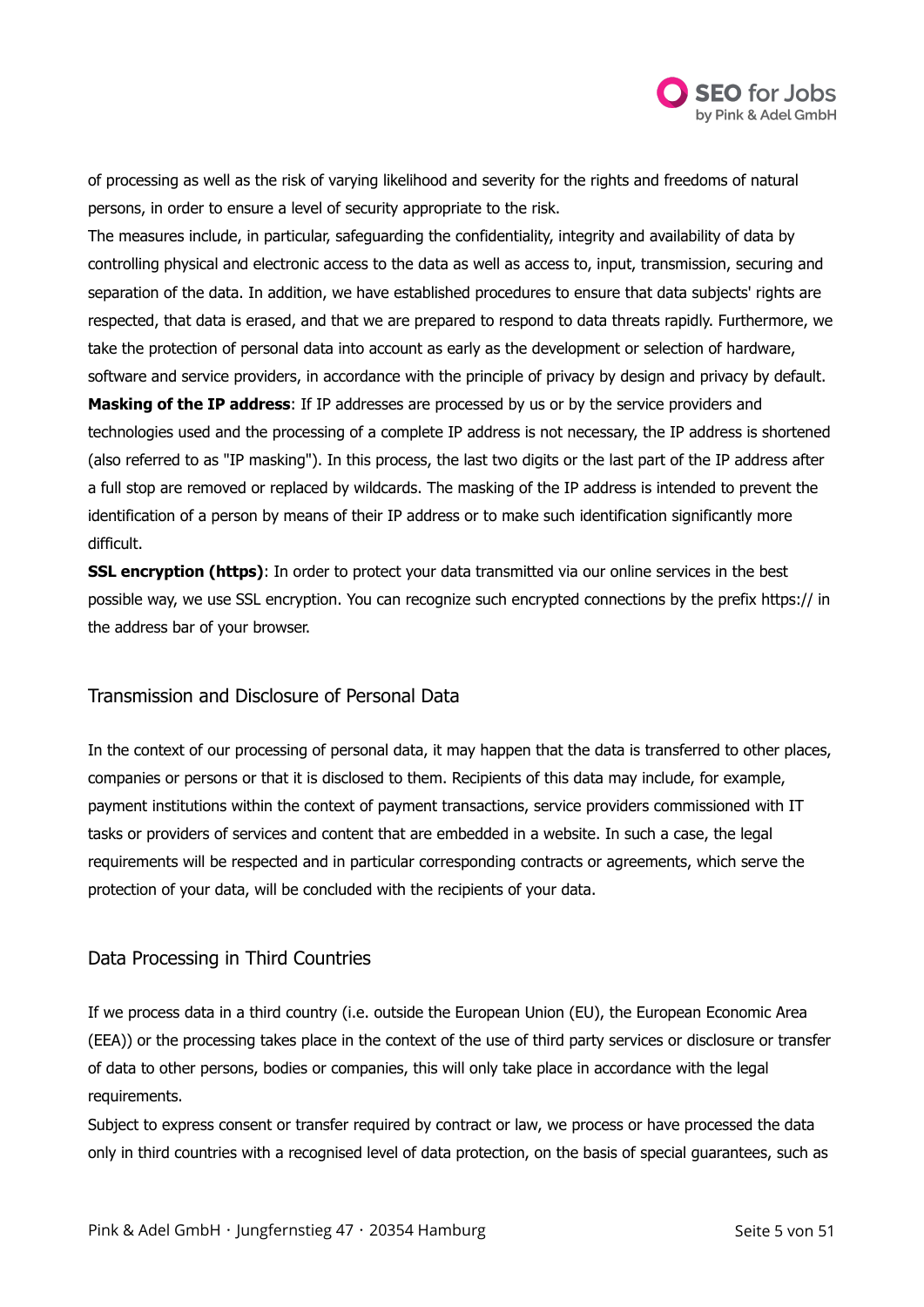

a contractual obligation through so-called standard protection clauses of the EU Commission or if certifications or binding internal data protection regulations justify the processing (Article 44 to 49 GDPR, information page of the EU Commission: [https://ec.europa.eu/info/law/law-topic/data-protection/](https://ec.europa.eu/info/law/law-topic/data-protection/international-dimension-data-protection_en) international-dimension-data-protection en).

# Use of Cookies

Cookies are text files that contain data from visited websites or domains and are stored by a browser on the user's computer. A cookie is primarily used to store information about a user during or after his visit within an online service. The information stored can include, for example, the language settings on a website, the login status, a shopping basket or the location where a video was viewed. The term "cookies" also includes other technologies that fulfil the same functions as cookies (e.g. if user information is stored using pseudonymous online identifiers, also referred to as "user IDs").

## **The following types and functions of cookies are distinguished:**

- **Temporary cookies (also: session cookies):** Temporary cookies are deleted at the latest after a user has left an online service and closed his browser.
- **Permanent cookies:** Permanent cookies remain stored even after closing the browser. For example, the login status can be saved or preferred content can be displayed directly when the user visits a website again. The interests of users who are used for range measurement or marketing purposes can also be stored in such a cookie.
- **First-Party-Cookies**: First-Party-Cookies are set by ourselves.
- **Third party cookies**: Third party cookies are mainly used by advertisers (so-called third parties) to process user information.
- **Necessary (also: essential) cookies:** Cookies can be necessary for the operation of a website (e.g. to save logins or other user inputs or for security reasons).
- **Statistics, marketing and personalisation cookies**: Cookies are also generally used to measure a website's reach and when a user's interests or behaviour (e.g. viewing certain content, using functions, etc.) are stored on individual websites in a user profile. Such profiles are used, for example, to display content to users that corresponds to their potential interests. This procedure is also referred to as "tracking", i.e. tracking the potential interests of users. If we use cookies or "tracking" technologies, we will inform you separately in our privacy policy or in the context of obtaining consent.

**Information on legal basis:** The legal basis on which we process your personal data with the help of cookies depends on whether we ask you for your consent. If this applies and you consent to the use of cookies, the legal basis for processing your data is your declared consent. Otherwise, the data processed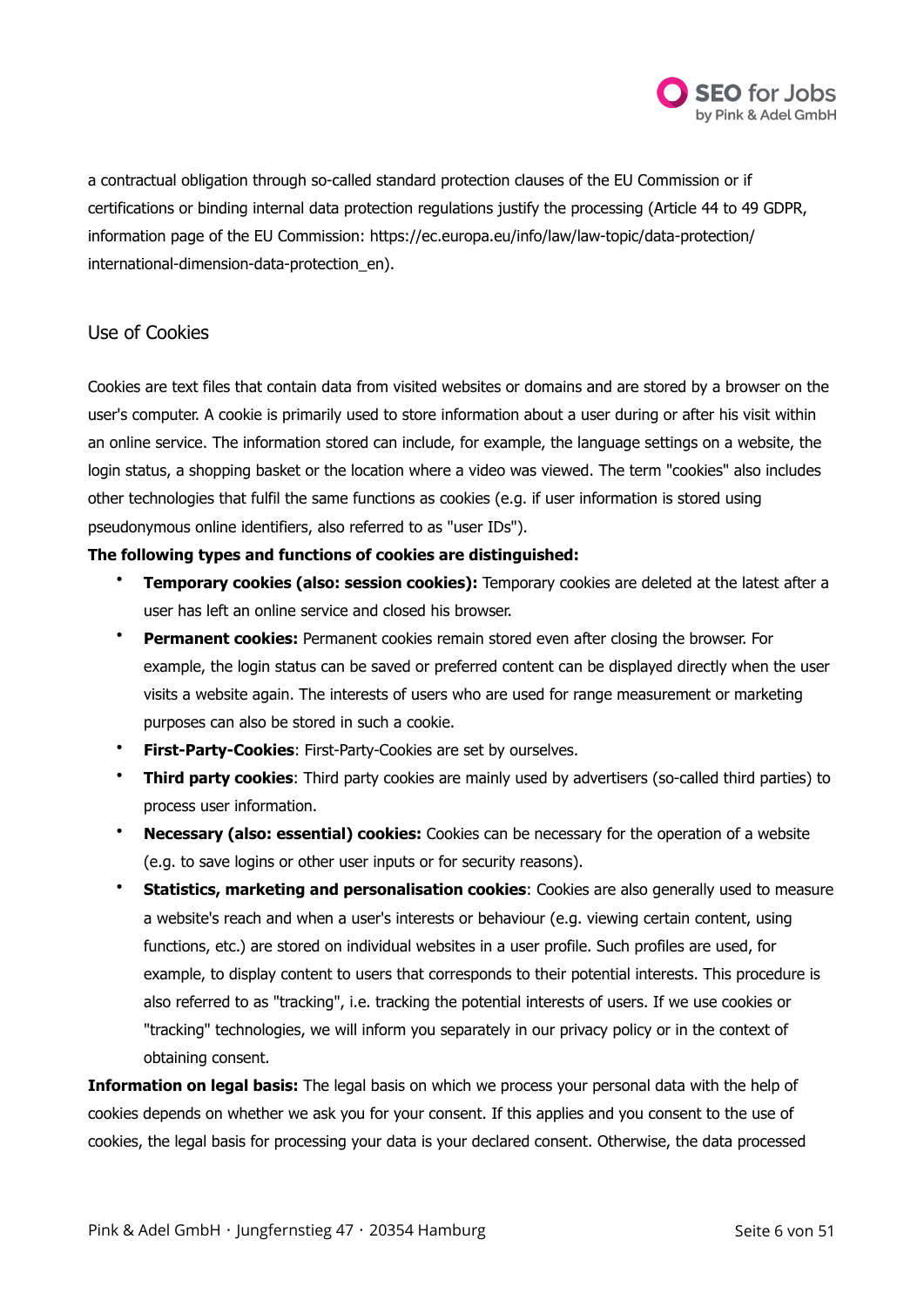

with the help of cookies will be processed on the basis of our legitimate interests (e.g. in a business operation of our online service and its improvement) or, if the use of cookies is necessary to fulfill our contractual obligations.

**Retention period:** Unless we provide you with explicit information on the retention period of permanent cookies (e.g. within the scope of a so-called cookie opt-in), please assume that the retention period can be as long as two years.

**General information on Withdrawal of consent and objection (Opt-Out):** Respective of whether processing is based on consent or legal permission, you have the option at any time to object to the processing of your data using cookie technologies or to revoke consent (collectively referred to as "opt-out"). You can initially explain your objection using the settings of your browser, e.g. by deactivating the use of cookies (which may also restrict the functionality of our online services). An objection to the use of cookies for online marketing purposes can be raised for a large number of services, especially in the case of tracking, via the websites <https://www.aboutads.info/choices/>and [https://www.youronlinechoices.com.](https://www.youronlinechoices.com) In addition, you can receive further information on objections in the context of the information on the used service providers and cookies.

**Processing Cookie Data on the Basis of Consent**: We use a cookie management solution in which users' consent to the use of cookies, or the procedures and providers mentioned in the cookie management solution, can be obtained, managed and revoked by the users. The declaration of consent is stored so that it does not have to be retrieved again and the consent can be proven in accordance with the legal obligation. Storage can take place server-sided and/or in a cookie (so-called opt-out cookie or with the aid of comparable technologies) in order to be able to assign the consent to a user or and/or his/her device.Subject to individual details of the providers of cookie management services, the following information applies: The duration of the storage of the consent can be up to two years. In this case, a pseudonymous user identifier is formed and stored with the date/time of consent, information on the scope of the consent (e.g. which categories of cookies and/or service providers) as well as the browser, system and used end device.

- **Processed data types:** Usage data (e.g. websites visited, interest in content, access times), Meta/ communication data (e.g. device information, IP addresses).
- **Data subjects:** Users (e.g. website visitors, users of online services).
- **Legal Basis:** Consent (Article 6 (1) (a) GDPR), Legitimate Interests (Article 6 (1) (f) GDPR).

# Performing tasks in accordance with statutes or rules of procedure

We process the data of our members, supporters, prospects, business partners or other persons (collectively, " data subjects ") when we have a membership or other business relationship with them and perform our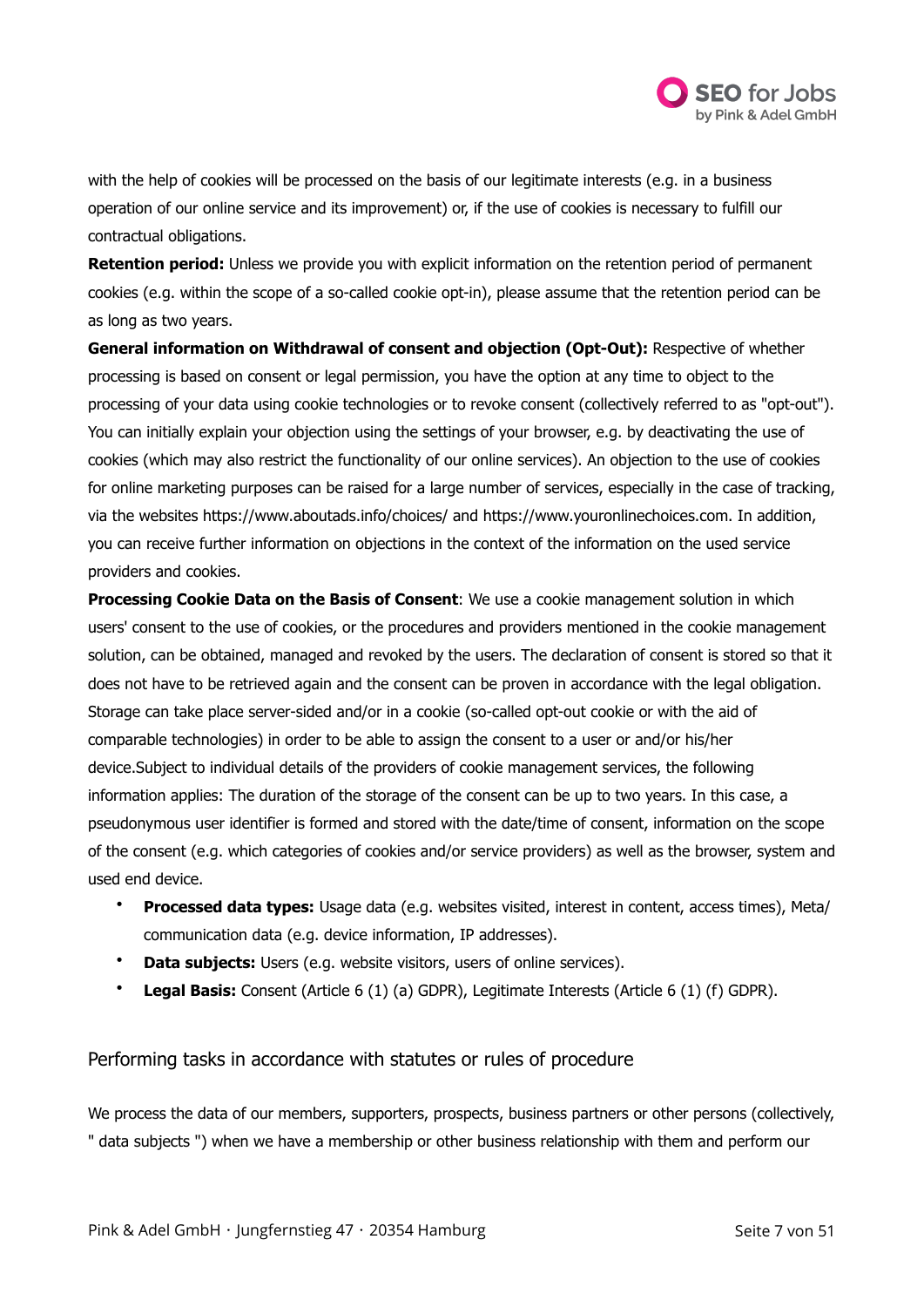

functions and are recipients of benefits and benefits. Otherwise, we process the data of data subjects on the basis of our legitimate interests, e.g. when it concerns administrative tasks or public relations.

The data processed, the type, scope and purpose and the necessity of their processing, are determined by the underlying membership or contractual relationship, from which the necessity of any data information arises (otherwise we refer to necessary data).

We delete data that is no longer required for the performance of our statutory and business purposes. This is determined according to the respective tasks and contractual relationships. We retain the data for as long as it may be relevant for the purpose of conducting business and with regard to any warranty or liability obligations on the basis of our legitimate interest in their regulation. The necessity of storing the data is checked regularly; otherwise the statutory storage obligations apply.

- **Processed data types:** Inventory data (e.g. names, addresses), Payment Data (e.g. bank details, invoices, payment history), Contact data (e.g. e-mail, telephone numbers), Contract data (e.g. contract object, duration, customer category).
- **Data subjects:** Users (e.g. website visitors, users of online services), Members, Business and contractual partners.
- **Purposes of Processing:** Provision of contractual services and customer support, Contact requests and communication, Managing and responding to inquiries.
- **Legal Basis:** Performance of a contract and prior requests (Article 6 (1) (b) GDPR), Legitimate Interests (Article 6 (1) (f) GDPR).

# Commercial Services

We process data of our contractual and business partners, e.g. customers and interested parties (collectively referred to as "contractual partners") within the context of contractual and comparable legal relationships as well as associated actions and communication with the contractual partners or pre-contractually, e.g. to answer inquiries.

We process this data in order to fulfil our contractual obligations, safeguard our rights and for the purposes of the administrative tasks associated with this data and the business-related organisation. We will only pass on the data of the contractual partners within the scope of the applicable law to third parties insofar as this is necessary for the aforementioned purposes or for the fulfilment of legal obligations or with the consent of data subjects concerned (e.g. telecommunications, transport and other auxiliary services as well as subcontractors, banks, tax and legal advisors, payment service providers or tax authorities). The contractual partners will be informed about further processing, e.g. for marketing purposes, as part of this privacy policy.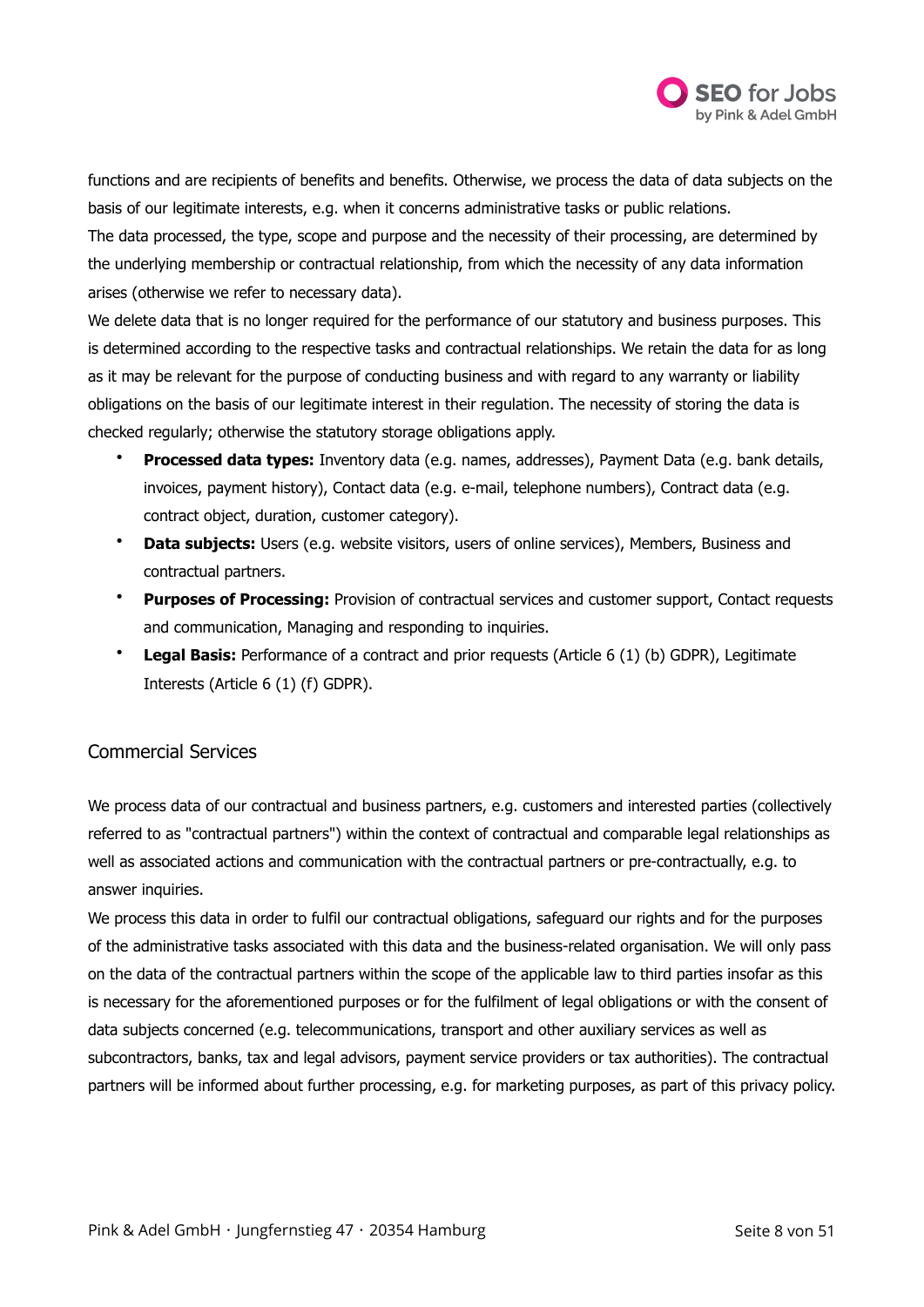

Which data are necessary for the aforementioned purposes, we inform the contracting partners before or in the context of the data collection, e.g. in online forms by special marking (e.g. colors), and/or symbols (e.g. asterisks or the like), or personally.

We delete the data after expiry of statutory warranty and comparable obligations, i.e. in principle after expiry of 4 years, unless the data is stored in a customer account or must be kept for legal reasons of archiving (e.g., as a rule 10 years for tax purposes). In the case of data disclosed to us by the contractual partner within the context of an assignment, we delete the data in accordance with the specifications of the assignment, in general after the end of the assignment.

If we use third-party providers or platforms to provide our services, the terms and conditions and privacy policies of the respective third-party providers or platforms shall apply in the relationship between the users and the providers.

**Customer Account**: Contractual partners can create a customer or user account. If the registration of a customer account is required, contractual partnerswill be informed of this as well as of the details required for registration. The customer accounts are not public and cannot be indexed by search engines. In the course of registration and subsequent registration and use of the customer account, we store the IP addresses of the contractual partners along with the access times, in order to be able to prove the registration and prevent any misuse of the customer account.

If customers have terminated their customer account, their data will be deleted with regard to the customer account, subject to their retention is required for legal reasons. It is the responsibility of the customer to secure their data upon termination of the customer account.

**Economic Analyses and Market Research**: For economic reasons and in order to be able to recognise market trends, wishes of contractual partners and users, we analyse the data available to us on business transactions, contracts, enquiries, etc., whereby the persons concerned may include contractual partners, interested parties, customers, visitors and users of our online service.

The analyses are carried out for the purpose of business evaluations, marketing and market research (for example, to determine customer groups with different characteristics). If available, we can take into account the profiles of registered users with information, e.g. on the services they have used. The analyses serve us alone and are not disclosed externally unless they are anonymous analyses with summarised, i.e. anonymised values. Furthermore, we respect the privacy of the users and process the data for analysis purposes as pseudonymously as possible and if possible anonymously (e.g. as summarized data).

**Online Shop and E-Commerce:** We process the data of our customers in order to enable them to select, purchase or order the selected products, goods and related services, as well as their payment and delivery, or performance of other services. If necessary for the execution of an order, we use service providers, in particular postal, freight and shipping companies, in order to carry out the delivery or execution to our customers. For the processing of payment transactions we use the services of banks and payment service providers. The required details are identified as such in the course of the ordering or comparable purchasing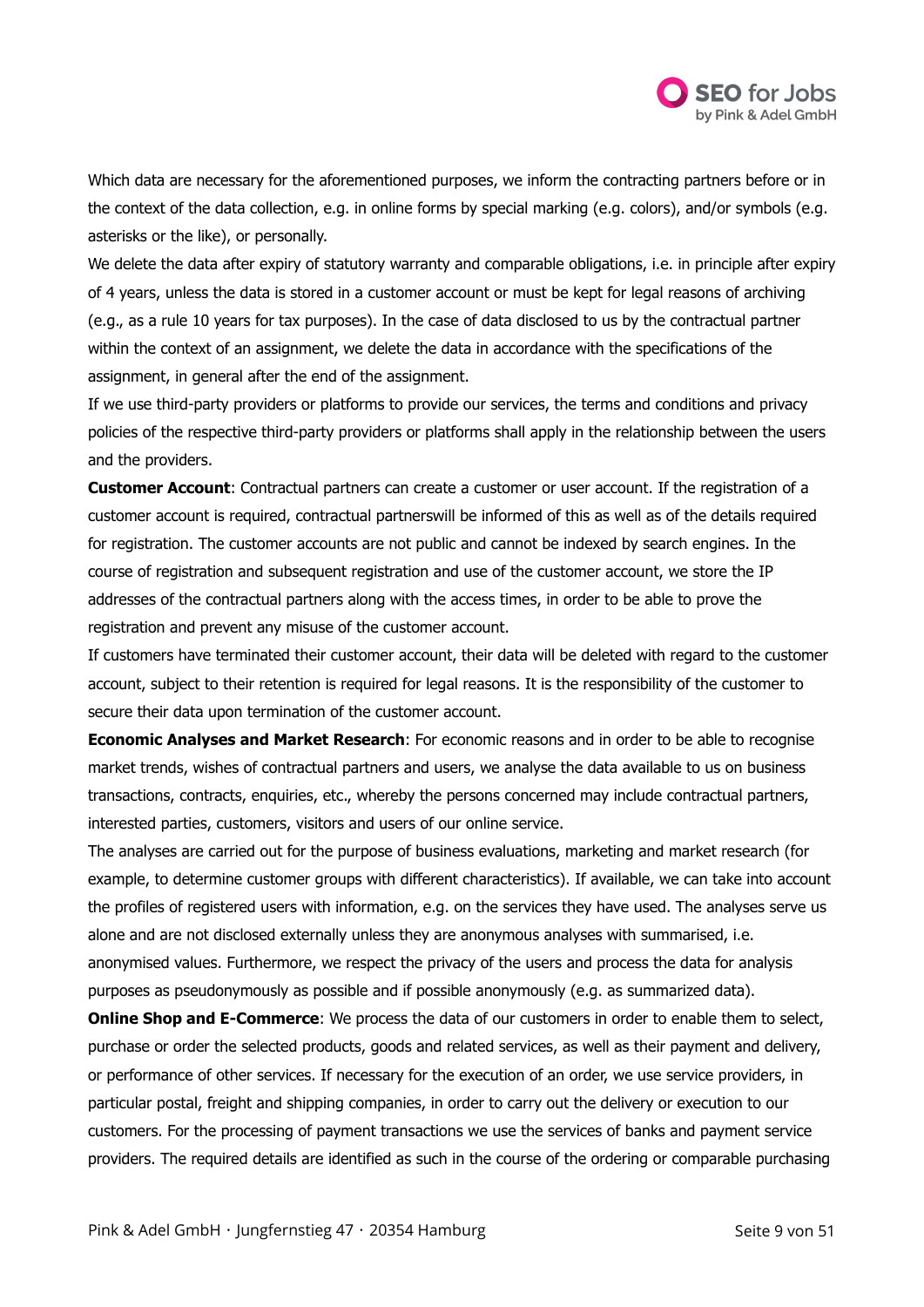

process and include the details required for delivery, or other way of making the product aviable and invoicing as well as contact information in order to be able to hold any consultation.

**Agency Services**: We process the data of our customers within the scope of our contractual services, which may include e.g. conceptual and strategic consulting, campaign planning, software and design development / consulting or maintenance, implementation of campaigns and processes, handling, server administration, data analysis / consulting services and training services.

**Coaching**: We process the data of our clients and interested parties and other clients or contractual partners (uniformly referred to as "clients") in order to provide them with our services. The data processed, the type, scope and purpose of their processing and the necessity of their processing are determined by the underlying contractual and client relationship.

Within the scope of our services, we may also process special categories of data, here in particular information on the health of clients, possibly with reference to their sexual life or sexual orientation and data revealing racial or ethnic origin, political opinions, religious or philosophical beliefs. To this end, we obtain the express consent of clients where necessary and process the special categories of data otherwise for the purposes of health care, if the data is public or wit an other legal persmission.

Insofar as it is necessary for the fulfilment of our contractual obligations, the protection of vital interests or by law, or with theclients's consent, we disclose or transfer the clients's data to third parties or agents, such as public authorities, accounting offices and in the field of IT, office or comparable services, in compliance with professional regulations.

**Consulting**: We process the data of our clients, clients as well as interested parties and other clients or contractual partners (uniformly referred to as "clients") in order to provide them with our consulting services. The data processed, the type, scope and purpose of the processing and the necessity of its processing are determined by the underlying contractual and client relationship.

Insofar as it is necessary for the fulfilment of our contract, for the protection of vital interests or by law, or with the consent of the client, we disclose or transfer the client's data to third parties or agents, such as authorities, courts, subcontractors or in the field of IT, office or comparable services, taking into account the professional requirements.

**Craft Services**: We process the data of our customers and clients (hereinafter uniformly referred to as "customers") in order to enable them to select, acquire or commission the selected services or works and related tasks, as well as their payment and delivery, or execution or provision.

The required details are identified as such within the framework of the conclusion of the order, order or comparable contract and include the details required for delivery and invoicing as well as contact information in order to be able to hold any consultations.

**Project and Development Services**: We process the data of our customers and clients (hereinafter uniformly referred to as "customers") in order to enable them to select, acquire or commission the selected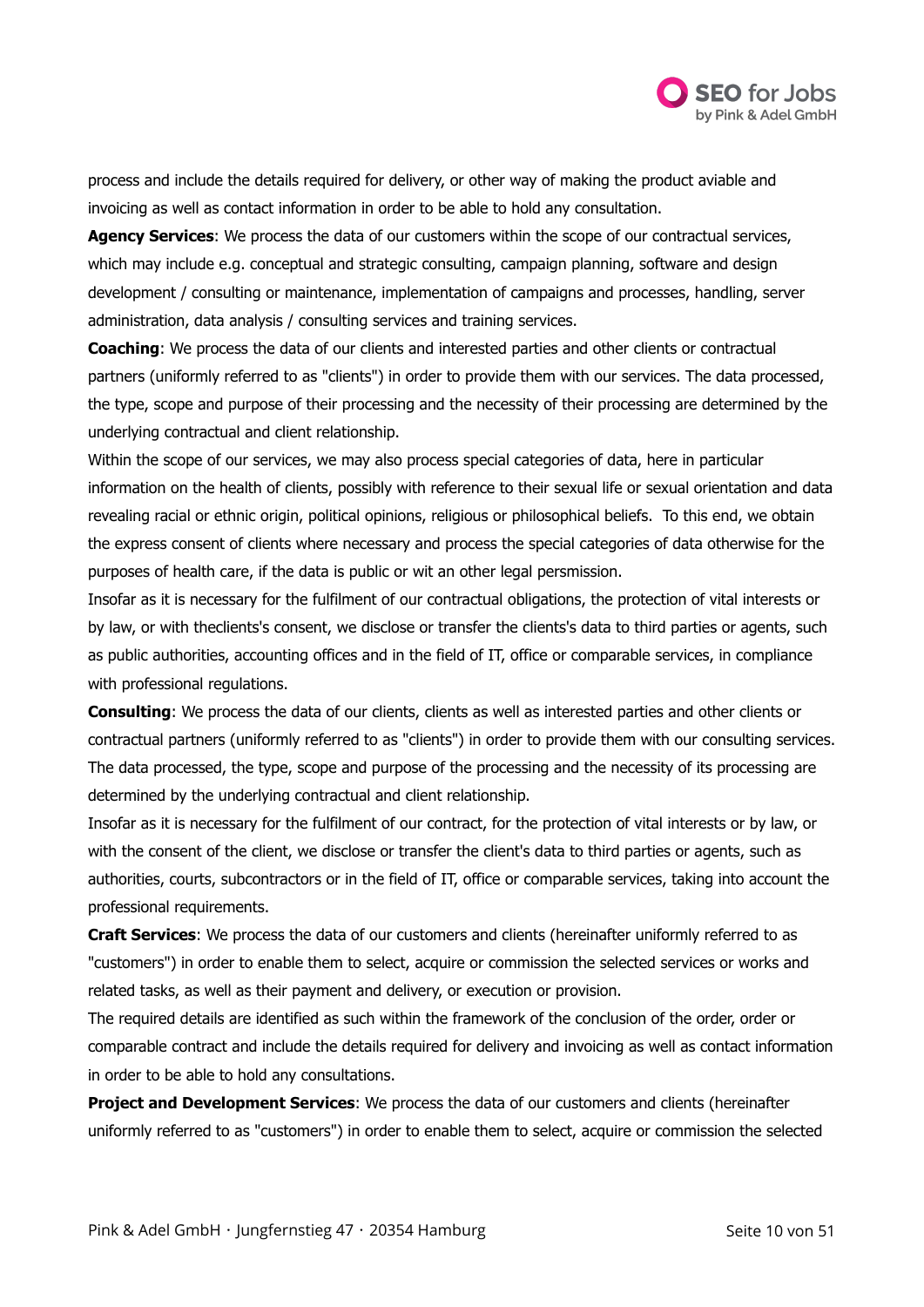

services or works as well as associated activities and to pay for and make available such services or works or to perform such services or works.

The required information is indicated as such within the framework of the conclusion of the agreement, order or equivalent contract and includes the information required for the provision of services and invoicing as well as contact information in order to be able to hold any consultations. Insofar as we gain access to the information of end customers, employees or other persons, we process it in accordance with the legal and contractual requirements.

**Publishing Activities**: We process the data of our contact partners, interviewed persons and other persons who are the subject of our editorial, journalistic and related activities. Here we refer to the validity of protection regulations of freedom of opinion and freedom of the press according to Article 85 GDPR in connection with the respective national laws. The processing serves us the fulfilment of order activities and is otherwise based in particular on the interest of the general public in information and media products. **Recruiting Services**: As part of our services, which include in particular the search for, contacting and placement of potential job candidates, we process the data of the job candidates and the personal data of potential employers or their employees.

We process the information and contact data provided by the job candidates for the purposes of establishing, implementing and, if necessary, terminating a job placement contract. In addition, we can ask interested parties questions about the success of our recruiting services at a later date, in accordance with legal requirements.

We process the data of the job candidates, as well as of the employers, in order to fulfil our contractual obligations, in order to process the requests we receive for the placement of jobs to the satisfaction of the parties involved.

We can record the recruiting processes in order to be able to prove the existence of the contractual relationship and the consent of the interested parties in accordance with the statutory accountability obligations (Article 5 (2) GDPR). This information will be stored for a period of three to four years if we need to prove the original request (e.g. to prove eligibility to contact the job candidates).

**Software and Platform Services**: We process the data of our users, registered and any test users (hereinafter uniformly referred to as "users") in order to provide them with our contractual services and on the basis of legitimate interests to ensure the security of our offer and to develop it further. The required details are identified as such within the context of the conclusion of the agreement, order or comparable contract and include the details required for the provision of services and invoicing as well as contact information in order to be able to hold any further consultations.

**Technical and Engineering services**: We process the data of our customers and clients (hereinafter uniformly referred to as "customers") in order to enable them to select, acquire or commission the selected services or works as well as associated activities and to pay for and make available such services or works or to perform such services or works.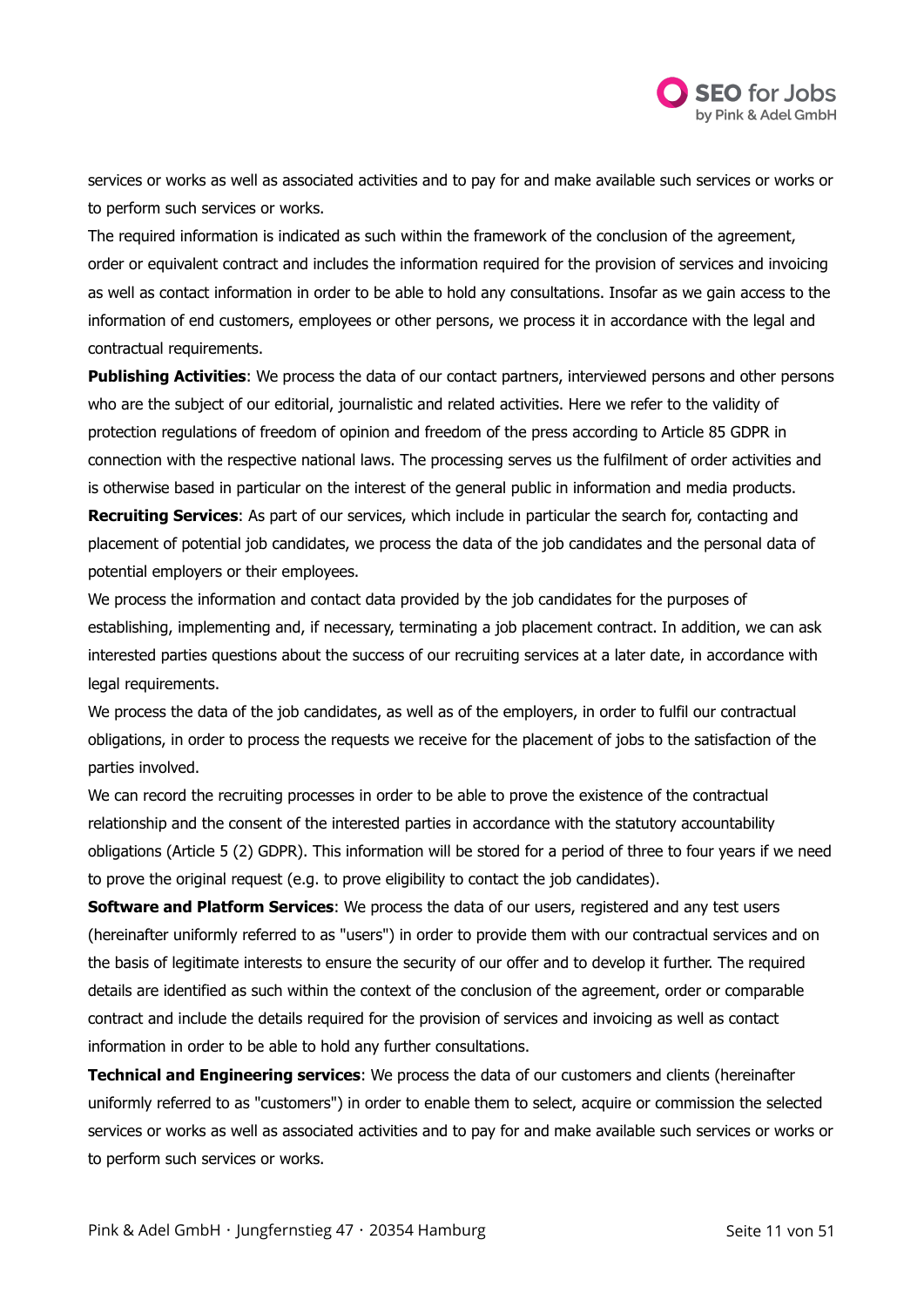

The required information is indicated as such within the framework of the conclusion of the agreement, order or equivalent contract and includes the information required for the provision of services and invoicing as well as contact information in order to be able to hold any consultations. Insofar as we gain access to the information of end customers, employees or other persons, we process it in accordance with the legal and contractual requirements.

**Consulting**: Insofar as it is necessary for our contractual performance or required by law, or if the consent of the customer has been obtained, we disclose or transfer the customer's data to third parties or agents, such as authorities, courts or in the field of IT, office or comparable services, in compliance with the contractual and legal requirements.

**Commission-based matching and agency services**: We process the information provided by interested parties as part of the request for agency for the purposes of establishing, implementing and, if necessary, terminating a contract for the brokerage of offers from providers of the requested products or services . We use the contact data of the interested parties to specify their request by means of the agreed or otherwise permitted communication channel (e.g., telephone or e-mail) and to suggest suitable suppliers or offers based on the specified request. In addition, we can ask interested parties questions about the success of our agency services at a later point in time, in accordance with legal requirements.

We process the data of the interested parties, as well as the suppliers, to fulfil our contractual obligations, in order to link the enquiry of the interested parties submitted to us with the offers of the suppliers matching it and to forward it to the corresponding suppliers, or to recommend the suppliers.

We can record the entries in the online form sent by interested parties in order to be able to prove the existence of the contractual relationship and the consent of the interested parties in accordance with the statutory accountability obligations (Article 5 (2) GDPR). These details will be stored for a period of three to four years if we have to prove the original request (e.g. to be able to prove that we are entitled to contact the interested party).

**Further information on commercial services**: We process the data of our customers and clients (hereinafter uniformly referred to as "customers") in order to enable them to select, acquire or commission the selected services or works and related tasks, as well as their payment and delivery, or execution or provision.

The required details are identified as such within the framework of the conclusion of the order, order or comparable contract and include the details required for service provision and invoicing as well as contact information in order to be able to hold any consultations.

• **Processed data types:** Inventory data (e.g. names, addresses), Payment Data (e.g. bank details, invoices, payment history), Contact data (e.g. e-mail, telephone numbers), Contract data (e.g. contract object, duration, customer category), Usage data (e.g. websites visited, interest in content, access times), Meta/communication data (e.g. device information, IP addresses), Job applicant details (e.g. Personal data, postal and contact addresses and the documents pertaining to the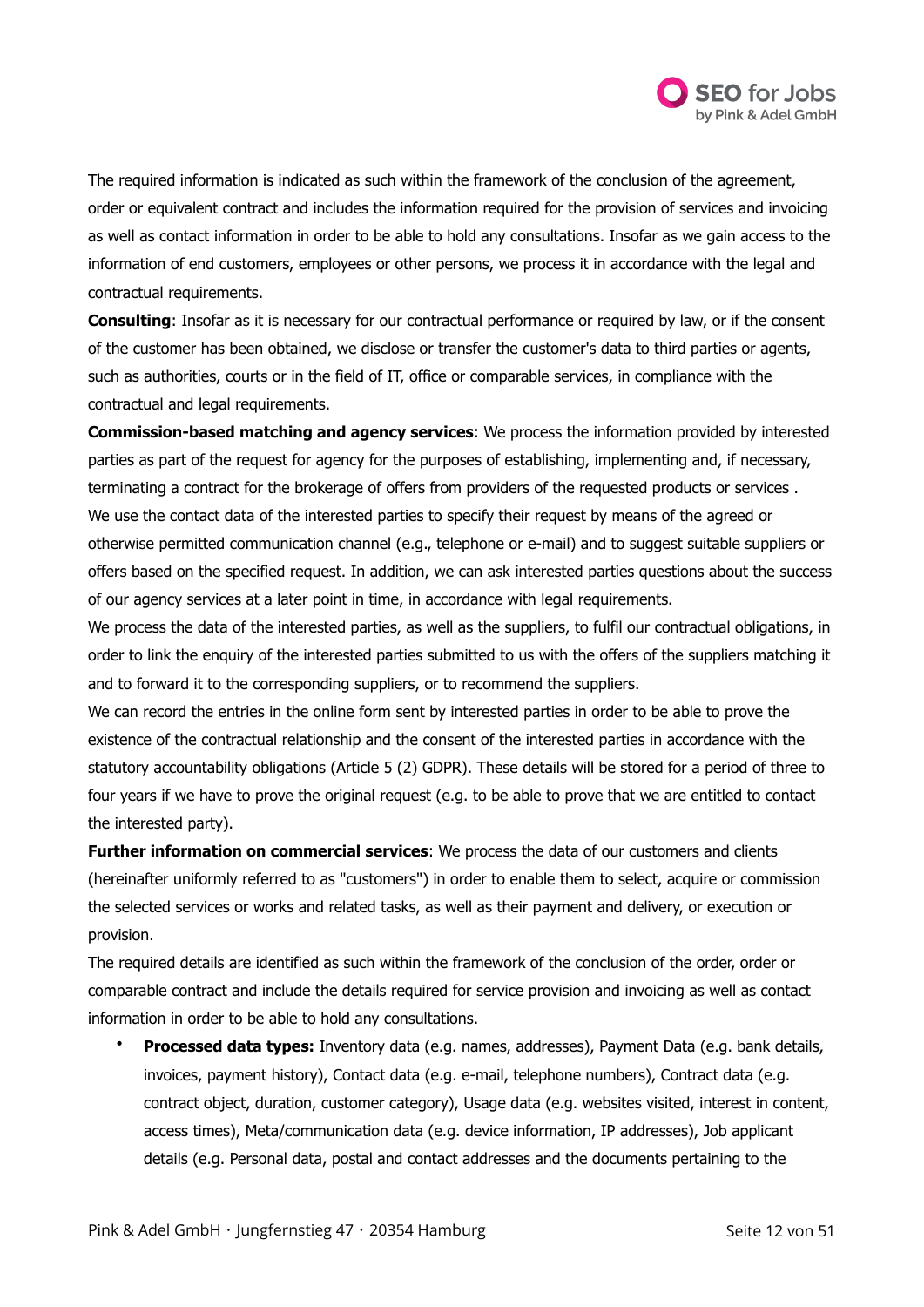

application and the information contained therein, such as cover letter, curriculum vitae, certificates, etc., as well as other information on the person or qualifications of applicants provided with regard to a specific job or voluntarily by applicants).

- **Special categories of personal data:** Health Data (Article 9 (1) GDPR), Data related to sexual preferences, sex life, and/or sexual orientation (Article 9 (1) GDPR), Rreligious or philosophical beliefs (Article 9 (1) GDPR), Data revealing racial or ethnic origin.
- **Data subjects:** Prospective customers, Business and contractual partners, Customers, Job applicants.
- **Purposes of Processing:** Provision of contractual services and customer support, Contact requests and communication, Office and organisational procedures, Managing and responding to inquiries, Security measures, Conversion tracking (Measurement of the effectiveness of marketing activities), Interest-based and behavioral marketing, Profiling (Creating user profiles).
- **Legal Basis:** Performance of a contract and prior requests (Article 6 (1) (b) GDPR), Compliance with a legal obligation (Article 6 (1) (c) GDPR), Legitimate Interests (Article 6 (1) (f) GDPR), Consent (Article 6 (1) (a) GDPR).

# Payment Service Provider

In addition to banks and credit institutions, we use other payment service providers on the basis of our interests in efficient and secure payment procedures, whose platforms users and we can use to perform payment transactions.

- **Processed data types:** Inventory data (e.g. names, addresses), Payment Data (e.g. bank details, invoices, payment history), Contract data (e.g. contract object, duration, customer category), Usage data (e.g. websites visited, interest in content, access times), Meta/communication data (e.g. device information, IP addresses), Contact data (e.g. e-mail, telephone numbers), Content data (e.g. text input, photographs, videos).
- **Data subjects:** Customers, Prospective customers, Users (e.g. website visitors, users of online services).
- **Purposes of Processing:** Provision of contractual services and customer support, Targeting (e.g. profiling based on interests and behaviour, use of cookies), Feedback (e.g. collecting feedback via online form).
- **Legal Basis:** Performance of a contract and prior requests (Article 6 (1) (b) GDPR), Legitimate Interests (Article 6 (1) (f) GDPR), Consent (Article 6 (1) (a) GDPR).

## **Services and service providers being used:**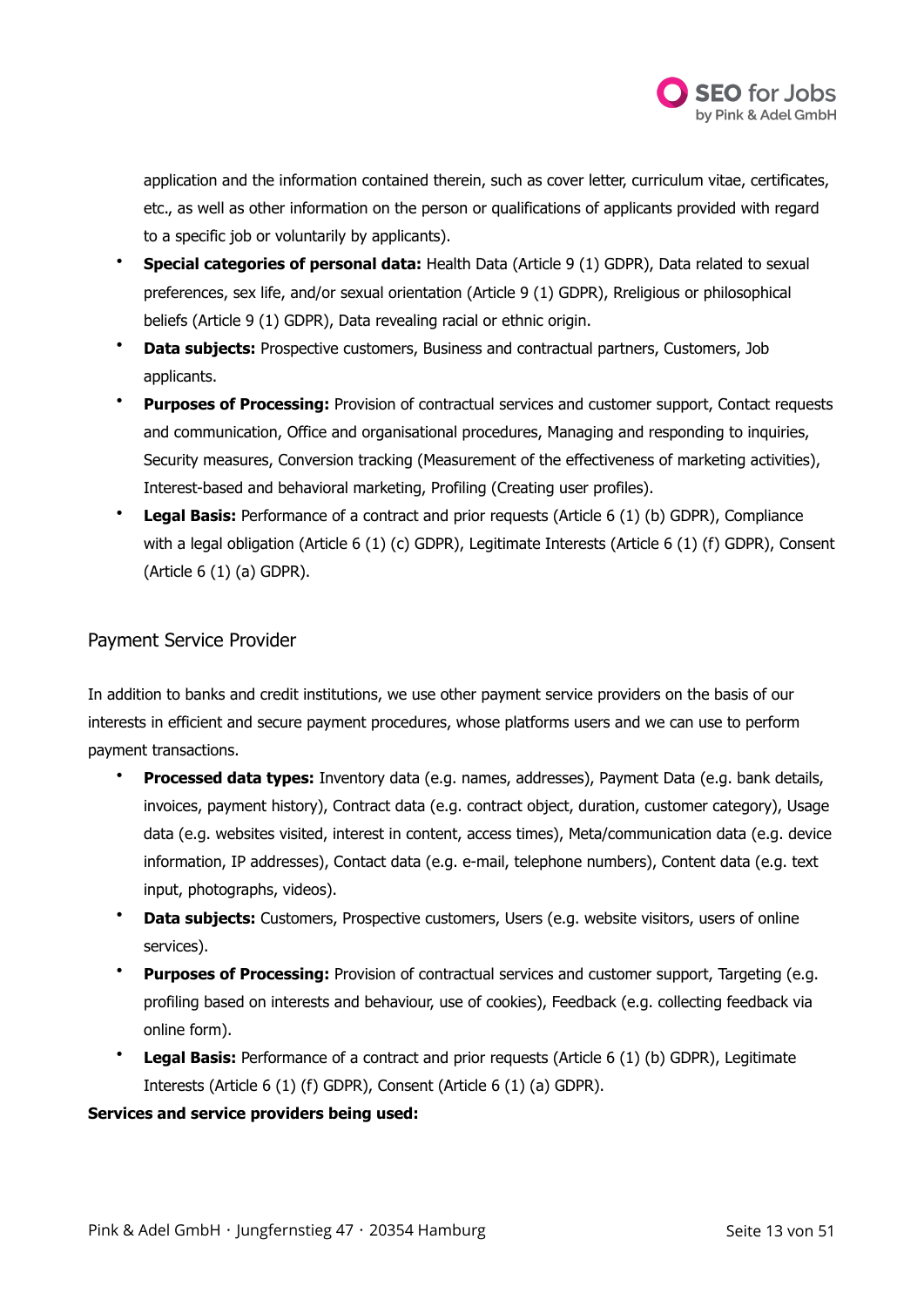

- **Amazon Payments:** Payment service provider; Service provider: Amazon Payments Europe S.C.A. 38 avenue J.F. Kennedy, L-1855 Luxembourg; Website:<https://pay.amazon.com>; Privacy Policy: [https://pay.amazon.com/us/help/201212490.](https://pay.amazon.com/us/help/201212490)
- **American Express:** Payment service provider; Service provider: American Express Europe S.A., Theodor-Heuss-Allee 112, 60486 Frankfurt am Main, Germany; Website: [https://](https://www.mastercard.co.uk) [www.mastercard.co.uk](https://www.mastercard.co.uk); Privacy Policy: [https://www.americanexpress.com/de/legal/online](https://www.americanexpress.com/de/legal/online-datenschutzerklarung.htmll)[datenschutzerklarung.htmll](https://www.americanexpress.com/de/legal/online-datenschutzerklarung.htmll).
- **Apple Pay:** Payment services provider; Service provider: Apple Inc., Infinite Loop, Cupertino, CA 95014, USA; Website: [https://www.apple.com/apple-pay/;](https://www.apple.com/apple-pay/) Privacy Policy: [https://www.apple.com/](https://www.apple.com/privacy/privacy-policy/) [privacy/privacy-policy/](https://www.apple.com/privacy/privacy-policy/).
- **Discover:** Payment service provider; Service provider: Discover Financial Services, Attn: ECP Privacy Operations, P.O. Box 795, Deerfield IL 60015, USA; Website: [https://www.discover.com/;](https://www.discover.com/) Privacy Policy: [https://www.discover.com/privacy-statement/?ICMPGN=PUB\\_FTR\\_QL\\_PRIVACY.](https://www.discover.com/privacy-statement/?ICMPGN=PUB_FTR_QL_PRIVACY)
- **EPS (Electronic Payment Standard):** Payment service provider; Service provider: Firma Studiengesellschaft für Zusammenarbeit im Zahlungsverkehr GmbH, Frankgasse 10/8, 1090 Wien, Austria; Website:<https://www.eps-ueberweisung.at/>; Privacy Policy: [https://eservice.stuzza.at/de/](https://eservice.stuzza.at/de/datenschutzerklaerung.html) [datenschutzerklaerung.html](https://eservice.stuzza.at/de/datenschutzerklaerung.html).
- **Flattr:** Flattr Online payment and donation service; Service provider: Flattr AB, Box 4111, 203 12 Malmö, Sweden; Website: [https://flattr.com/;](https://flattr.com/) Privacy Policy: [https://flattr.com/privacy.](https://flattr.com/privacy)
- **Giropay:** Payment service provider; Service provider: giropay GmbH, An der Welle 4, 60322 Frankfurt, Germany; Website: <https://www.giropay.de>; Privacy Policy: [https://www.giropay.de/](https://www.giropay.de/rechtliches/datenschutzerklaerung/) [rechtliches/datenschutzerklaerung/](https://www.giropay.de/rechtliches/datenschutzerklaerung/).
- **Google Pay:** Payment services provider; Service provider: Google Ireland Limited, Gordon House, Barrow Street, Dublin 4, Ireland, parent company: Google LLC, 1600 Amphitheatre Parkway, Mountain View, CA 94043, USA; Website: [https://pay.google.com/intl/en\\_uk/about/;](https://pay.google.com/intl/en_uk/about/) Privacy Policy: [https://policies.google.com/privacy.](https://policies.google.com/privacy)
- **Heidelpay:** Payment service provider; Service provider: heidelpay GmbH, Vangerowstraße 18, 69115 Heidelberg, Germany; Website:<https://www.heidelpay.com>; Privacy Policy: [https://](https://www.heidelpay.com/de/datenschutz) [www.heidelpay.com/de/datenschutz.](https://www.heidelpay.com/de/datenschutz)
- **iDEAL:** Payment service provider; Service provider: Currence Holding B.V., Beethovenstraat 300 Amsterdam, 1077, Netherlands; Website: [https://www.ideal.nl/en;](https://www.ideal.nl/en) Privacy Policy: [https://](https://www.ideal.nl/en/disclaimer-privacy-statement/) [www.ideal.nl/en/disclaimer-privacy-statement/.](https://www.ideal.nl/en/disclaimer-privacy-statement/)
- **Klarna / Sofortüberweisung:** Payment service provider; Service provider: Klarna Bank AB (publ), Sveavägen 46, 111 34 Stockholm, Sweden; Website: [https://www.klarna.com;](https://www.klarna.com) Privacy Policy: [https://www.klarna.com/de/datenschutz.](https://www.klarna.com/de/datenschutz)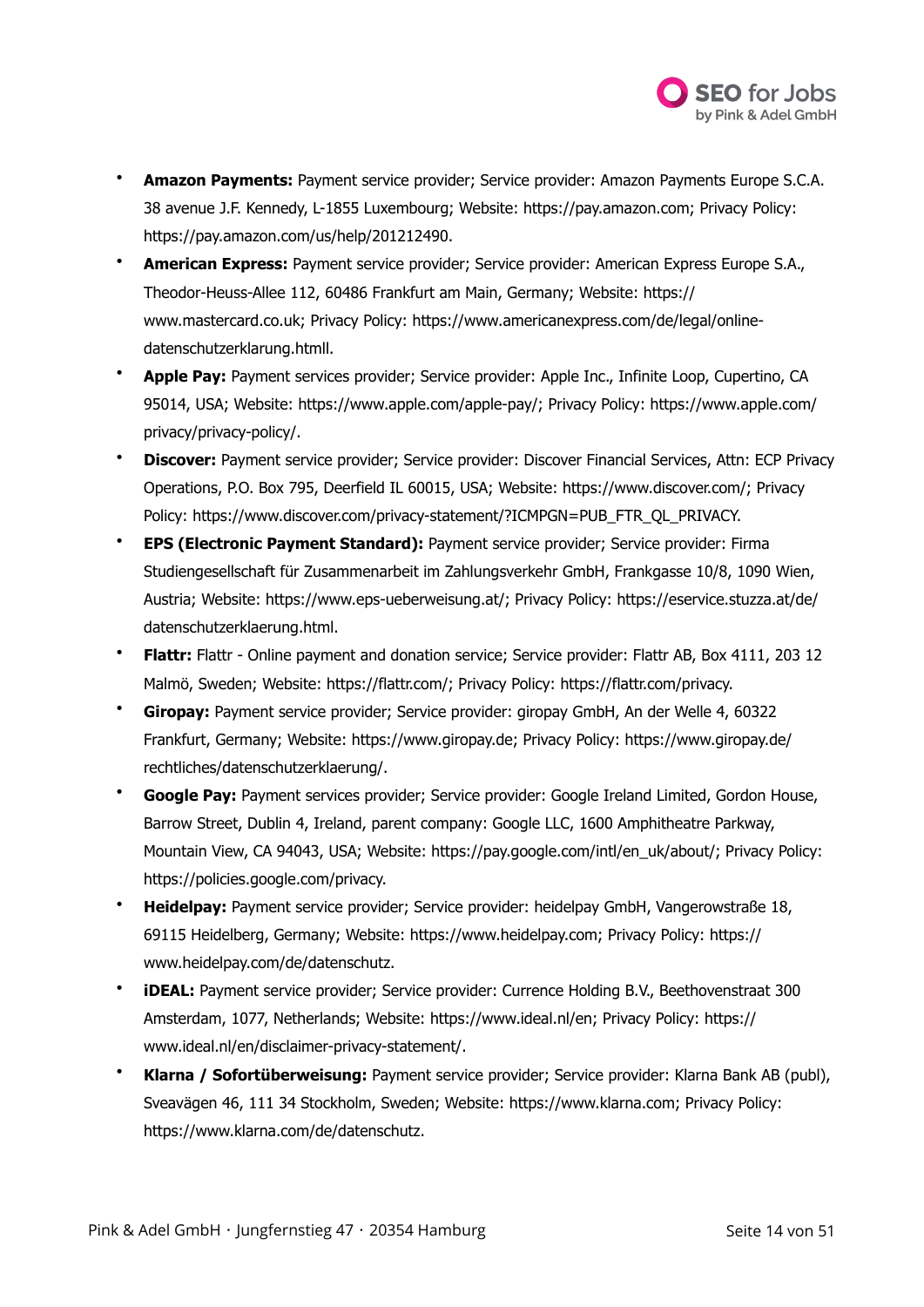

- **Mastercard:** Payment service provider; Service provider: Mastercard Europe SA, Chaussée de Tervuren 198A, B-1410 Waterloo, Belgium; Website:<https://www.mastercard.co.uk>; Privacy Policy: <https://www.mastercard.co.uk/en-gb/about-mastercard/what-we-do/privacy.html>.
- **PayPal:** Payment service provider (e.g. PayPal, PayPal Plus, Braintree, Braintree); Service provider: PayPal (Europe) S.à r.l. et Cie, S.C.A., 22-24 Boulevard Royal, L-2449 Luxembourg; Website: [https://](https://www.paypal.com) [www.paypal.com;](https://www.paypal.com) Privacy Policy: [https://www.paypal.com/de/webapps/mpp/ua/privacy-full.](https://www.paypal.com/de/webapps/mpp/ua/privacy-full)
- **Shop Pay (Shopify):** Payment service provider; Service provider: Shopify International Limited, Victoria Buildings, 2. Etage,1-2 Haddington Road, Dublin 4, D04 XN32, Ireland; Website: [https://](https://www.shopify.com) [www.shopify.com;](https://www.shopify.com) Privacy Policy: [https://www.shopify.com/legal/privacy.](https://www.shopify.com/legal/privacy)
- **Skrill:** Payment service provider; Service provider: Skrill Limited, 25 Canada Square, London E14 5LQ, UK; Website: [https://www.skrill.com/en/;](https://www.skrill.com/en/) Privacy Policy: [https://www.skrill.com/en/footer/](https://www.skrill.com/en/footer/privacypolicy/) [privacypolicy/.](https://www.skrill.com/en/footer/privacypolicy/)
- **Stripe:** Payment service provider; Service provider: Stripe, Inc., 510 Townsend Street, San Francisco, CA 94103, USA; Website: [https://stripe.com/en-de;](https://stripe.com/en-de) Privacy Policy: [https://stripe.com/en](https://stripe.com/en-de/privacy)[de/privacy.](https://stripe.com/en-de/privacy)
- **Visa:** Payment service provider; Service provider: Visa Europe Services Inc., Zweigniederlassung London, 1 Sheldon Square, London W2 6TT, UK; Website: [https://www.visa.de;](https://www.visa.de) Privacy Policy: [https://www.visa.de/datenschutz.](https://www.visa.de/datenschutz)

# Provision of online services and web hosting

In order to provide our online services securely and efficiently, we use the services of one or more web hosting providers from whose servers (or servers they manage) the online services can be accessed. For these purposes, we may use infrastructure and platform services, computing capacity, storage space and database services, as well as security and technical maintenance services.

The data processed within the framework of the provision of the hosting services may include all information relating to the users of our online services that is collected in the course of use and communication. This regularly includes the IP address, which is necessary to be able to deliver the contents of online services to browsers, and all entries made within our online services or from websites.

**E-mail Sending and Hosting**: The web hosting services we use also include sending, receiving and storing e-mails. For these purposes, the addresses of the recipients and senders, as well as other information relating to the sending of e-mails (e.g. the providers involved) and the contents of the respective e-mails are processed. The above data may also be processed for SPAM detection purposes. Please note that e-mails on the Internet are generally not sent in encrypted form. As a rule, e-mails are encrypted during transport, but not on the servers from which they are sent and received (unless a so-called end-to-end encryption method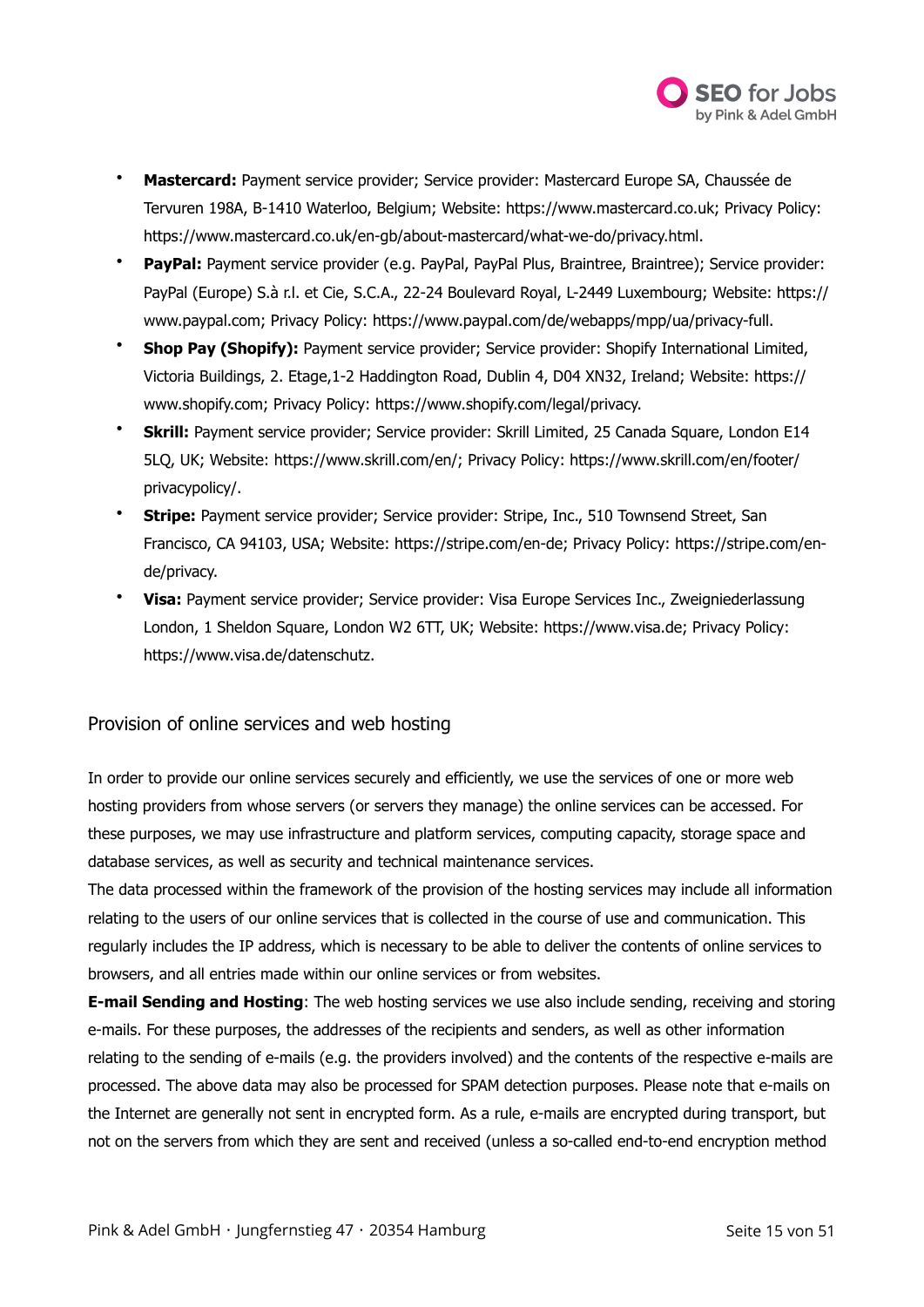

is used). We can therefore accept no responsibility for the transmission path of e-mails between the sender and reception on our server.

**Collection of Access Data and Log Files**: We, ourselves or our web hosting provider, collect data on the basis of each access to the server (so-called server log files). Server log files may include the address and name of the web pages and files accessed, the date and time of access, data volumes transferred, notification of successful access, browser type and version, the user's operating system, referrer URL (the previously visited page) and, as a general rule, IP addresses and the requesting provider.

The server log files can be used for security purposes, e.g. to avoid overloading the servers (especially in the case of abusive attacks, so-called DDoS attacks) and to ensure the stability and optimal load balancing of the servers .

**Content-Delivery-Network**: We use a so-called "Content Delivery Network" (CDN). A CDN is a service with whose help contents of our online services, in particular large media files, such as graphics or scripts, can be delivered faster and more securely with the help of regionally distributed servers connected via the Internet.

- **Processed data types:** Content data (e.g. text input, photographs, videos), Usage data (e.g. websites visited, interest in content, access times), Meta/communication data (e.g. device information, IP addresses).
- **Data subjects:** Users (e.g. website visitors, users of online services), Customers.
- **Purposes of Processing:** Content Delivery Network (CDN), Provision of contractual services and customer support, Security measures.
- **Legal Basis:** Legitimate Interests (Article 6 (1) (f) GDPR), Performance of a contract and prior requests (Article 6 (1) (b) GDPR).

## **Services and service providers being used:**

- **Amazon Web Services (AWS):** Web hosting and infrastructural services; Service provider: Amazon Web Services, Inc., 410 Terry Avenue North, Seattle WA 98109, USA; Website: [https://](https://aws.amazon.com/) [aws.amazon.com/](https://aws.amazon.com/); Privacy Policy: [https://aws.amazon.com/de/privacy/?nc1=f\\_pr.](https://aws.amazon.com/de/privacy/?nc1=f_pr)
- **Cloudflare:** Content-Delivery-Network (CDN); Service provider: Cloudflare, Inc., 101 Townsend St, San Francisco, CA 94107, USA; Website: [https://www.cloudflare.com;](https://www.cloudflare.com) Privacy Policy: [https://](https://www.cloudflare.com/privacypolicy/) [www.cloudflare.com/privacypolicy/.](https://www.cloudflare.com/privacypolicy/)
- **Raygun:** Technical fault, crash and performance monitoring ; Service provider: Raygun Limited, L7, 59 Courtenay Place, Te Aro, Wellington, 6011, New Zealand; Website: [https://raygun.com;](https://raygun.com) Privacy Policy:<https://raygun.com/privacy>; Standard Contractual Clauses (Safeguarding the level of data protection when processing data in third countries): As part of the contract.
- **Sentry:** Monitoring system stability and identifying code errors Information about the device or error time are collected pseudonymously and are deleted afterwards; Service provider: Functional Software Inc., Sentry, 132 Hawthorne Street, San Francisco, California 94107, USA; Website: [https://](https://sentry.io)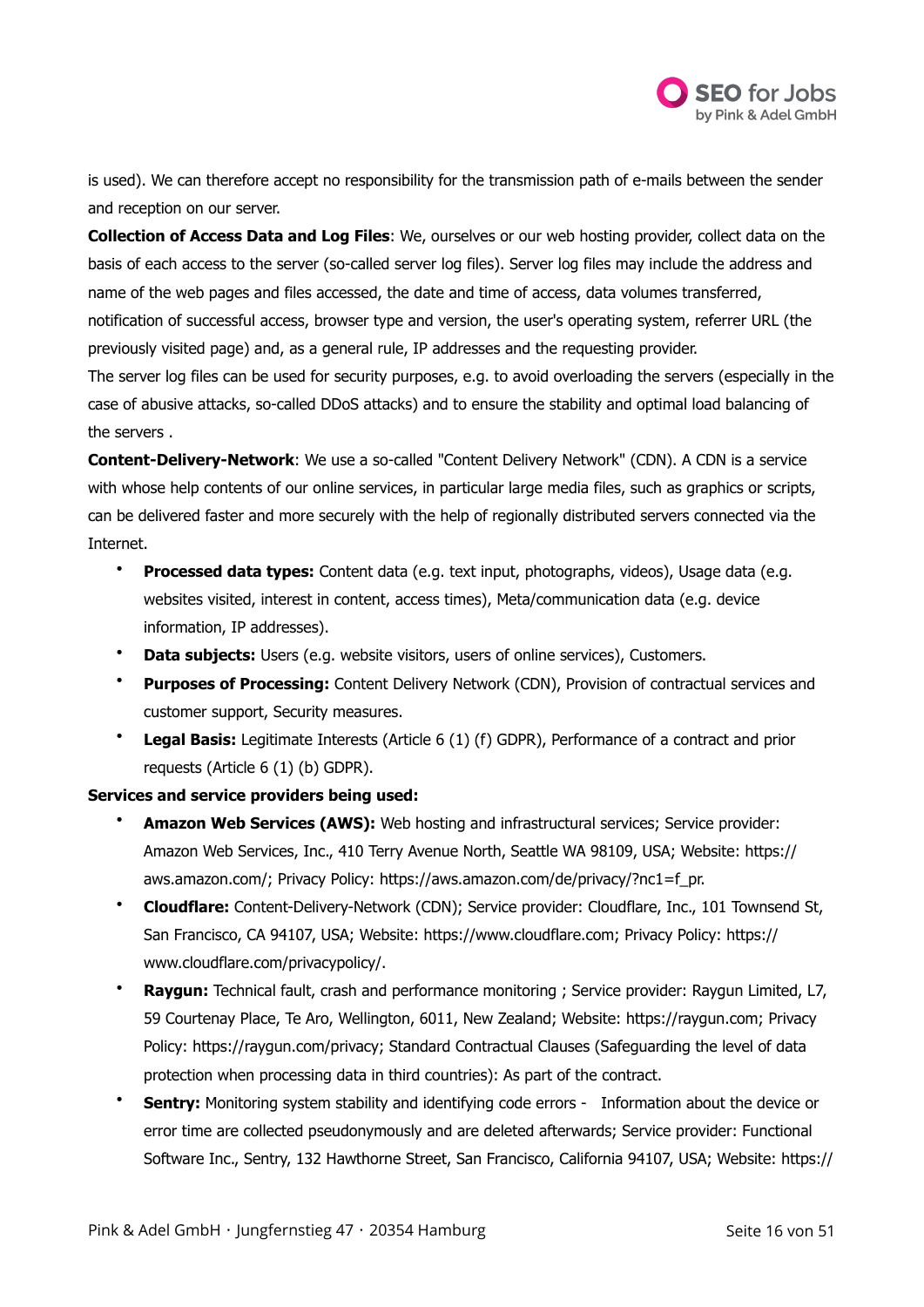

[sentry.io;](https://sentry.io) Security measures: IP Masking (Pseudonymization of the IP address); Privacy Policy: [https://sentry.io/privacy.](https://sentry.io/privacy)

# Special Notes on Applications (Apps)

We process the data of the users of our application to the extent necessary to provide the users with the application and its functionalities, to monitor its security and to develop it further. Furthermore, we may contact users in compliance with the statutory provisions if communication is necessary for the purposes of administration or use of the application. In addition, we refer to the data protection information in this privacy policy with regard to the processing of user data.

**Legal basis:** The processing of data necessary for the provision of the functionalities of the application serves to fulfil contractual obligations. This also applies if the provision of the functions requires user authorisation (e.g. release of device functions). If the processing of data is not necessary for the provision of the functionalities of the application, but serves the security of the application or our business interests (e.g. collection of data for the purpose of optimising the application or security purposes), it is carried out on the basis of our legitimate interests. If users are expressly requested to give their consent to the processing of their data, the data covered by the consent is processed on the basis of the consent.

**Commercial use**: We process the data of the users of our application, registered and any test users (hereinafter uniformly referred to as "users") in order to provide them with our contractual services and on the basis of legitimate interests to ensure the security of our application and to develop it further. The required details are identified as such within the scope of the conclusion of a contract for the use of the application, the conclusion of an order, an order or a comparable contract and may include the details required for the provision of services and any invoicing as well as contact information in order to be able to hold any consultations.

**Device authorizations for access to functions and data**: The use of certain functions of our application may require access to the camera and the stored recordings of the users. By default, these authorizations must be granted by the user and can be revoked at any time in the settings of the respective devices. The exact procedure for controlling app permissions may depend on the user's device and software. Users can contact us if they require further explanation. We would like to point out that the refusal or revocation of the respective authorizations can affect the functionality of our application.

**Processing of stored contacts:** When using our application, the contact information of persons (e.g. name, e-mail address and telephone number) stored in the contact directory of the device is processed. The use of the contact information requires user authorization, which can be withdrawn at any time. The use of the contact information serves only to provide the respective functionality of our application, according to its description to the users, or its typical and expectable functionality. Users are advised that permission to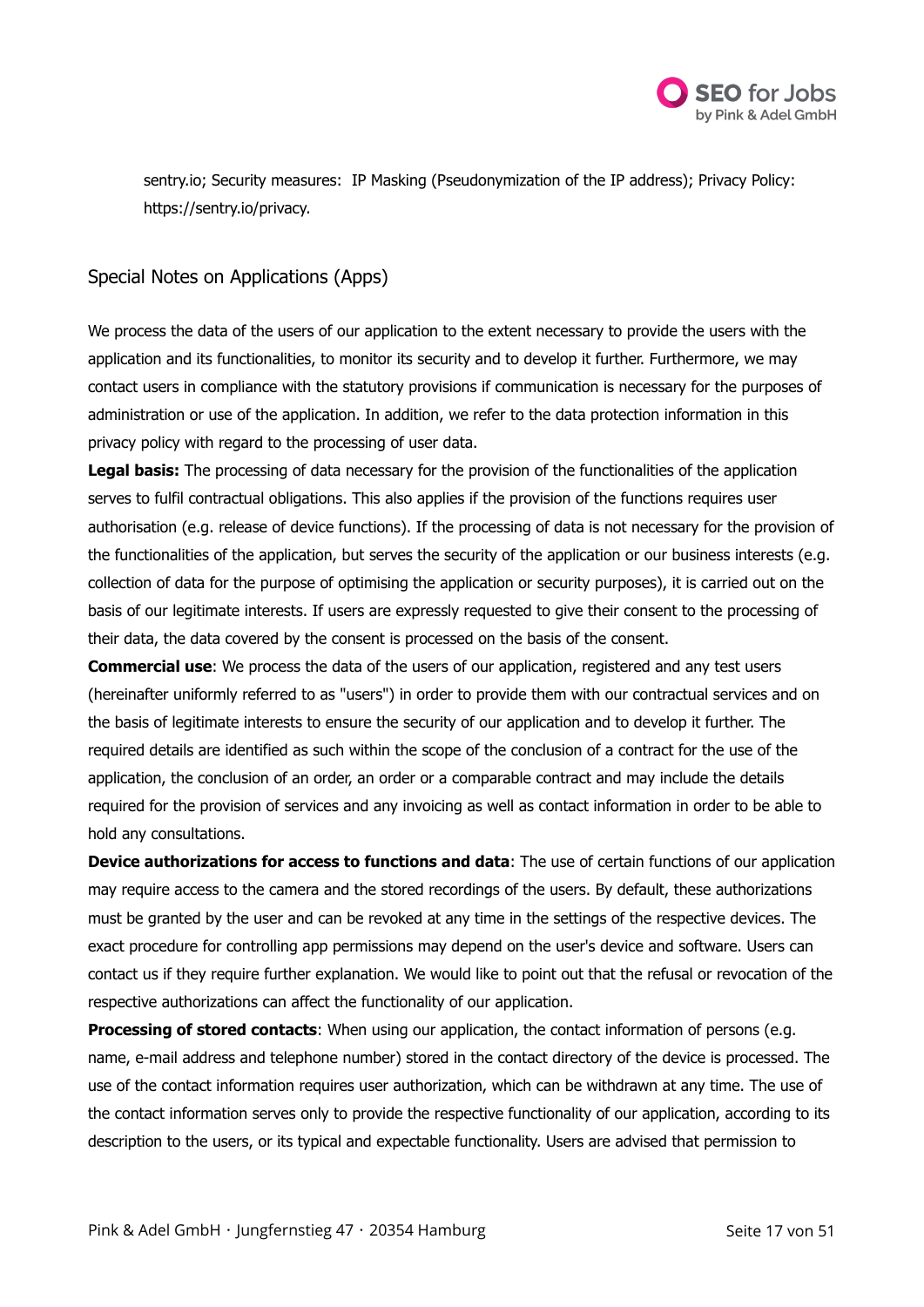

process the contact information must be granted and, especially in the case of natural persons, their consent or a legal permission is required.

**Use of contact data for contact matching purposes**: The data of contacts stored in the contact directory of the device can be used to check whether these contacts also use our application. For this purpose, the contact data of the respective contacts (which includes the telephone number and e-mail address) are uploaded to our server and used only for the purpose of matching.

- **Processed data types:** Inventory data (e.g. names, addresses), Meta/communication data (e.g. device information, IP addresses), Payment Data (e.g. bank details, invoices, payment history), Contract data (e.g. contract object, duration, customer category).
- **Data subjects:** Users (e.g. website visitors, users of online services).
- **Purposes of Processing:** Provision of contractual services and customer support.
- **Legal Basis:** Consent (Article 6 (1) (a) GDPR), Performance of a contract and prior requests (Article 6 (1) (b) GDPR), Legitimate Interests (Article 6 (1) (f) GDPR).

## Registration, Login and User Account

Users can create a user account. Within the scope of registration, the required mandatory information is communicated to the users and processed for the purposes of providing the user account on the basis of contractual fulfilment of obligations. The processed data includes in particular the login information (name, password and an e-mail address). The data entered during registration will be used for the purposes of using the user account and its purpose.

Users may be informed by e-mail of information relevant to their user account, such as technical changes. If users have terminated their user account, their data will be deleted with regard to the user account, subject to a statutory retention obligation. It is the responsibility of the users to secure their data before the end of the contract in the event of termination. We are entitled to irretrievably delete all user data stored during the term of the contract.

Within the scope of using our registration and login functions as well as the use of the user account, we store the IP address and the time of the respective user action. The storage is based on our legitimate interests, as well as the user's protection against misuse and other unauthorized use. This data will not be passed on to third parties unless it is necessary to pursue our claims or there is a legal obligation to do so.

- **Processed data types:** Inventory data (e.g. names, addresses), Contact data (e.g. e-mail, telephone numbers), Content data (e.g. text input, photographs, videos), Meta/communication data (e.g. device information, IP addresses).
- **Data subjects:** Users (e.g. website visitors, users of online services).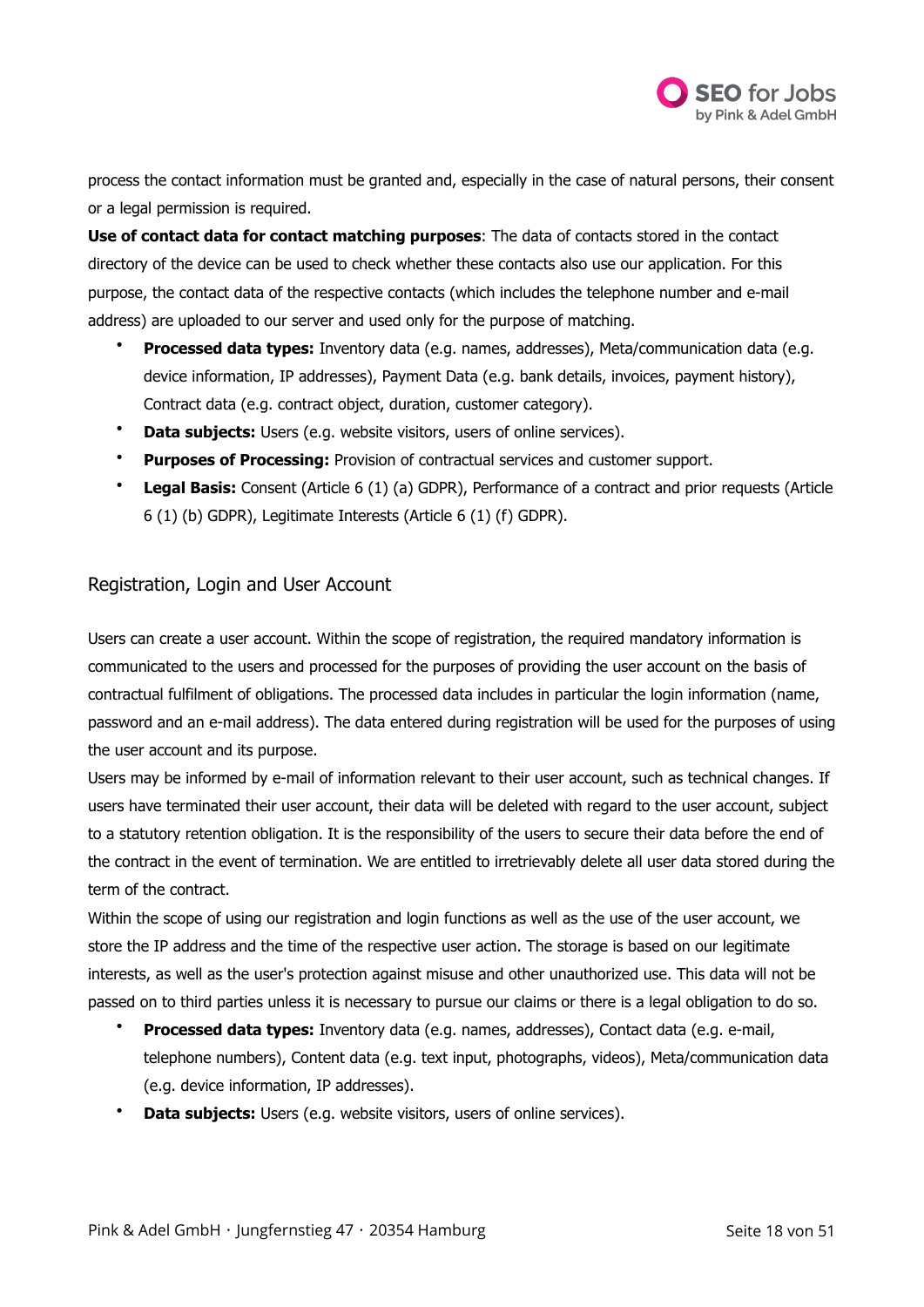

- **Purposes of Processing:** Provision of contractual services and customer support, Security measures, Managing and responding to inquiries.
- **Legal Basis:** Consent (Article 6 (1) (a) GDPR), Performance of a contract and prior requests (Article 6 (1) (b) GDPR), Legitimate Interests (Article 6 (1) (f) GDPR).

# Single Sign-on Authentication

Single Sign-On" or "Single Sign-On Authentication or Logon" are procedures that allow users to log in to our online services using a user account with a provider of Single Sign-On services (e.g. a social network). The prerequisite for Single Sign-On Authentication is that users are registered with the respective Single Sign-On provider and enter the required access data in the online form provided for this purpose, or are already logged in with the Single Sign-On provider and confirm the Single Sign-On login via the button. Authentication takes place directly with the respective single sign-on provider. Within the scope of such authentication, we receive a user ID with the information that the user is logged in with the respective single sign-on provider under this user ID and an ID that cannot be used for other purposes (so-called "user handle"). Whether we receive further data depends solely on the single sign-on procedure used, the data releases selected as part of authentication and also which data users have released in the privacy or other settings of the user account with the single sign-on provider. Depending on the single sign-on provider and the user's choice, there can be different data, usually the e-mail address and the user name. The password entered by the single sign-on provider as part of the single sign-on procedure is neither visible to us nor is it stored by us.

Users are requested to note that their data stored with us can be automatically compared with their user account with the single sign-on provider, but this is not always possible or actual. If, for example, the e-mail addresses of users change, users must change these manually in their user account with us. We can use single sign-on authentication, provided that it has been agreed with users in the context of prefulfillment or fulfilment of the contract, in the context of consent processing and otherwise use it on the basis of our legitimate interests and the interests of users in an effective and secure authentication system. Should users decide to no longer want to use the link of their user account with the Single Sign-On provider for the Single Sign-On procedure, they must remove this link within their user account with the Single Sign-On provider. If users wish to delete their data from us, they must cancel their registration with us.

**Facebook Single-Sign-On**: We are jointly responsible (so-called "joint-controllership") with Facebook Ireland Ltd. for the collection or receipt as part of a transmission (but not the further processing) of Event Data that Facebook collects or receives as part of a transmission for the following purposes using the Facebook single sign-on registration procedures that are implemented on our online services: a) displaying content advertising information that matches users' presumed interests; b) delivering commercial and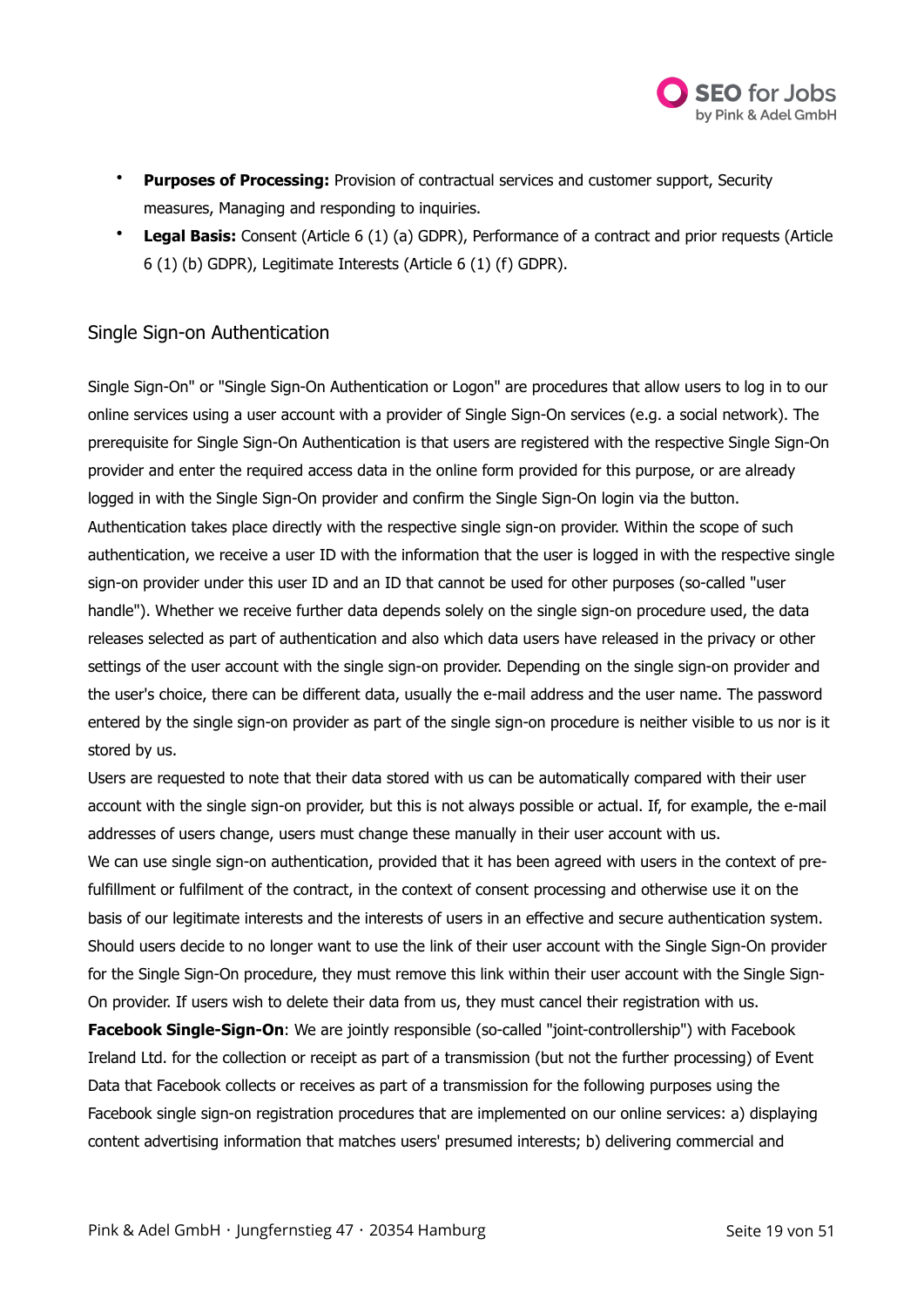

transactional messages (e.g. b) delivering commercial and transactional messages (e.g., addressing users via Facebook Messenger); c) improving ad delivery and personalizing features and content (e.g., improving recognition of which content or advertising information is believed to be of interest to users). We have entered into a special agreement with Facebook ("Controller Addendum", [https://www.facebook.com/legal/](https://www.facebook.com/legal/controller_addendum) [controller\\_addendum](https://www.facebook.com/legal/controller_addendum)), which specifically addresses the security measures that Facebook must take [\(https://](https://www.facebook.com/legal/terms/data_security_terms) [www.facebook.com/legal/terms/data\\_security\\_terms](https://www.facebook.com/legal/terms/data_security_terms)) and in which Facebook has agreed to comply with the rights of data subjects (i.e., users can, for example, submit information access or deletion requests directly to Facebook). Note: If Facebook provides us with measurements, analyses and reports (which are aggregated, i.e. do not contain information on individual users and are anonymous to us), then this processing is not carried out within the scope of joint responsibility, but on the basis of a DPA ("Data Processing Terms", [https://www.facebook.com/legal/terms/dataprocessing\)](https://www.facebook.com/legal/terms/dataprocessing), the "Data Security Conditions" ([https://www.facebook.com/legal/terms/data\\_security\\_terms\)](https://www.facebook.com/legal/terms/data_security_terms) and, with regard to processing in the USA, on the basis of Standard Contractual Clauses ("Facebook EU Data Transfer Addendum, [https://](https://www.facebook.com/legal/EU_data_transfer_addendum) [www.facebook.com/legal/EU\\_data\\_transfer\\_addendum\)](https://www.facebook.com/legal/EU_data_transfer_addendum). The rights of users (in particular to access to information, erasure, objection and complaint to the competent supervisory authority) are not restricted by the agreements with Facebook.

**Instagram Single-Sign-On:** We are jointly responsible (so-called "joint-controllership") with Facebook Ireland Ltd. for the collection or receipt as part of a transmission (but not the further processing) of Event Data that Facebook collects or receives as part of a transmission for the following purposes using the Facebook single sign-on registration procedures that are implemented on our online services: a) displaying content advertising information that matches users' presumed interests; b) delivering commercial and transactional messages (e.g. b) delivering commercial and transactional messages (e.g., addressing users via Facebook Messenger); c) improving ad delivery and personalizing features and content (e.g., improving recognition of which content or advertising information is believed to be of interest to users). We have entered into a special agreement with Facebook ("Controller Addendum", [https://www.facebook.com/legal/](https://www.facebook.com/legal/controller_addendum) [controller\\_addendum](https://www.facebook.com/legal/controller_addendum)), which specifically addresses the security measures that Facebook must take [\(https://](https://www.facebook.com/legal/terms/data_security_terms) [www.facebook.com/legal/terms/data\\_security\\_terms](https://www.facebook.com/legal/terms/data_security_terms)) and in which Facebook has agreed to comply with the rights of data subjects (i.e., users can, for example, submit information access or deletion requests directly to Facebook). Note: If Facebook provides us with measurements, analyses and reports (which are aggregated, i.e. do not contain information on individual users and are anonymous to us), then this processing is not carried out within the scope of joint responsibility, but on the basis of a DPA ("Data Processing Terms", [https://www.facebook.com/legal/terms/dataprocessing\)](https://www.facebook.com/legal/terms/dataprocessing), the "Data Security Conditions" ([https://www.facebook.com/legal/terms/data\\_security\\_terms\)](https://www.facebook.com/legal/terms/data_security_terms) and, with regard to processing in the USA, on the basis of Standard Contractual Clauses ("Facebook EU Data Transfer Addendum, [https://](https://www.facebook.com/legal/EU_data_transfer_addendum) [www.facebook.com/legal/EU\\_data\\_transfer\\_addendum\)](https://www.facebook.com/legal/EU_data_transfer_addendum). The rights of users (in particular to access to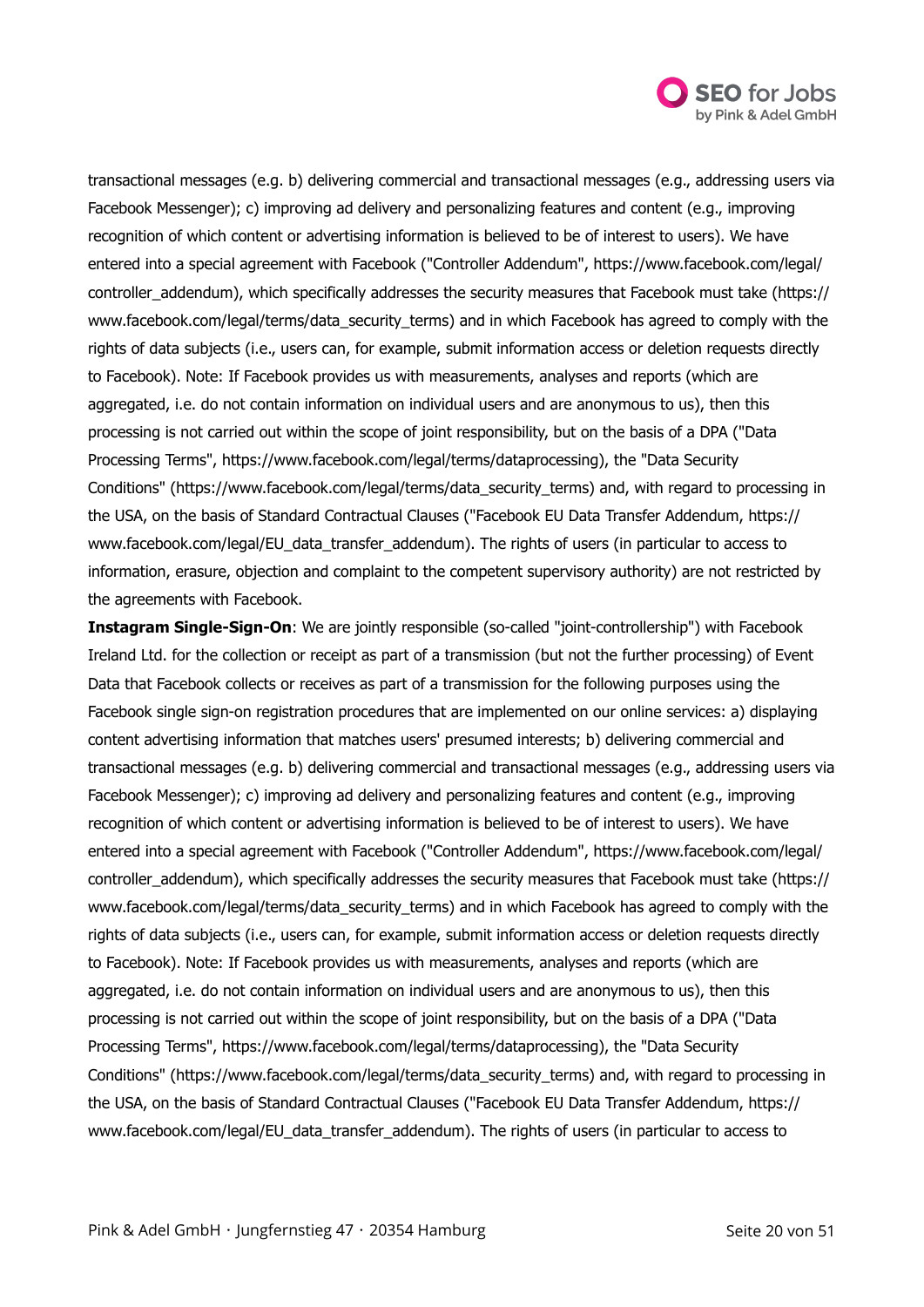

information, erasure, objection and complaint to the competent supervisory authority) are not restricted by the agreements with Facebook.

- **Processed data types:** Inventory data (e.g. names, addresses), Contact data (e.g. e-mail, telephone numbers), Event Data (Facebook) ("Event Data" is data that can be transmitted from us to Facebook, e.g. via Facebook pixels (via apps or other means) and relates to persons or their actions; the data includes, for example, information about visits to websites, interactions with content, functions, installations of apps, purchases of products, etc.; Event data is processed for the purpose of creating target groups for content and advertising information (Custom Audiences); Event Data does not include the actual content (such as written comments), login information, and Contact Information (such as names, email addresses, and phone numbers). Event Data is deleted by Facebook after a maximum of two years, the Custom Audiences created from them with the deletion of our Facebook account).
- **Data subjects:** Users (e.g. website visitors, users of online services).
- **Purposes of Processing:** Provision of contractual services and customer support, Authentication processes.
- **Legal Basis:** Consent (Article 6 (1) (a) GDPR), Performance of a contract and prior requests (Article 6 (1) (b) GDPR), Legitimate Interests (Article 6 (1) (f) GDPR).

## **Services and service providers being used:**

- **Apple Single-Sign-On:** Authentication service; Service provider: Apple Inc., Infinite Loop, Cupertino, CA 95014, USA; Website: [https://www.apple.com;](https://www.apple.com) Privacy Policy: [https://](https://www.apple.com/legal/privacy/en-ww/) [www.apple.com/legal/privacy/en-ww/](https://www.apple.com/legal/privacy/en-ww/).
- **Facebook Single-Sign-On:** Authentication service; Service provider:<https://www.facebook.com>, Facebook Ireland Ltd., 4 Grand Canal Square, Grand Canal Harbour, Dublin 2, Irland, Mutterunternehmen: Facebook, 1 Hacker Way, Menlo Park, CA 94025, USA; Website: [https://](https://www.facebook.com) [www.facebook.com;](https://www.facebook.com) Privacy Policy:<https://www.facebook.com/about/privacy>; Opt-Out: [https://](https://www.facebook.com/settings?tab=ads) [www.facebook.com/settings?tab=ads](https://www.facebook.com/settings?tab=ads).
- **Google Single-Sign-On:** Authentication service; Service provider: Google Ireland Limited, Gordon House, Barrow Street, Dublin 4, Ireland, parent company: Google LLC, 1600 Amphitheatre Parkway, Mountain View, CA 94043, USA; Website:<https://www.google.com>; Privacy Policy: [https://](https://policies.google.com/privacy) [policies.google.com/privacy;](https://policies.google.com/privacy) Opt-Out: Settings for the Display of Advertisements: [https://](https://adssettings.google.com/authenticated) [adssettings.google.com/authenticated](https://adssettings.google.com/authenticated).
- **Instagram Single-Sign-On:** Authentication service; Service provider: Instagram Inc., 1601 Willow Road, Menlo Park, CA, 94025, USA; Website: [https://www.instagram.com;](https://www.instagram.com) Privacy Policy: [https://](https://instagram.com/about/legal/privacy) [instagram.com/about/legal/privacy.](https://instagram.com/about/legal/privacy)
- **Microsoft Single-Sign-On:** Authentication service; Service provider: Microsoft Corporation, One Microsoft Way, Redmond, WA 98052-6399 USA; Website: <https://www.microsoft.com>; Privacy Policy: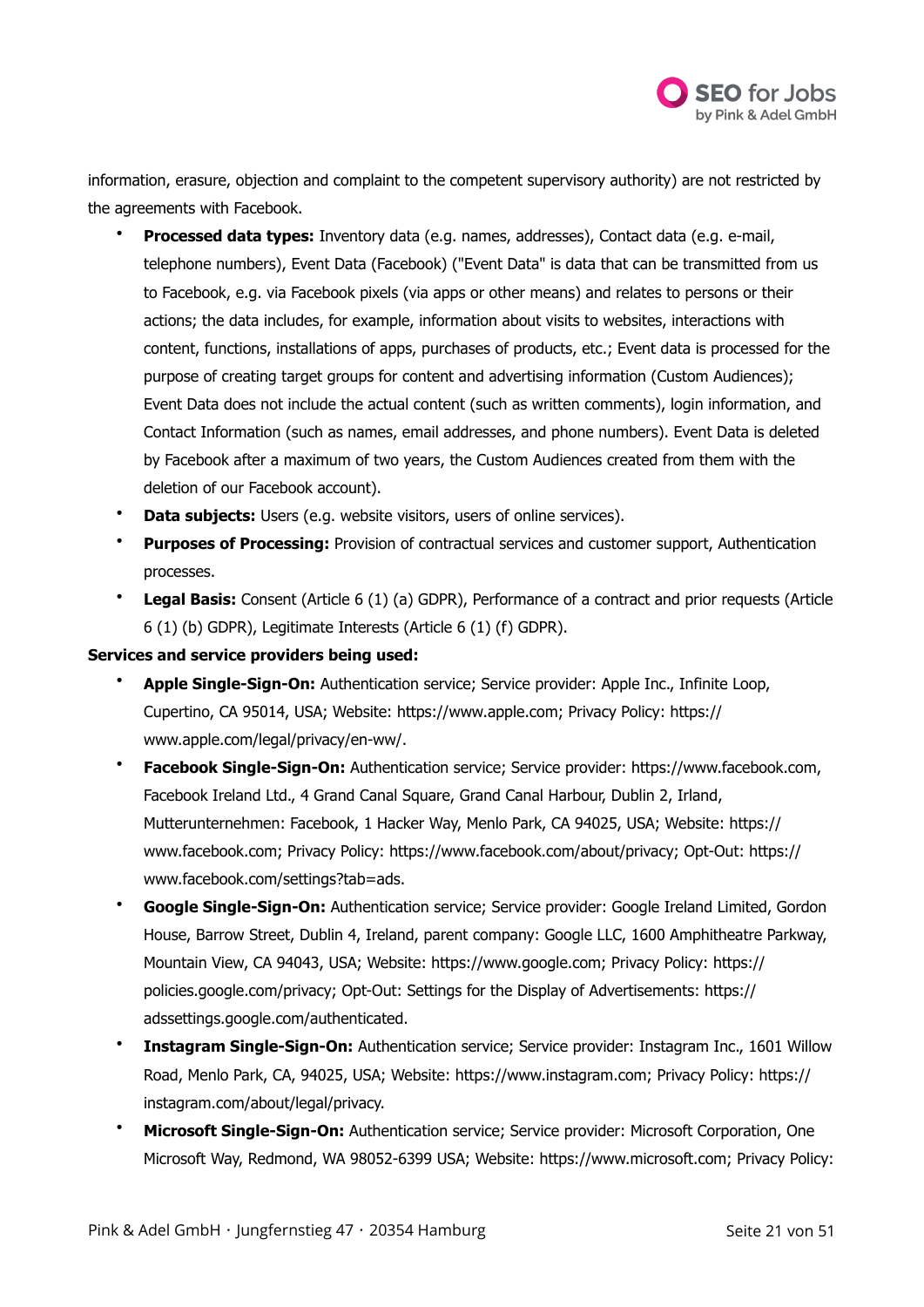

[https://privacy.microsoft.com/de-de/privacystatement,](https://privacy.microsoft.com/de-de/privacystatement) Security information: [https://](https://www.microsoft.com/de-de/trustcenter) [www.microsoft.com/de-de/trustcenter.](https://www.microsoft.com/de-de/trustcenter)

- **OpenID Single-Sign-On:** Authentication service; Service provider: OpenID Foundation, 2400 Camino Ramon, Suite 375, San Ramon, CA 94583, USA; Website: [https://openid.net;](https://openid.net) Privacy Policy: [https://openid.net/foundation/policies/.](https://openid.net/foundation/policies/)
- **Twitter Single-Sign-On:** Authentication service; Service provider: Twitter International Company, One Cumberland Place, Fenian Street, Dublin 2 D02 AX07, Ireland, parent company: Twitter Inc., 1355 Market Street, Suite 900, San Francisco, CA 94103, USA; Website:<https://twitter.com>; Privacy Policy: [https://twitter.com/de/privacy;](https://twitter.com/de/privacy) Opt-Out:<https://twitter.com/personalization>.
- **Yahoo! Single-Sign-On:** Authentication service; Service provider: Oath (EMEA) Limited, 5-7 Point Square, North Wall Quay, Dublin 1, Ireland; Website:<https://www.yahoo.com/>; Privacy Policy: [https://policies.oath.com/ie/de/oath/privacy/index.html.](https://policies.oath.com/ie/de/oath/privacy/index.html)

# Blogs and publication media

We use blogs or comparable means of online communication and publication (hereinafter "publication medium"). Readers' data will only be processed for the purposes of the publication medium to the extent necessary for its presentation and communication between authors and readers or for security reasons. For the rest, we refer to the information on the processing of visitors to our publication medium within the scope of this privacy policy.

- **Processed data types:** Inventory data (e.g. names, addresses), Contact data (e.g. e-mail, telephone numbers), Content data (e.g. text input, photographs, videos), Usage data (e.g. websites visited, interest in content, access times), Meta/communication data (e.g. device information, IP addresses).
- **Data subjects:** Users (e.g. website visitors, users of online services).
- **Purposes of Processing:** Provision of contractual services and customer support, Feedback (e.g. collecting feedback via online form).
- **Legal Basis:** Performance of a contract and prior requests (Article 6 (1) (b) GDPR), Legitimate Interests (Article 6 (1) (f) GDPR).

# Contacting us

When contacting us (e.g. by contact form, e-mail, telephone or via social media), the data of the inquiring persons are processed insofar as this is necessary to answer the contact enquiries and any requested activities.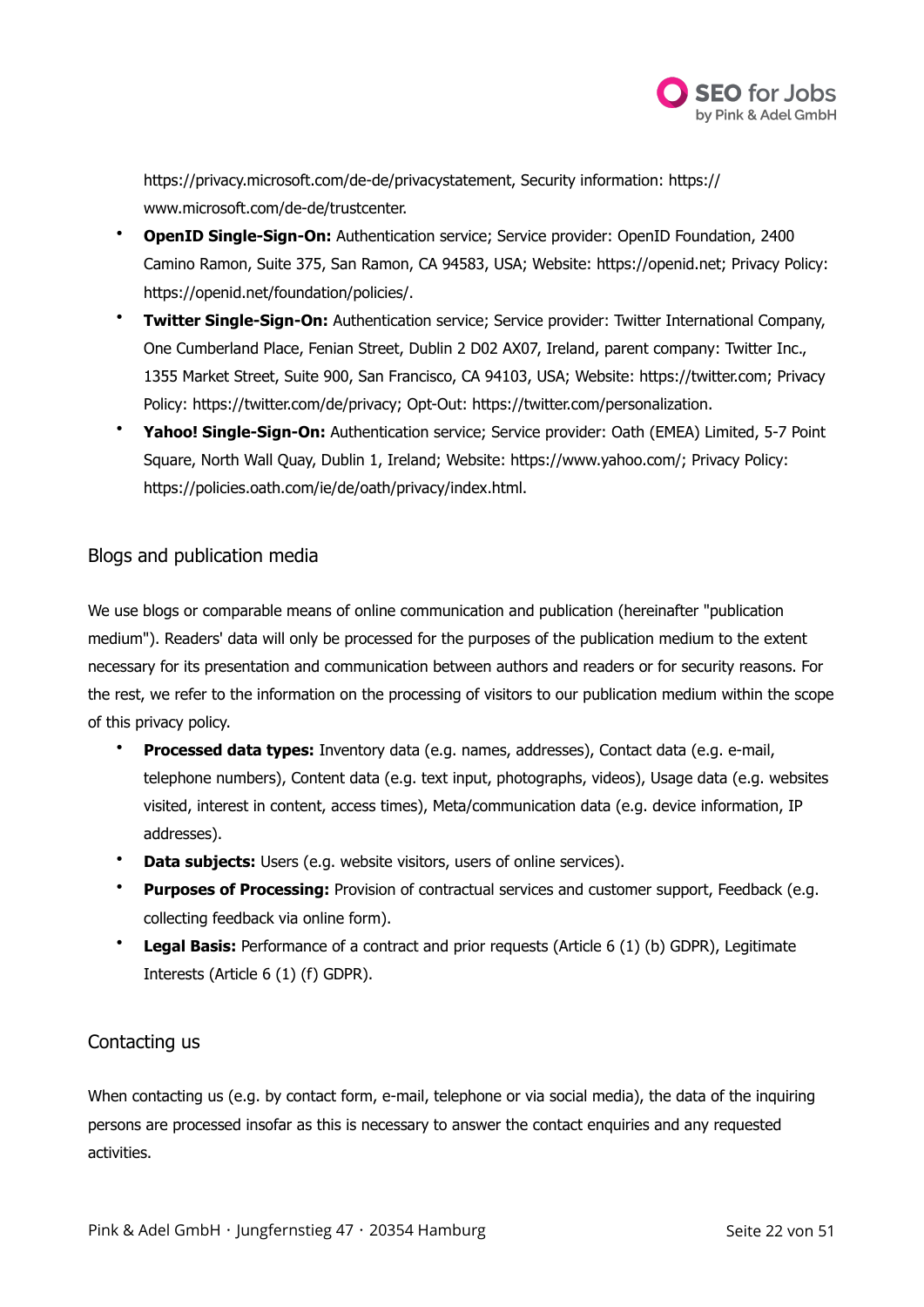

The response to contact enquiries within the framework of contractual or pre-contractual relationships is made in order to fulfil our contractual obligations or to respond to (pre)contractual enquiries and otherwise on the basis of the legitimate interests in responding to the enquiries.

- **Processed data types:** Inventory data (e.g. names, addresses), Contact data (e.g. e-mail, telephone numbers), Content data (e.g. text input, photographs, videos), Payment Data (e.g. bank details, invoices, payment history), Contract data (e.g. contract object, duration, customer category), Meta/communication data (e.g. device information, IP addresses).
- **Data subjects:** Communication partner (Recipients of e-mails, letters, etc.), Customers, Users (e.g. website visitors, users of online services).
- **Purposes of Processing:** Contact requests and communication, Managing and responding to inquiries, Feedback (e.g. collecting feedback via online form), Polls and Questionnaires (e.g. surveys with input options, multiple choice questions).
- **Legal Basis:** Performance of a contract and prior requests (Article 6 (1) (b) GDPR), Legitimate Interests (Article 6 (1) (f) GDPR), Performance of a tasks carried out in the public interest (Article 6 (1) (e) GDPR).

## **Services and service providers being used:**

• **HubSpot:** Customer relations and service software (management of customer inquiries from various channels), ticketing system, feedback, satisfaction and other surveys; Service provider: HubSpot, Inc., 25 First St., 2nd floor, Cambridge, Massachusetts 02141, USA; Website: [https://](https://www.hubspot.de) [www.hubspot.de;](https://www.hubspot.de) Privacy Policy: [https://legal.hubspot.com/privacy-policy.](https://legal.hubspot.com/privacy-policy)

# Chatbots and chat functions

We provide online chats and chatbot functions as a means of communication (together referred to as "Chat Services"). A chat is an online conversation that is conducted with a certain degree of immediacy. A chatbot is software that answers users' questions or informs them about messages. If you use our chat functions, we may process your personal data.

If you use our Chat Services within an online platform, your identification number is also stored within the respective platform. We may also collect information about which users interact with our Chat Services and when. Furthermore, we store the content of your conversations via the Chat Services and log registration and consent processes in order to be able to prove these in accordance with legal requirements. We would like to inform users that the respective platform provider can find out that and when users communicate with our Chat Services and can collect technical information about the user's device used and, depending on the settings of their device, also location information (so-called metadata) for the purpose of optimising the respective services and for security purposes. Likewise, the metadata of communication via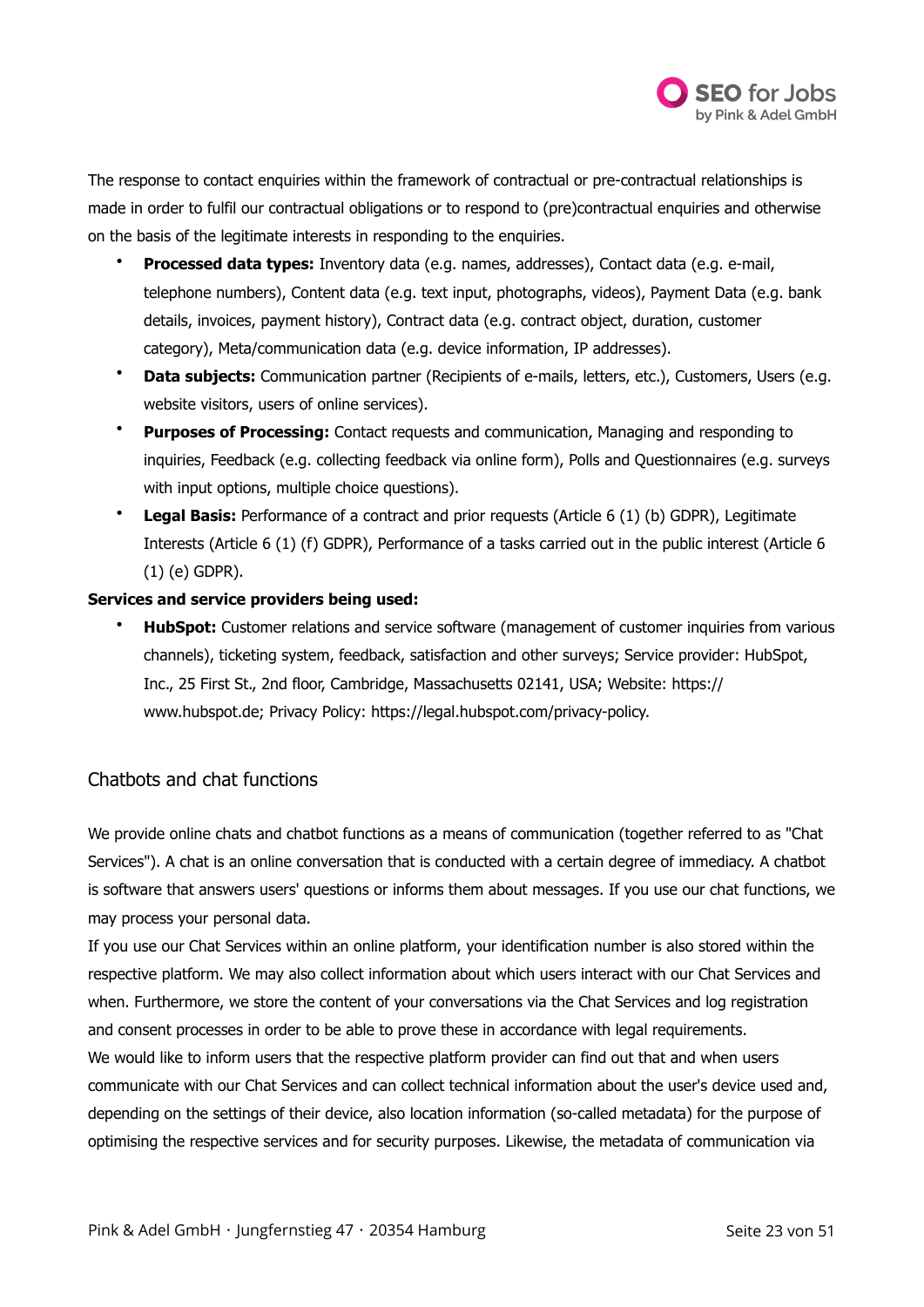

Chat Services (i.e., information about who has communicated with whom) could be used by the respective platform providers for marketing purposes or to display advertising tailored to users in accordance with their regulations, to which we refer for further information.

If users agree to activate information with regular messages to a chatbot, they have the possibility to unsubscribe from the information for the future at any time. The chatbot points out to users how and with which terms they can unsubscribe the messages. By unsubscribing from the chatbot messages, Users' data is deleted from the directory of message recipients.

We use the aforementioned information to operate our Chat Services, e.g. to address users personally, to answer their inquiries, to transmit any requested content and also to improve our Chat Services (e.g. to "teach" chatbots answers to frequently asked questions or to identify unanswered inquiries).

**Information on Legal basis:** We use the Chat Services on the basis of a consent if we first obtain the permission of the users to process their data by the Chat Services (this applies in cases where users are asked for consent, e.g. so that a chatbot regularly sends them messages). If we use Chat Services to answer user queries about our services or our company, this is done for contractual and pre-contractual communication. In addition, we use Chat Services based on our legitimate interests in optimizing the Chat Services, its operating efficiency and enhancing the positive user experience.

**Withdrawal, objection and deletion:** You can revoke a given consent at any time or contradict the processing of your data in the context of our hatbot use.

- **Processed data types:** Contact data (e.g. e-mail, telephone numbers), Content data (e.g. text input, photographs, videos), Usage data (e.g. websites visited, interest in content, access times), Meta/communication data (e.g. device information, IP addresses).
- **Data subjects:** Communication partner (Recipients of e-mails, letters, etc.).
- **Purposes of Processing:** Contact requests and communication, Direct marketing (e.g. by e-mail or postal).
- **Legal Basis:** Consent (Article 6 (1) (a) GDPR), Legitimate Interests (Article 6 (1) (f) GDPR).

## **Services and service providers being used:**

• **HubSpot:** Chatbot and assistance software and related services; Service provider: HubSpot, Inc., 25 First St., 2nd floor, Cambridge, Massachusetts 02141, USA; Website: [https://www.hubspot.com;](https://www.hubspot.com) Privacy Policy: [https://legal.hubspot.com/privacy-policy.](https://legal.hubspot.com/privacy-policy)

# Push notifications

With the consent of the users, we can send the users so-called "push notifications". These are messages that are displayed on users' screens, devices or browsers, even if our online services are not being actively used.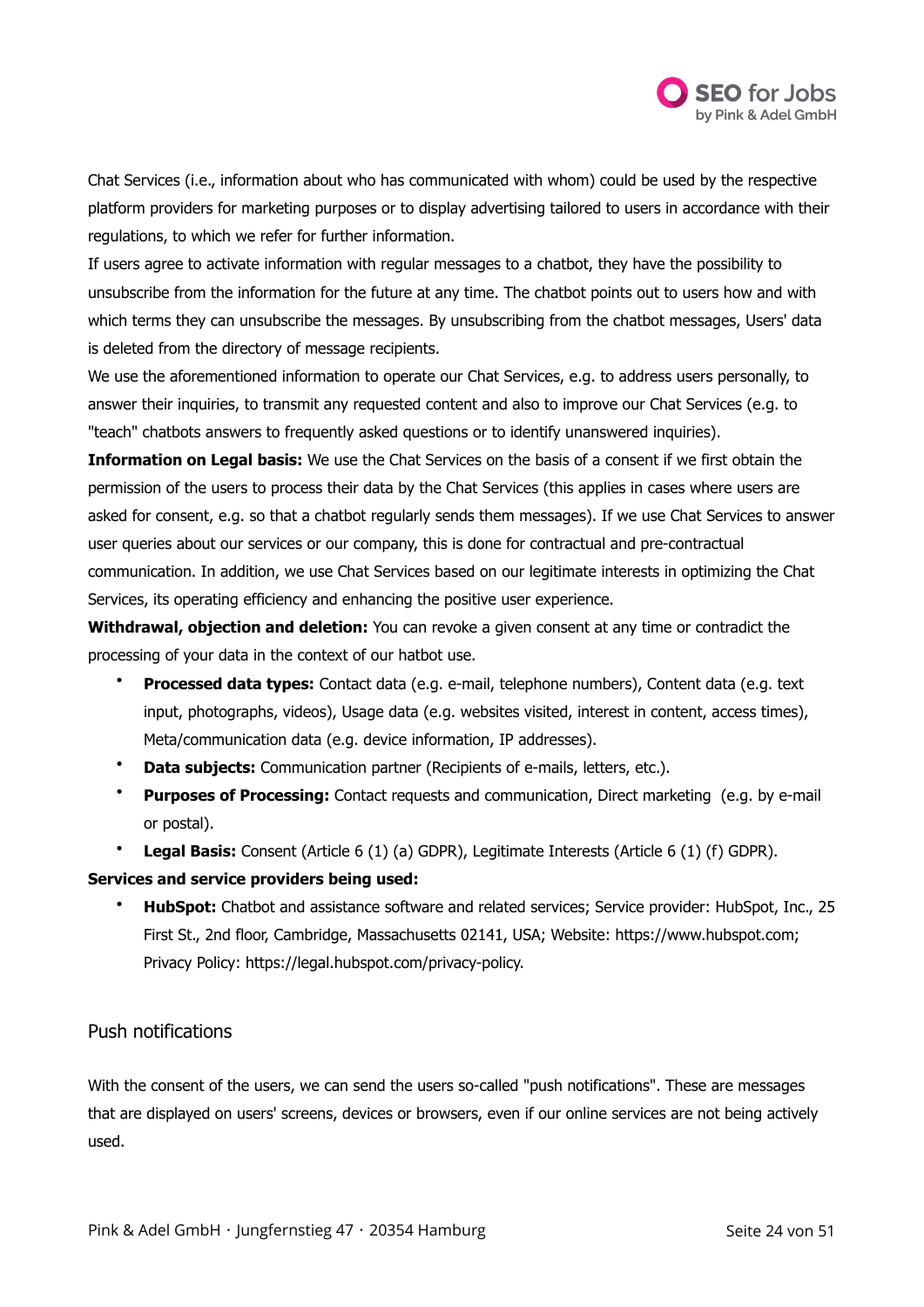

In order to sign up for push messages, users must confirm that their browser or device has requested to receive push messages. This approval process is documented and stored. The storage is necessary to recognize whether users have consented to receive the push messages and to be able to prove their consent. For these purposes, a pseudonymous identifier of the browser (so-called "push token") or the device ID of a terminal device is stored.

The push messages may be necessary for the fulfilment of contractual obligations (e.g. technical and organisational information relevant for the use of our online offer) and will otherwise be sent, unless specifically mentioned below, on the basis of user consent. Users can change the receipt of push messages at any time using the notification settings of their respective browsers or end devices.

**Push messages with commercial information**: The push notifications we send may contain commercial information. The commercial push messages are processed on the basis of user consent. If the contents of the push messages are described in detail in the context of the consent to receive the commercial push messages, the descriptions are decisive for the consent of the users. In addition, our newsletters contain information about our services and us.

**Location-dependent delivery of push messages**: The push notifications sent by us can be displayed depending on the location of the users based on the location data transmitted by the device used.

**Analysis and performance measurement**: We statistically evaluate push messages and can thus identify if and when push messages were displayed and clicked on. This information is used for the technical improvement of our push messages based on technical data or target groups and their retrieval behavior or retrieval times. This analysis also includes determining whether the push messages are opened, when they are opened and whether users interact with their content or buttons. For technical reasons, this information can be assigned to individual push message recipients. However, it is neither our intention nor, if used, that of the push message service provider to monitor individual users. Rather, the evaluations serve to identify the usage habits of our users and to adapt our push messages to them or to send different push messages according to the interests of our users.

The evaluation of the push messages and the measurement of performance are based on the consent of the users, which is given with their permission to receive the push messages. Users can object to the analysis and performance measurement by unsubscribing from the push messages. Unfortunately, it is not possible to cancel the analysis and performance measurement separately.

Contents:

"Information about us, our services, promotions and offers."

"Notes on recent posts and comments."

"Technical notes and changes to our application and its features.".

• **Processed data types:** Location data (Information on the geographical position of a device or person), Usage data (e.g. websites visited, interest in content, access times).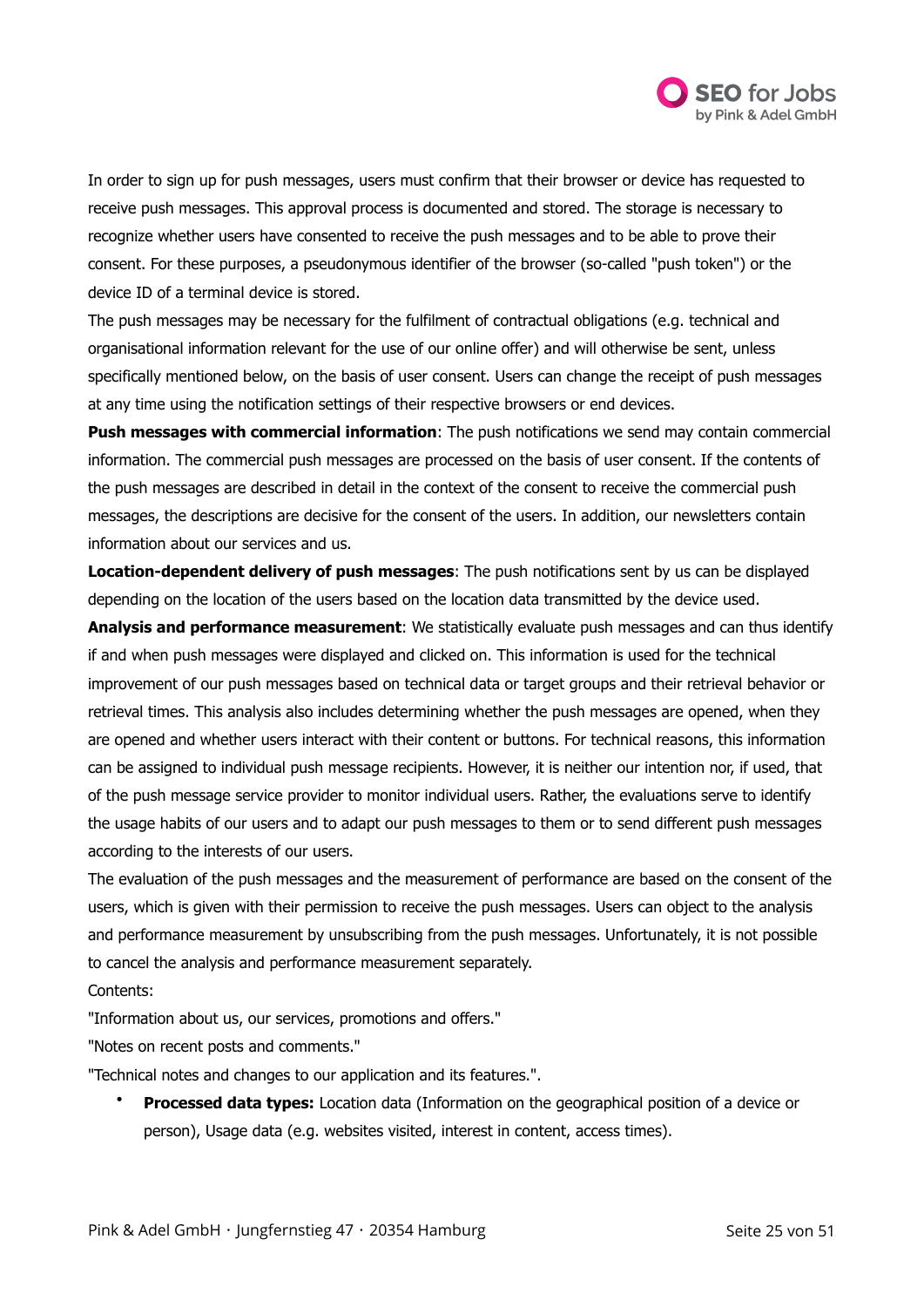

- **Purposes of Processing:** Provision of contractual services and customer support, Direct marketing (e.g. by e-mail or postal), Web Analytics (e.g. access statistics, recognition of returning visitors).
- **Legal Basis:** Consent (Article 6 (1) (a) GDPR), Performance of a contract and prior requests (Article 6 (1) (b) GDPR).

# Video Conferences, Online Meetings, Webinars and Screen-Sharing

We use third-party platforms and applications (hereinafter referred to as "third party providers") for the purposes of conducting video and audio conferences, webinars and other types of video and audio meetings. When selecting third-party providers and their services, we observe the legal requirements. In this context, data of the communication participants will be processed and stored on the servers of third parties, as far as these are part of communication processes with us. This data may include, but is not limited to, registration and contact details, visual and voice contributions, chat entries and shared screen content.

If users are referred to the third-party providers or their software or platforms in the context of communication, business or other relationships with us, the third-party provider processing may process usage data and metadata that can be processed by them for security purposes, service optimisation or marketing purposes. We therefore ask you to observe the data protection information of the respective third party providers.

**Information on legal basis:** If we ask the users for their consent to the use of third party providers or certain functions (e.g. permission to record conversations), the legal basis of the processing is consent. Furthermore, the processing can be a component of our (pre)contractual services, provided that the use of the third party was agreed within this context. Otherwise, user data will be processed on the basis of our legitimate interest in efficient and secure communication with our communication partners. In this context, we would also like to refer you to the information on the use of cookies in this privacy policy.

- **Processed data types:** Inventory data (e.g. names, addresses), Contact data (e.g. e-mail, telephone numbers), Content data (e.g. text input, photographs, videos), Usage data (e.g. websites visited, interest in content, access times), Meta/communication data (e.g. device information, IP addresses).
- **Data subjects:** Communication partner (Recipients of e-mails, letters, etc.), Users (e.g. website visitors, users of online services).
- **Purposes of Processing:** Provision of contractual services and customer support, Contact requests and communication, Office and organisational procedures.
- **Legal Basis:** Consent (Article 6 (1) (a) GDPR), Performance of a contract and prior requests (Article 6 (1) (b) GDPR), Legitimate Interests (Article 6 (1) (f) GDPR).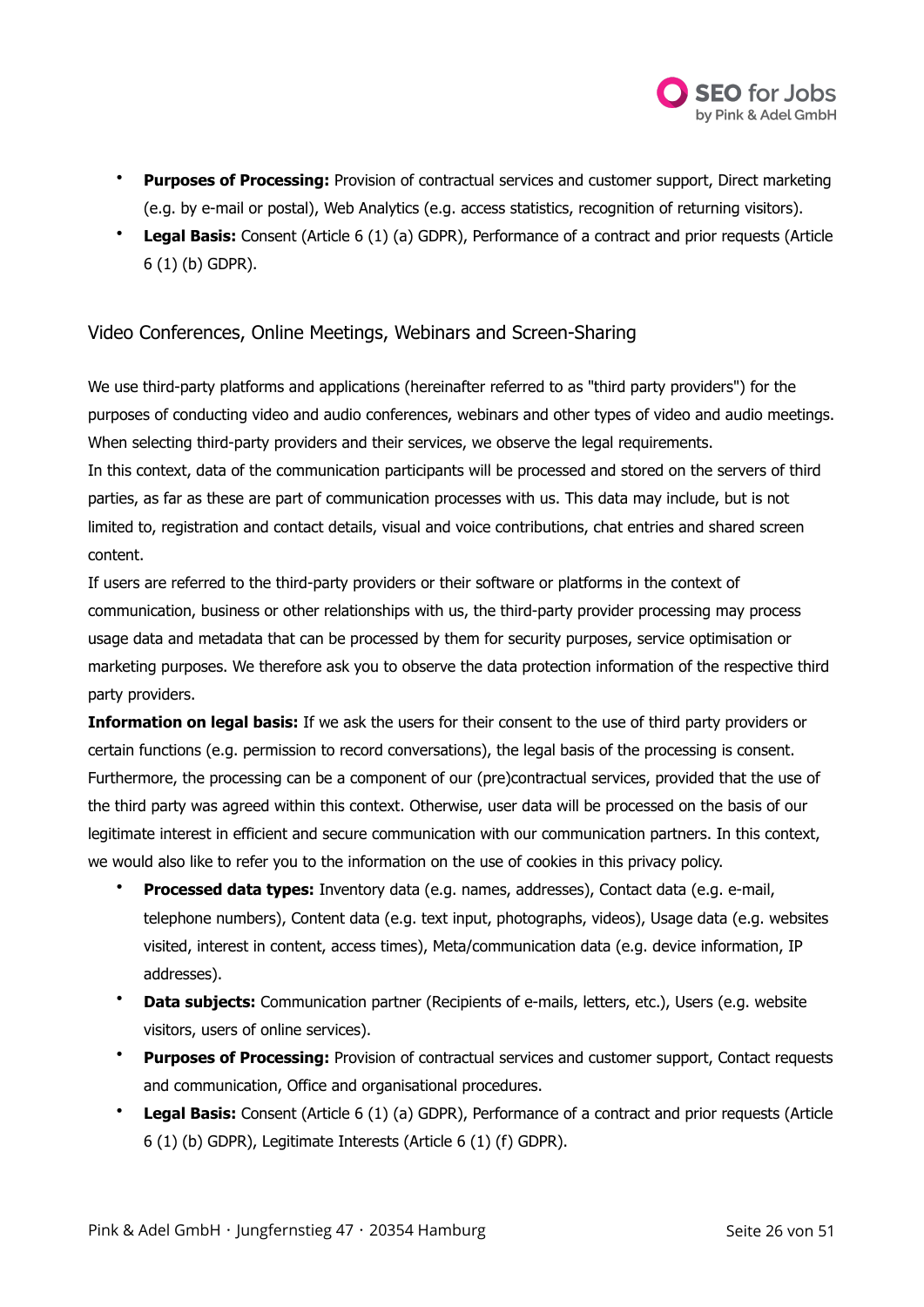

## **Services and service providers being used:**

- **GoToMeeting:** Konferenz-Software; Service provider: LogMeIn Ireland Limited, Bloodstone Building Block C 70, Sir John Rogerson's Quay Dublin 2, Ireland, parent company: LogMeIn, Inc., 320 Summer Street, Boston, MA 02210 320 Summer Street Boston, Massachusetts 02210, USA; Website: [https://www.gotomeeting.com/;](https://www.gotomeeting.com/) Privacy Policy: [https://www.logmeininc.com/legal/privacy.](https://www.logmeininc.com/legal/privacy)
- **TeamViewer:** Conference Software; Service provider: TeamViewer GmbH, Jahnstr. 30, 73037 Göppingen, Germany; Website: [https://www.teamviewer.com/en/;](https://www.teamviewer.com/en/) Privacy Policy: [https://](https://www.teamviewer.com/en/privacy-policy/) [www.teamviewer.com/en/privacy-policy/.](https://www.teamviewer.com/en/privacy-policy/)

## Job Application Process

The application process requires applicants to provide us with the data necessary for their assessment and selection. The information required can be found in the job description or, in the case of online forms, in the information contained therein.

In principle, the required information includes personal information such as name, address, a contact option and proof of the qualifications required for a particular employment. Upon request, we will be happy to provide you with additional information.

If made available, applicants can submit their applications via an online form. The data will be transmitted to us encrypted according to the state of the art. Applicants can also send us their applications by e-mail. Please note, however, that e-mails on the Internet are generally not sent in encrypted form. As a rule, emails are encrypted during transport, but not on the servers from which they are sent and received. We can therefore accept no responsibility for the transmission path of the application between the sender and the reception on our server. For the purposes of searching for applicants, submitting applications and selecting applicants, we may make use of the applicant management and recruitment software, platforms and services of third-party providers in compliance with legal requirements. Applicants are welcome to contact us about how to submit their application or send it to us by regular mail.

**Processing of special categories of data:** If special categories of personal data within the meaning of Article 9 (1) GDPR (e.g. health data, such as severely handicapped status or ethnic origin) are requested from applicants within the framework of the application procedure, so that the responsible person or the person concerned can exercise his/her rights arising from labour law and social security and social protection law and fulfil his/her duties in this regard, their processing shall be carried out in accordance with Article 9 (1)(b) GDPR, in the case of the protection of vital interests of applicants or other persons pursuant to Article 9 (1)(c) GDPR or for the purposes of preventive health care or occupational medicine, for the assessment of the employee's ability to work, for medical diagnostics, care or treatment in the health or social sector or for the administration of systems and services in the health or social sector in accordance with Article 9 (1)(h)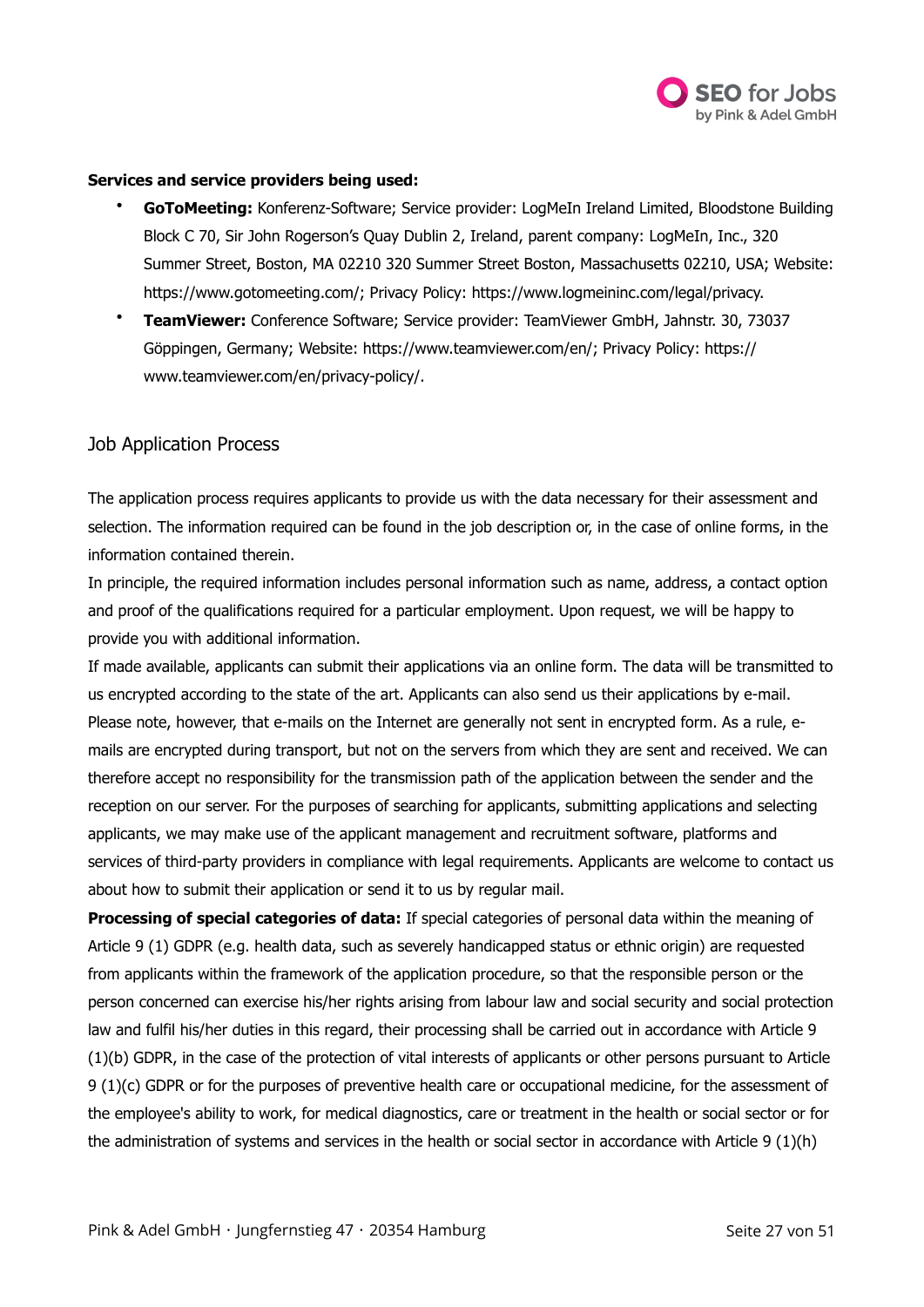

GDPR. In the case of a communication of special categories of data based on voluntary consent, their processing is carried out on the basis of Article 9 (1)(a) GDPR.

**Ereasure of data:** In the event of a successful application, the data provided by the applicants may be further processed by us for the purposes of the employment relationship. Otherwise, if the application for a job offer is not successful, the applicant's data will be deleted. Applicants' data will also be deleted if an application is withdrawn, to which applicants are entitled at any time. Subject to a justified revocation by the applicant, the deletion will take place at the latest after the expiry of a period of six months, so that we can answer any follow-up questions regarding the application and comply with our duty of proof under the regulations on equal treatment of applicants. Invoices for any reimbursement of travel expenses are archived in accordance with tax regulations.

**Admission to a talent pool -** Admission to an talent pool, if offered, is based on consent. Applicants are informed that their consent to be included in the talent pool is voluntary, has no influence on the current application process and that they can revoke their consent at any time for the future.

- **Processed data types:** Job applicant details (e.g. Personal data, postal and contact addresses and the documents pertaining to the application and the information contained therein, such as cover letter, curriculum vitae, certificates, etc., as well as other information on the person or qualifications of applicants provided with regard to a specific job or voluntarily by applicants).
- **Data subjects:** Job applicants.
- **Purposes of Processing:** Job Application Process (Establishment and possible later execution as well as possible later termination of the employment relationship).
- **Legal Basis:** Job application process as a pre-contractual or contractual relationship (Article 9 (2) (b) GDPR).

# Cloud Services

We use Internet-accessible software services (so-called "cloud services", also referred to as "Software as a Service") provided on the servers of its providers for the following purposes: document storage and administration, calendar management, e-mail delivery, spreadsheets and presentations, exchange of documents, content and information with specific recipients or publication of websites, forms or other content and information, as well as chats and participation in audio and video conferences. Within this framework, personal data may be processed and stored on the provider's servers insofar as this data is part of communication processes with us or is otherwise processed by us in accordance with this privacy policy. This data may include in particular master data and contact data of data subjects, data on processes, contracts, other proceedings and their contents. Cloud service providers also process usage data and metadata that they use for security and service optimization purposes.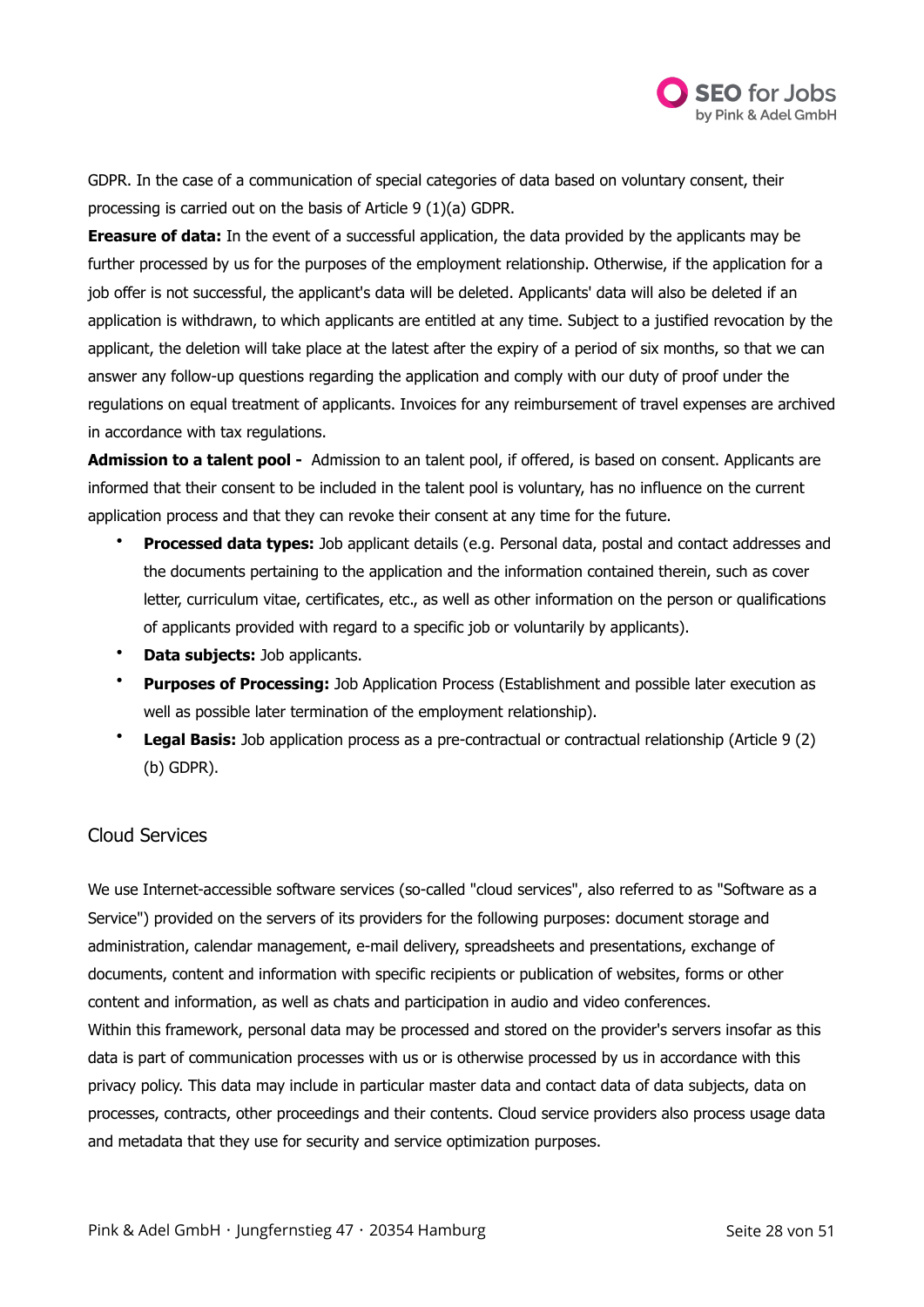

If we use cloud services to provide documents and content to other users or publicly accessible websites, forms, etc., providers may store cookies on users' devices for web analysis or to remember user settings (e.g. in the case of media control).

**Information on legal basis -** If we ask for permission to use cloud services, the legal basis for processing data is consent. Furthermore, their use can be a component of our (pre)contractual services, provided that the use of cloud services has been agreed in this context. Otherwise, user data will be processed on the basis of our legitimate interests (i.e. interest in efficient and secure administrative and collaboration processes).

- **Processed data types:** Inventory data (e.g. names, addresses), Contact data (e.g. e-mail, telephone numbers), Content data (e.g. text input, photographs, videos), Usage data (e.g. websites visited, interest in content, access times), Meta/communication data (e.g. device information, IP addresses).
- **Data subjects:** Customers, Employees (e.g. Employees, job applicants), Prospective customers, Communication partner (Recipients of e-mails, letters, etc.).
- **Purposes of Processing:** Office and organisational procedures.
- **Legal Basis:** Consent (Article 6 (1) (a) GDPR), Performance of a contract and prior requests (Article 6 (1) (b) GDPR), Legitimate Interests (Article 6 (1) (f) GDPR).

## **Services and service providers being used:**

• **Google Cloud Services:** Cloud storage services; Service provider: Google Ireland Limited, Gordon House, Barrow Street, Dublin 4, Ireland, parent company: Google LLC, 1600 Amphitheatre Parkway, Mountain View, CA 94043, USA; Website: [https://cloud.google.com/;](https://cloud.google.com/) Privacy Policy: [https://](https://www.google.com/policies/privacy) [www.google.com/policies/privacy,](https://www.google.com/policies/privacy) Security information: [https://cloud.google.com/security/privacy.](https://cloud.google.com/security/privacy)

## Newsletter and Electronic Communications

We send newsletters, e-mails and other electronic communications (hereinafter referred to as "newsletters") only with the consent of the recipient or a legal permission. Insofar as the contents of the newsletter are specifically described within the framework of registration, they are decisive for the consent of the user. Otherwise, our newsletters contain information about our services and us.

In order to subscribe to our newsletters, it is generally sufficient to enter your e-mail address. We may, however, ask you to provide a name for the purpose of contacting you personally in the newsletter or to provide further information if this is required for the purposes of the newsletter.

**Double opt-in procedure:** The registration to our newsletter takes place in general in a so-called Double-Opt-In procedure. This means that you will receive an e-mail after registration asking you to confirm your registration. This confirmation is necessary so that no one can register with external e-mail addresses.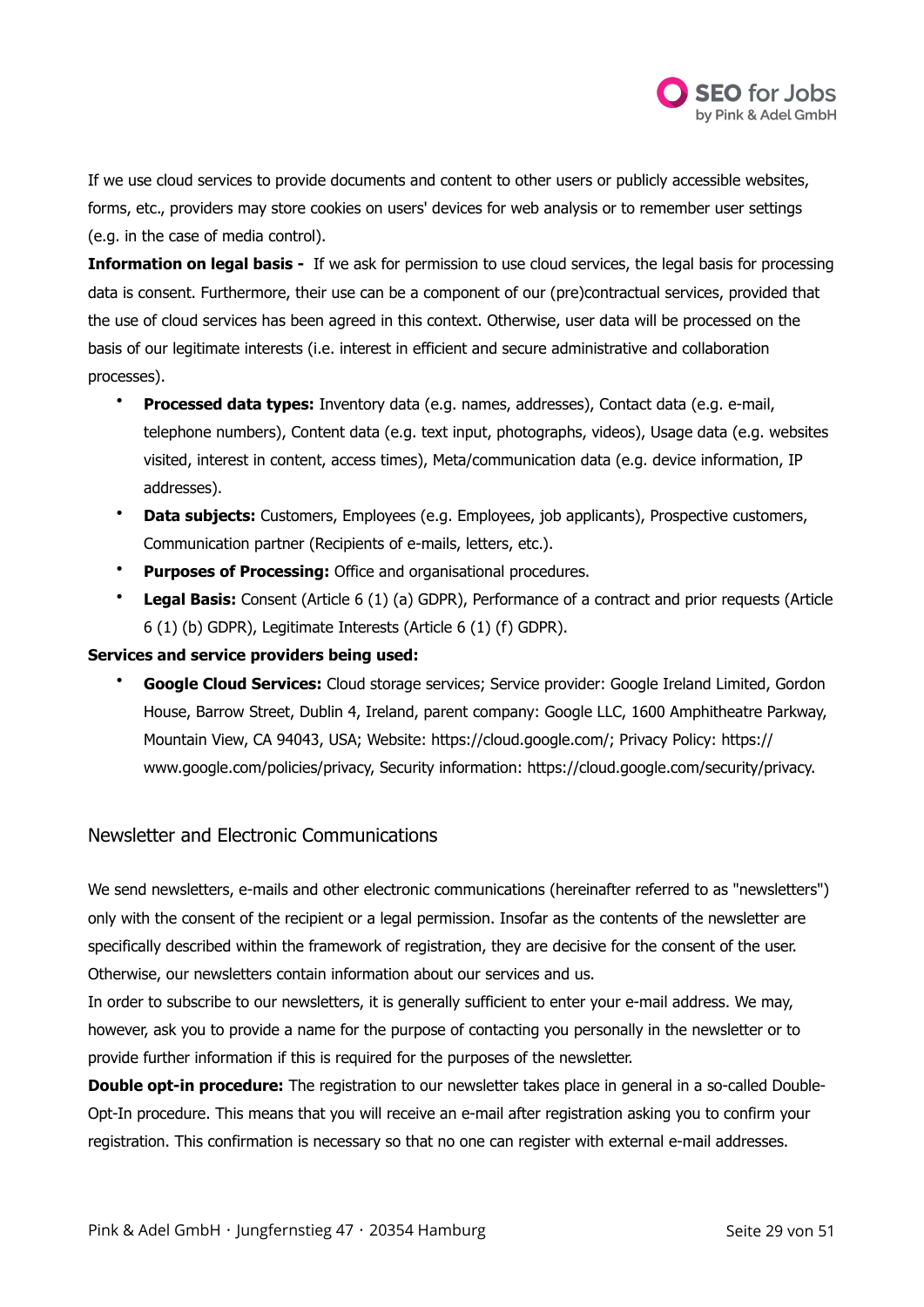

The registrations for the newsletter are logged in order to be able to prove the registration process according to the legal requirements. This includes storing the login and confirmation times as well as the IP address. Likewise the changes of your data stored with the dispatch service provider are logged.

**Deletion and restriction of processing:** We may store the unsubscribed email addresses for up to three years based on our legitimate interests before deleting them to provide evidence of prior consent. The processing of these data is limited to the purpose of a possible defense against claims. An individual deletion request is possible at any time, provided that the former existence of a consent is confirmed at the same time. In the case of an obligation to permanently observe an objection, we reserve the right to store the email address solely for this purpose in a blocklist.

**Information on legal bases:** The sending of the newsletter is based on the consent of the recipients or, if consent is not required, on the basis of our legitimate interests in direct marketing. Insofar as we engage a service provider for sending e-mails, this is done on the basis of our legitimate interests. The registration procedure is recorded on the basis of our legitimate interests for the purpose of demonstrating that it has been conducted in accordance with the law.

**Measurement of opening rates and click rates**: The newsletters contain a so-called "web-beacon", i.e. a pixel-sized file, which is retrieved from our server when the newsletter is opened or, if we use a mailing service provider, from its server. Within the scope of this retrieval, technical information such as information about the browser and your system, as well as your IP address and time of retrieval are first collected. This information is used for the technical improvement of our newsletter on the basis of technical data or target groups and their reading behaviour on the basis of their retrieval points (which can be determined with the help of the IP address) or access times. This analysis also includes determining whether newsletters are opened, when they are opened and which links are clicked. This information is assigned to the individual newsletter recipients and stored in their profiles until the profiles are deleted. The evaluations serve us much more to recognize the reading habits of our users and to adapt our content to them or to send different content according to the interests of our users.

The measurement of opening rates and click rates as well as the storage of the measurement results in the profiles of the users and their further processing are based on the consent of the users.

A separate objection to the performance measurement is unfortunately not possible, in this case the entire newsletter subscription must be cancelled or objected to. In this case, the stored profile information will be deleted.

- **Processed data types:** Inventory data (e.g. names, addresses), Contact data (e.g. e-mail, telephone numbers), Meta/communication data (e.g. device information, IP addresses), Usage data (e.g. websites visited, interest in content, access times).
- **Data subjects:** Communication partner (Recipients of e-mails, letters, etc.), Users (e.g. website visitors, users of online services).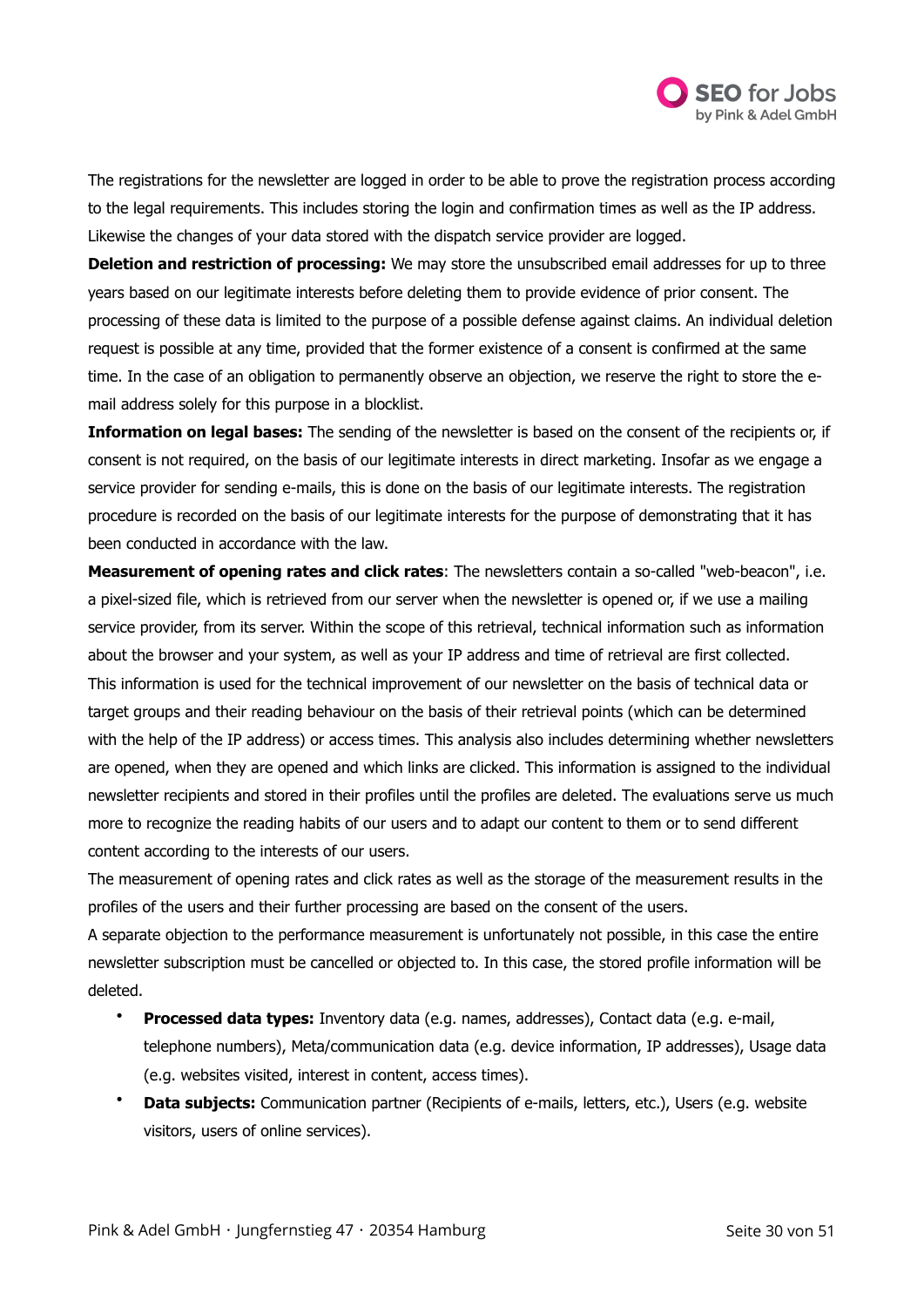

- **Purposes of Processing:** Direct marketing (e.g. by e-mail or postal), Web Analytics (e.g. access statistics, recognition of returning visitors), Targeting (e.g. profiling based on interests and behaviour, use of cookies), Remarketing, Conversion tracking (Measurement of the effectiveness of marketing activities), Profiling (Creating user profiles).
- **Legal Basis:** Consent (Article 6 (1) (a) GDPR), Legitimate Interests (Article 6 (1) (f) GDPR).
- **Opt-Out:** You can cancel the receipt of our newsletter at any time, i.e. revoke your consent or object to further receipt. You will find a link to cancel the newsletter either at the end of each newsletter or you can otherwise use one of the contact options listed above, preferably e-mail.

## **Services and service providers being used:**

- **Google Analytics:** Measuring the success of email campaigns and building user profiles with a storage period of up to two years; Service provider: Google Ireland Limited, Gordon House, Barrow Street, Dublin 4, Ireland, parent company: Google LLC, 1600 Amphitheatre Parkway, Mountain View, CA 94043, USA; Website:<https://marketingplatform.google.com/intl/en/about/analytics/>; Privacy Policy: [https://policies.google.com/privacy;](https://policies.google.com/privacy) Opt-Out: Opt-Out-Plugin: [https://tools.google.com/](https://tools.google.com/dlpage/gaoptout?hl=en) [dlpage/gaoptout?hl=en](https://tools.google.com/dlpage/gaoptout?hl=en), Settings for the Display of Advertisements: [https://adssettings.google.com/](https://adssettings.google.com/authenticated) [authenticated.](https://adssettings.google.com/authenticated)
- **HubSpot:** Email marketing platform; Service provider: HubSpot, Inc., 25 First St., 2nd floor, Cambridge, Massachusetts 02141, USA; Website: [https://www.hubspot.com;](https://www.hubspot.com) Privacy Policy: [https://](https://legal.hubspot.com/privacy-policy) [legal.hubspot.com/privacy-policy.](https://legal.hubspot.com/privacy-policy)
- **Mailchimp:** Email marketing platform; Service provider: "Mailchimp" Rocket Science Group, LLC, 675 Ponce De Leon Ave NE #5000, Atlanta, GA 30308, USA; Website: [https://mailchimp.com;](https://mailchimp.com) Privacy Policy: <https://mailchimp.com/legal/privacy/>.
- **Mailgun:** Email marketing platform; Service provider: Mailgun Technologies, Inc., 535 Mission St., San Francisco, CA 94105, USA; Website: [https://www.mailgun.com;](https://www.mailgun.com) Privacy Policy: [https://](https://www.mailgun.com/privacy-policy) [www.mailgun.com/privacy-policy.](https://www.mailgun.com/privacy-policy)
- **Salesforce:** Email marketing platform; Service provider: salesforce.com Germany GmbH, Erika-Mann-Str. 31, 80636 München, Germany, parent company: Salesforce.com, inc. Salesforce Tower, 415 Mission Street, 3rd Floor, San Francisco, CA 94105, USA; Website: <https://www.salesforce.com>; Privacy Policy:<https://www.salesforce.com/company/privacy/>.

Commercial communication by E-Mail, Postal Mail, Fax or Telephone

We process personal data for the purposes of promotional communication, which may be carried out via various channels, such as e-mail, telephone, post or fax, in accordance with the legal requirements.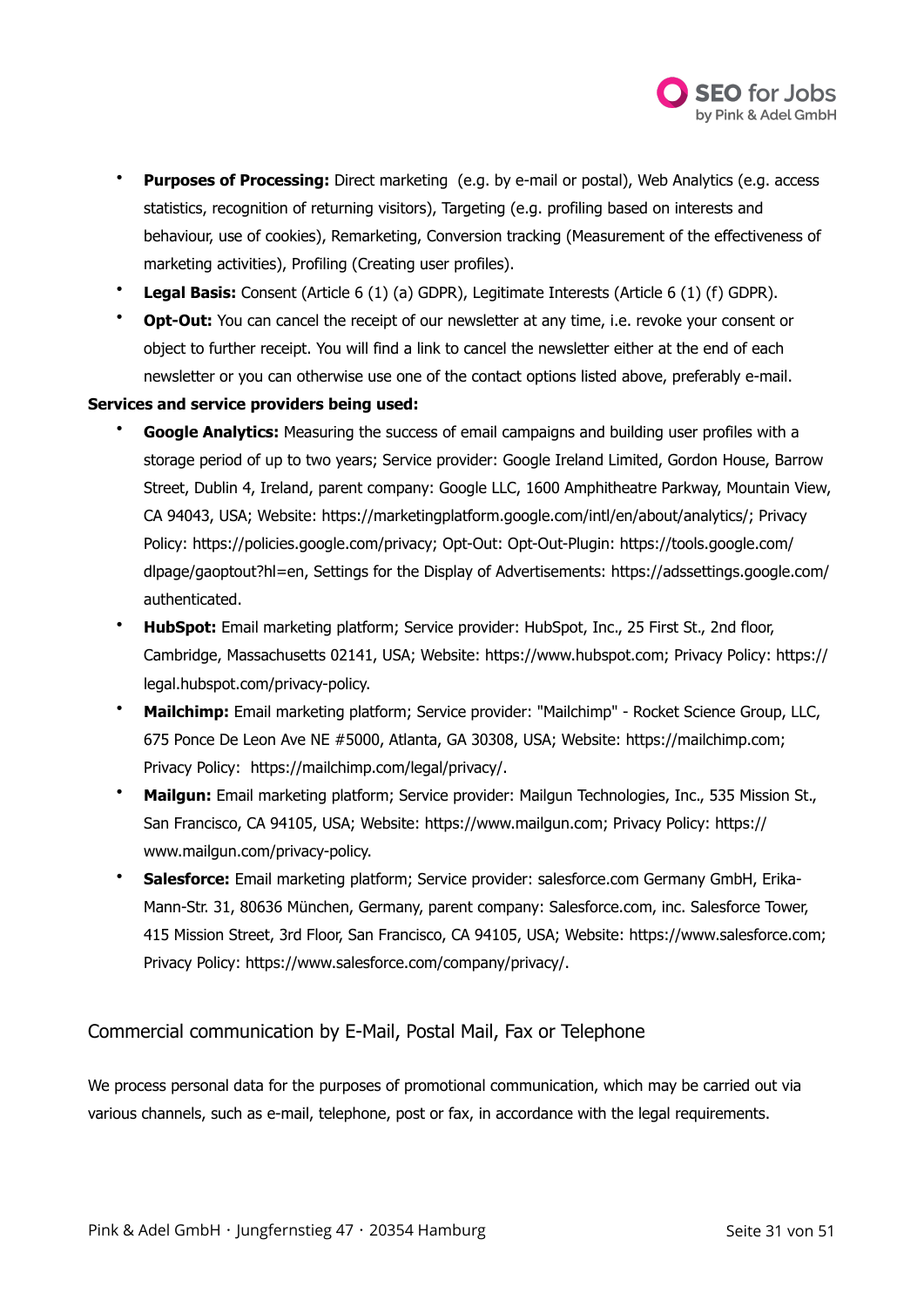

The recipients have the right to withdraw their consent at any time or to object to the advertising communication at any time.

After withdrawal or objection, we may store the data required to prove consent for up to three years on the basis of our legitimate interests before we delete them. The processing of these data is limited to the purpose of a possible defense against claims. An individual deletion request is possible at any time, provided that the former existence of a consent is affirmed.

- **Processed data types:** Inventory data (e.g. names, addresses), Contact data (e.g. e-mail, telephone numbers).
- **Data subjects:** Communication partner (Recipients of e-mails, letters, etc.).
- **Purposes of Processing:** Direct marketing (e.g. by e-mail or postal).
- **Legal Basis:** Consent (Article 6 (1) (a) GDPR), Legitimate Interests (Article 6 (1) (f) GDPR).

Inhalte der Vorschau werden geladen, bitte noch ein bisschen Gelduld...

Inhalte der Vorschau werden geladen, bitte

noch ein bisschen Gelduld...

# Web Analysis, Monitoring and Optimization

Web analysis is used to evaluate the visitor traffic on our website and may include the behaviour, interests or demographic information of users, such as age or gender, as pseudonymous values. With the help of web analysis we can e.g. recognize, at which time our online services or their functions or contents are most frequently used or requested for repeatedly, as well as which areas require optimization.

In addition to web analysis, we can also use test procedures, e.g. to test and optimize different versions of our online services or their components.

For these purposes, so-called user profiles can be created and stored in a file (so-called "cookie") or similar procedures in which the relevant user information for the aforementioned analyses is stored. This information may include, for example, content viewed, web pages visited and elements and technical data used there, such as the browser used, computer system used and information on times of use. If users have consented to the collection of their location data, these may also be processed, depending on the provider. The IP addresses of the users are also stored. However, we use any existing IP masking procedure (i.e. pseudonymisation by shortening the IP address) to protect the user. In general, within the framework of web analysis, A/B testing and optimisation, no user data (such as e-mail addresses or names) is stored, but pseudonyms. This means that we, as well as the providers of the software used, do not know the actual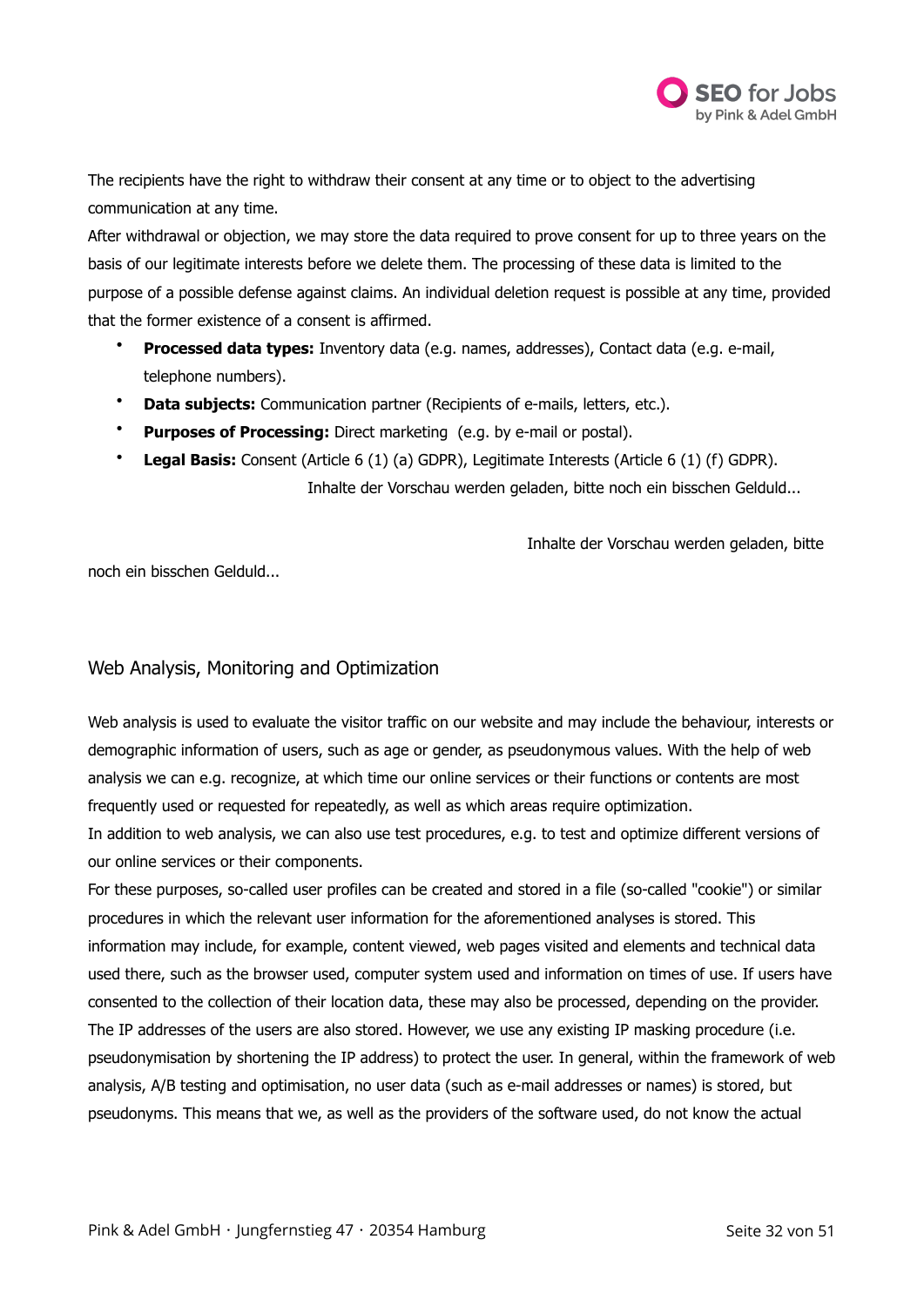

identity of the users, but only the information stored in their profiles for the purposes of the respective processes.

**Information on legal basis:** If we ask the users for their consent to the use of third party providers, the legal basis of the processing is consent. Furthermore, the processing can be a component of our (pre)contractual services, provided that the use of the third party was agreed within this context. Otherwise, user data will be processed on the basis of our legitimate interests (i.e. interest in efficient, economic and recipient friendly services). In this context, we would also like to refer you to the information on the use of cookies in this privacy policy.

- **Processed data types:** Usage data (e.g. websites visited, interest in content, access times), Meta/ communication data (e.g. device information, IP addresses).
- **Data subjects:** Users (e.g. website visitors, users of online services).
- **Purposes of Processing:** Web Analytics (e.g. access statistics, recognition of returning visitors), Targeting (e.g. profiling based on interests and behaviour, use of cookies), Conversion tracking (Measurement of the effectiveness of marketing activities), Profiling (Creating user profiles), Interest-based and behavioral marketing, Clicktracking, A/B Tests, Feedback (e.g. collecting feedback via online form), Heatmaps ("Heatmaps" are mouse movements of the users, which are combined to an overall picture.), Polls and Questionnaires (e.g. surveys with input options, multiple choice questions), Remarketing.
- **Security measures:** IP Masking (Pseudonymization of the IP address).
- **Legal Basis:** Consent (Article 6 (1) (a) GDPR), Legitimate Interests (Article 6 (1) (f) GDPR).

## **Services and service providers being used:**

- **Google Analytics:** web analytics; Service provider: Google Ireland Limited, Gordon House, Barrow Street, Dublin 4, Ireland, parent company: Google LLC, 1600 Amphitheatre Parkway, Mountain View, CA 94043, USA; Website:<https://marketingplatform.google.com/intl/en/about/analytics/>; Privacy Policy: [https://policies.google.com/privacy.](https://policies.google.com/privacy)
- **Google Optimize:** Use of Google Analytics data for the purpose of improving areas of our online services and improving the targeting of our marketing activities on potential user interests; Service provider: Google Ireland Limited, Gordon House, Barrow Street, Dublin 4, Ireland, parent company: Google LLC, 1600 Amphitheatre Parkway, Mountain View, CA 94043, USA; Website: [https://](https://optimize.google.com) [optimize.google.com;](https://optimize.google.com) Privacy Policy: <https://policies.google.com/privacy>; Opt-Out: Opt-Out-Plugin: <https://tools.google.com/dlpage/gaoptout?hl=en>, Settings for the Display of Advertisements: <https://adssettings.google.com/authenticated>.
- **Google Tag Manager:** Google Tag Manager is a solution with which we can manage so-called website tags via an interface and thus integrate other services into our online services (please refer to further details in this privacy policy). With the Tag Manager itself (which implements the tags), for example, no user profiles are created or cookies are stored. Google only receives the IP address of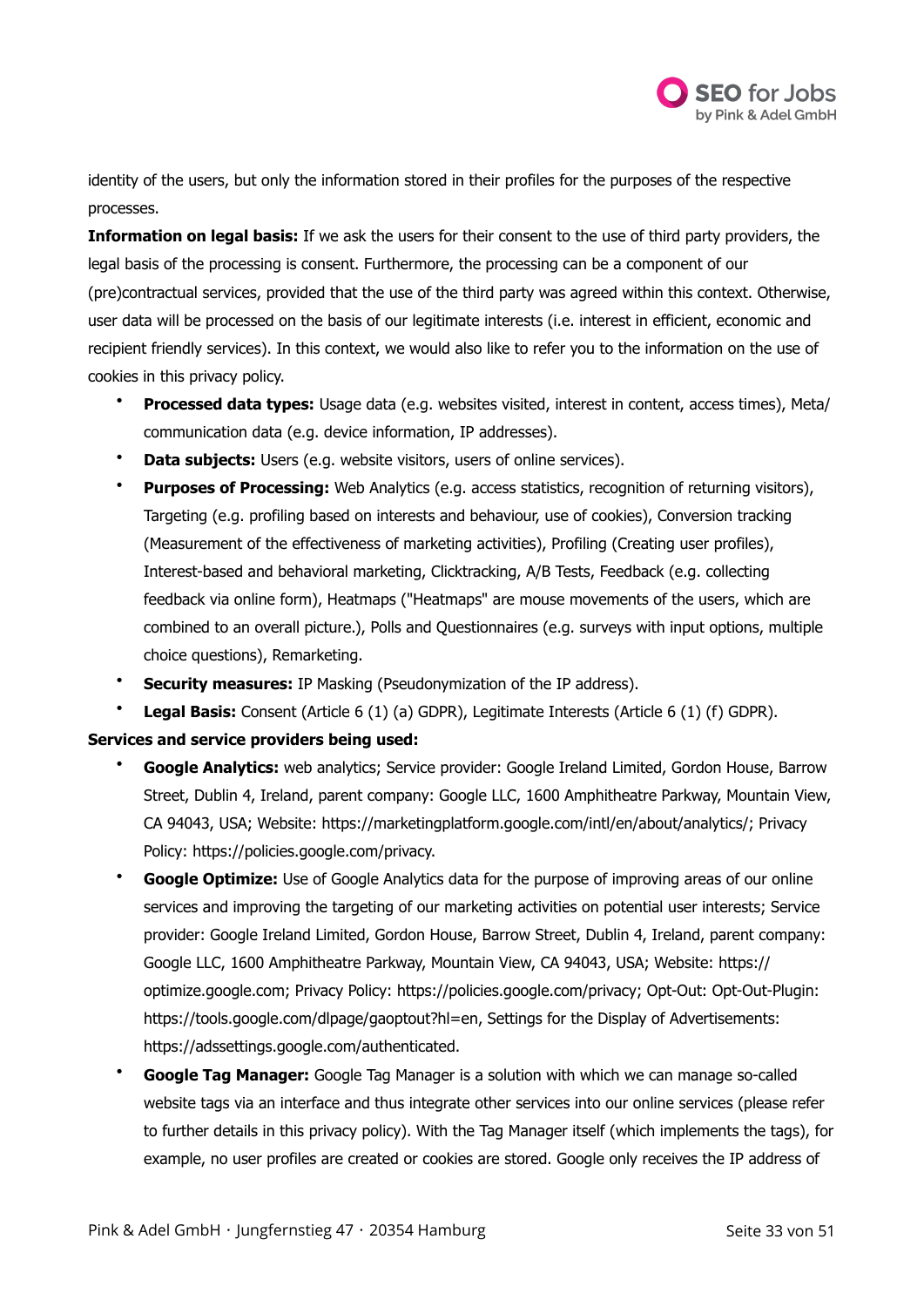

the user, which is necessary to run the Google Tag Manager. Service provider: Google Ireland Limited, Gordon House, Barrow Street, Dublin 4, Ireland, parent company: Google LLC, 1600 Amphitheatre Parkway, Mountain View, CA 94043, USA; Website: [https://](https://marketingplatform.google.com) [marketingplatform.google.com;](https://marketingplatform.google.com) Privacy Policy: [https://policies.google.com/privacy.](https://policies.google.com/privacy)

- **Hotjar:** Testing and Optimization; Service provider: Hotjar Ltd., 3 Lyons Range, 20 Bisazza Street, Sliema SLM 1640, Malta ; Website: [https://www.hotjar.com;](https://www.hotjar.com) Security measures: IP Masking (Pseudonymization of the IP address); Privacy Policy: [https://www.hotjar.com/legal/policies/privacy.](https://www.hotjar.com/legal/policies/privacy) Cookie Policy: <https://www.hotjar.com/legal/policies/cookie-information>; Retention period: The cookies that Hotjar uses have a different "lifetime"; some last up to 365 days, some only last during the current visit; Opt-Out: [https://www.hotjar.com/legal/compliance/opt-out.](https://www.hotjar.com/legal/compliance/opt-out)
- **Optimizely:** Web analysis, testing, optimization; Service provider: Optimizely Inc, 631 Howard Street, Suite 100, San Francisco, CA 94105, USA; Website: [https://www.optimizely.com/de;](https://www.optimizely.com/de) Privacy Policy: [https://www.optimizely.com/privacy.](https://www.optimizely.com/privacy)

# Onlinemarketing

We process personal data for the purposes of online marketing, which may include in particular the marketing of advertising space or the display of advertising and other content (collectively referred to as "Content") based on the potential interests of users and the measurement of their effectiveness. For these purposes, so-called user profiles are created and stored in a file (so-called "cookie") or similar procedure in which the relevant user information for the display of the aforementioned content is stored. This information may include, for example, content viewed, websites visited, online networks used, communication partners and technical information such as the browser used, computer system used and information on usage times. If users have consented to the collection of their sideline data, these can also be processed.

The IP addresses of the users are also stored. However, we use provided IP masking procedures (i.e. pseudonymisation by shortening the IP address) to ensure the protection of the user's by using a pseudonym. In general, within the framework of the online marketing process, no clear user data (such as e-mail addresses or names) is secured, but pseudonyms. This means that we, as well as the providers of online marketing procedures, do not know the actual identity of the users, but only the information stored in their profiles.

The information in the profiles is usually stored in the cookies or similar memorizing procedures. These cookies can later, generally also on other websites that use the same online marketing technology, be read and analyzed for purposes of content display, as well as supplemented with other data and stored on the server of the online marketing technology provider.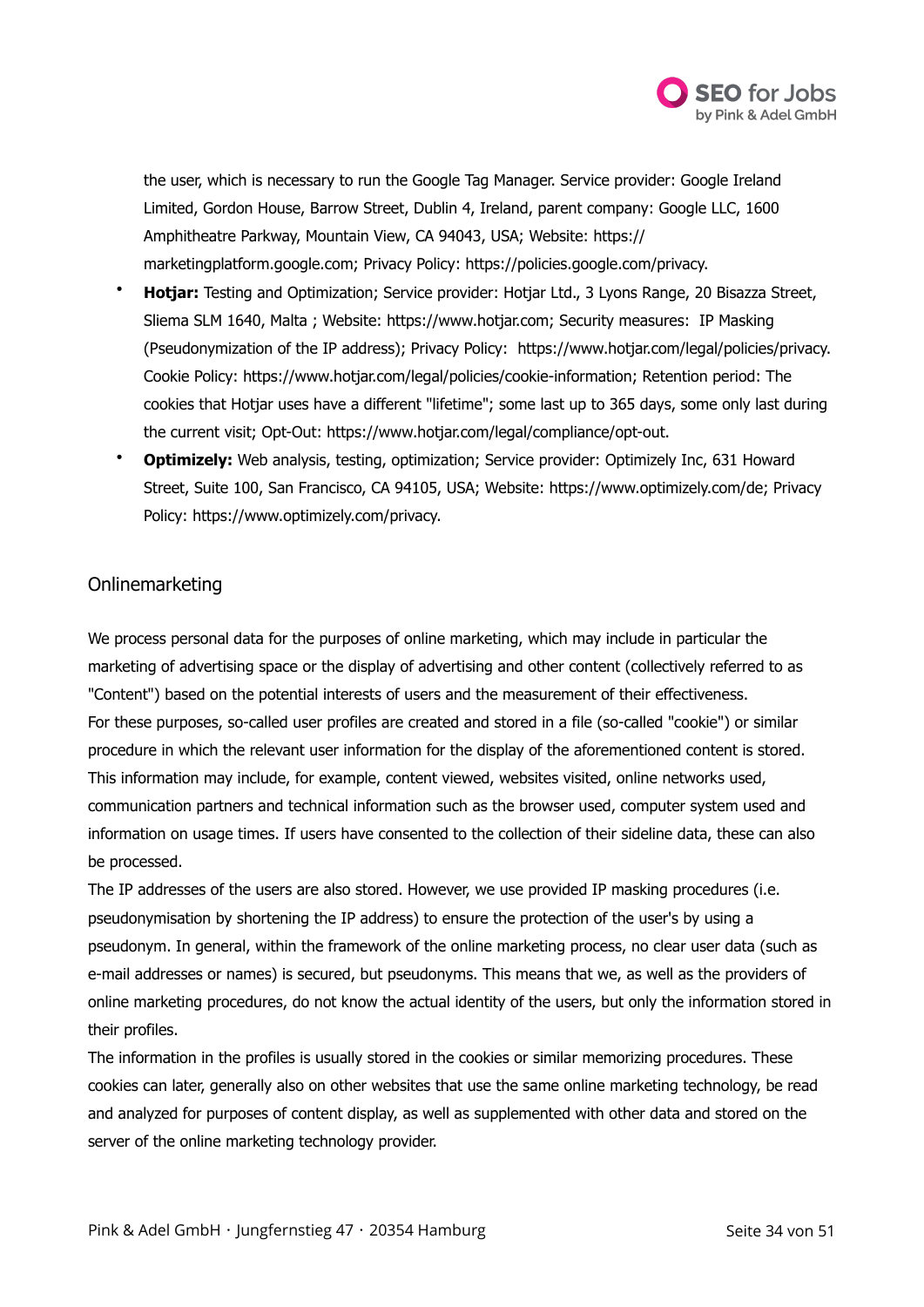

Exceptionally, clear data can be assigned to the profiles. This is the case, for example, if the users are members of a social network whose online marketing technology we use and the network links the profiles of the users in the aforementioned data. Please note that users may enter into additional agreements with the social network providers or other service providers, e.g. by consenting as part of a registration process. As a matter of principle, we only gain access to summarised information about the performance of our advertisements. However, within the framework of so-called conversion measurement, we can check which of our online marketing processes have led to a so-called conversion, i.e. to the conclusion of a contract with us. The conversion measurement is used alone for the performance analysis of our marketing activities. Unless otherwise stated, we kindly ask you to consider that cookies used will be stored for a period of two years.

**Information on legal basis:** If we ask users for their consent (e.g. in the context of a so-called "cookie banner consent"), the legal basis for processing data for online marketing purposes is this consent. Otherwise, user data will be processed on the basis of our legitimate interests (i.e. interest in the analysis, optimisation and economic operation of our online services. In this context, we would also like to refer you to the information on the use of cookies in this privacy policy.

**Facebook Pixel and Custom Audiences (Custom Audiences)**: With the help of the Facebook pixel (or equivalent functions, to transfer Event-Data or Contact Information via interfaces or other software in apps), Facebook is on the one hand able to determine the visitors of our online services as a target group for the presentation of ads (so-called "Facebook ads"). Accordingly, we use Facebook pixels to display Facebook ads placed by us only to Facebook users and within the services of partners cooperating with Facebook (socalled "audience network"<https://www.facebook.com/audiencenetwork/> ) who have shown an interest in our online services or who have certain characteristics (e.g. interests in certain topics or products that are determined on the basis of the websites visited) that we transmit to Facebook (so-called "custom audiences"). With the help of Facebook pixels, we also want to ensure that our Facebook ads correspond to the potential interest of users and do not appear annoying. The Facebook pixel also enables us to track the effectiveness of Facebook ads for statistical and market research purposes by showing whether users were referred to our website after clicking on a Facebook ad (known as "conversion tracking"). We are jointly responsible (so-called "joint-controllership") with Facebook Ireland Ltd. for the collection or transmission (but not the further processing) of "event data" that Facebook collects or receives as part of a transmission for the following purposes using the Facebook pixel and comparable functions (e.g. APIs) that are implemented in our online services: a) displaying content advertising information that matches users' presumed interests; b) delivering commercial and transactional messages (e.g. b) delivering commercial and transactional messages (e.g., addressing users via Facebook Messenger); c) improving ad delivery and personalizing features and content (e.g., improving recognition of which content or advertising information is believed to be of interest to users). We have entered into a special agreement with Facebook ("Controller Addendum", [https://www.facebook.com/legal/controller\\_addendum](https://www.facebook.com/legal/controller_addendum)), which specifically addresses the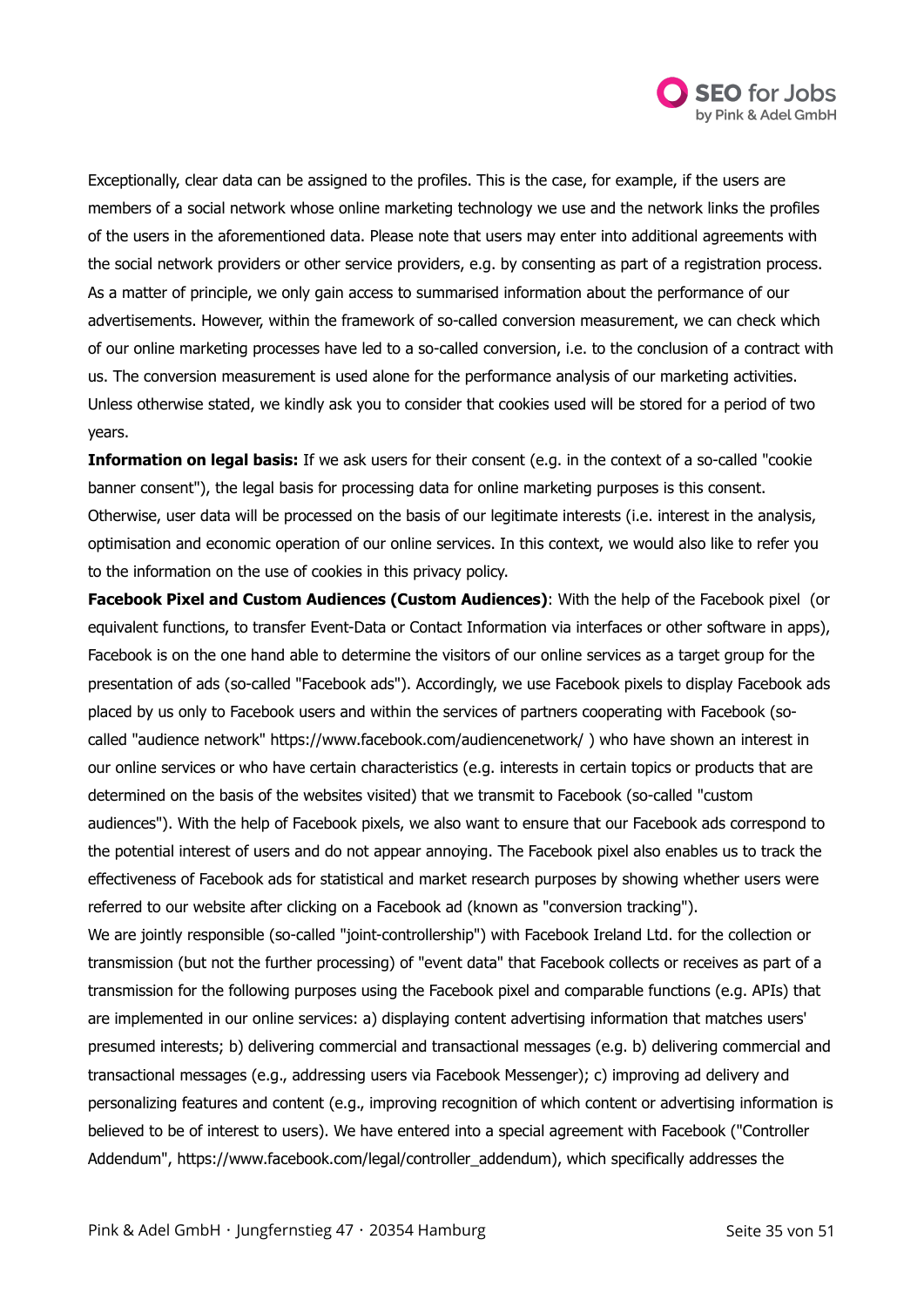

security measures that Facebook must take ([https://www.facebook.com/legal/terms/data\\_security\\_terms\)](https://www.facebook.com/legal/terms/data_security_terms) and in which Facebook has agreed to comply with the rights of data subjects (i.e., users can, for example, submit information access or deletion requests directly to Facebook). Note: If Facebook provides us with measurements, analyses and reports (which are aggregated, i.e. do not contain information on individual users and are anonymous to us), then this processing is not carried out within the scope of joint responsibility, but on the basis of a DPA ("Data Processing Terms", [https://www.facebook.com/legal/terms/](https://www.facebook.com/legal/terms/dataprocessing) [dataprocessing\)](https://www.facebook.com/legal/terms/dataprocessing), the "Data Security Conditions" [\(https://www.facebook.com/legal/terms/](https://www.facebook.com/legal/terms/data_security_terms) [data\\_security\\_terms](https://www.facebook.com/legal/terms/data_security_terms)) and, with regard to processing in the USA, on the basis of Standard Contractual Clauses ("Facebook EU Data Transfer Addendum, [https://www.facebook.com/legal/](https://www.facebook.com/legal/EU_data_transfer_addendum)

[EU\\_data\\_transfer\\_addendum](https://www.facebook.com/legal/EU_data_transfer_addendum)). The rights of users (in particular to access to information, erasure, objection and complaint to the competent supervisory authority) are not restricted by the agreements with Facebook. **Facebook Conversions API**: We use the "Conversions API" provided by Facebook. The Conversions API is an interface with which event data is sent directly from our servers to Facebook. The functionality and processing of data within the framework of the Conversions API corresponds to the functionality and processing within the framework of the use of the Facebook Pixel, and therefore we refer to the data protection information on the Facebook Pixel and Custom Audiences in this respect.

- **Processed data types:** Usage data (e.g. websites visited, interest in content, access times), Meta/ communication data (e.g. device information, IP addresses), Location data (Information on the geographical position of a device or person), Event Data (Facebook) ("Event Data" is data that can be transmitted from us to Facebook, e.g. via Facebook pixels (via apps or other means) and relates to persons or their actions; the data includes, for example, information about visits to websites, interactions with content, functions, installations of apps, purchases of products, etc.; Event data is processed for the purpose of creating target groups for content and advertising information (Custom Audiences); Event Data does not include the actual content (such as written comments), login information, and Contact Information (such as names, email addresses, and phone numbers). Event Data is deleted by Facebook after a maximum of two years, the Custom Audiences created from them with the deletion of our Facebook account).
- **Data subjects:** Users (e.g. website visitors, users of online services), Prospective customers.
- **Purposes of Processing:** Targeting (e.g. profiling based on interests and behaviour, use of cookies), Remarketing, Conversion tracking (Measurement of the effectiveness of marketing activities), Interest-based and behavioral marketing, Profiling (Creating user profiles), Web Analytics (e.g. access statistics, recognition of returning visitors), Cross-Device Tracking (Device-independent processing of user data for marketing purposes), Custom Audiences (Selection of relevant target groups for marketing purposes or other output of content).
- **Security measures:** IP Masking (Pseudonymization of the IP address).
- **Legal Basis:** Consent (Article 6 (1) (a) GDPR), Legitimate Interests (Article 6 (1) (f) GDPR).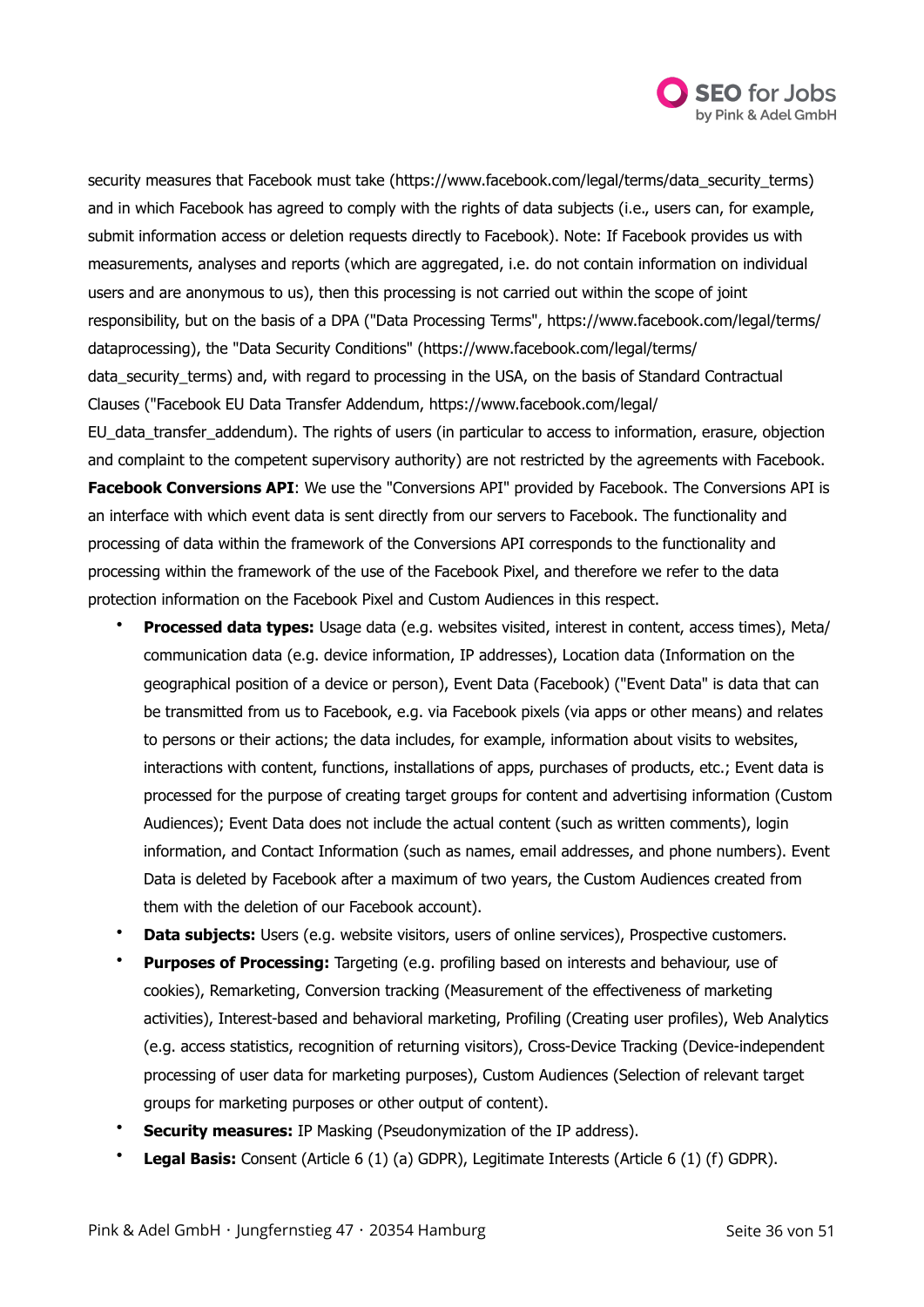

**Opt-Out:** We refer to the privacy policies of the respective service providers and the possibilities for objection (so-called "opt-out"). If no explicit opt-out option has been specified, it is possible to deactivate cookies in the settings of your browser. However, this may restrict the functions of our online offer. We therefore recommend the following additional opt-out options, which are offered collectively for each area:a) Europe:<https://www.youronlinechoices.eu>. b) Canada: [https://](https://www.youradchoices.ca/choices) [www.youradchoices.ca/choices.](https://www.youradchoices.ca/choices) c) USA: [https://www.aboutads.info/choices.](https://www.aboutads.info/choices) d) Cross-regional: <https://optout.aboutads.info>.

#### **Services and service providers being used:**

- **Google Analytics:** Online marketing and web analytics; Service provider: Google Ireland Limited, Gordon House, Barrow Street, Dublin 4, Ireland, parent company: Google LLC, 1600 Amphitheatre Parkway, Mountain View, CA 94043, USA; Website: [https://marketingplatform.google.com/intl/en/](https://marketingplatform.google.com/intl/en/about/analytics/) [about/analytics/;](https://marketingplatform.google.com/intl/en/about/analytics/) Privacy Policy: <https://policies.google.com/privacy>; Opt-Out: Opt-Out-Plugin: <https://tools.google.com/dlpage/gaoptout?hl=en>, Settings for the Display of Advertisements: <https://adssettings.google.com/authenticated>.
- **Google Ads and Conversion Tracking:** We use the Google "Ads" online marketing method to place ads on the Google advertising network (e.g., in search results, videos, websites, etc.) so that they are displayed to users who have an alleged interest in the ads. We also measure the conversion of the ads. However, we only know the anonymous total number of users who clicked on our ad and were redirected to a page tagged with a conversion tracking tag. However, we ourselves do not receive any information that can be used to identify users. Service provider: Google Ireland Limited, Gordon House, Barrow Street, Dublin 4, Ireland, parent company: Google LLC, 1600 Amphitheatre Parkway, Mountain View, CA 94043, USA; Website: <https://marketingplatform.google.com>; Privacy Policy: [https://policies.google.com/privacy.](https://policies.google.com/privacy)
- **Google Signals:** Additional marketing options that apply only to users who have enabled personalized ads on Google (<https://support.google.com/ads/answer/2662856>) and include devicebased and cross-device data processing; Service provider: Google Ireland Limited, Gordon House, Barrow Street, Dublin 4, Ireland, parent company: Google LLC, 1600 Amphitheatre Parkway, Mountain View, CA 94043, USA; Website: [https://support.google.com/analytics/answer/7532985?](https://support.google.com/analytics/answer/7532985?hl=en) [hl=en;](https://support.google.com/analytics/answer/7532985?hl=en) Privacy Policy:<https://policies.google.com/privacy>; Opt-Out: Opt-Out-Plugin: [https://](https://tools.google.com/dlpage/gaoptout?hl=en) [tools.google.com/dlpage/gaoptout?hl=en,](https://tools.google.com/dlpage/gaoptout?hl=en) Settings for the Display of Advertisements: [https://](https://adssettings.google.com/authenticated) [adssettings.google.com/authenticated](https://adssettings.google.com/authenticated).
- **Google Adsense with personalized ads:** We use the Google Adsense service with personalized ads, which helps us to display ads within our online services and we receive a remuneration for their display or other use. ; Service provider: Google Ireland Limited, Gordon House, Barrow Street, Dublin 4, Ireland, parent company: Google LLC, 1600 Amphitheatre Parkway, Mountain View, CA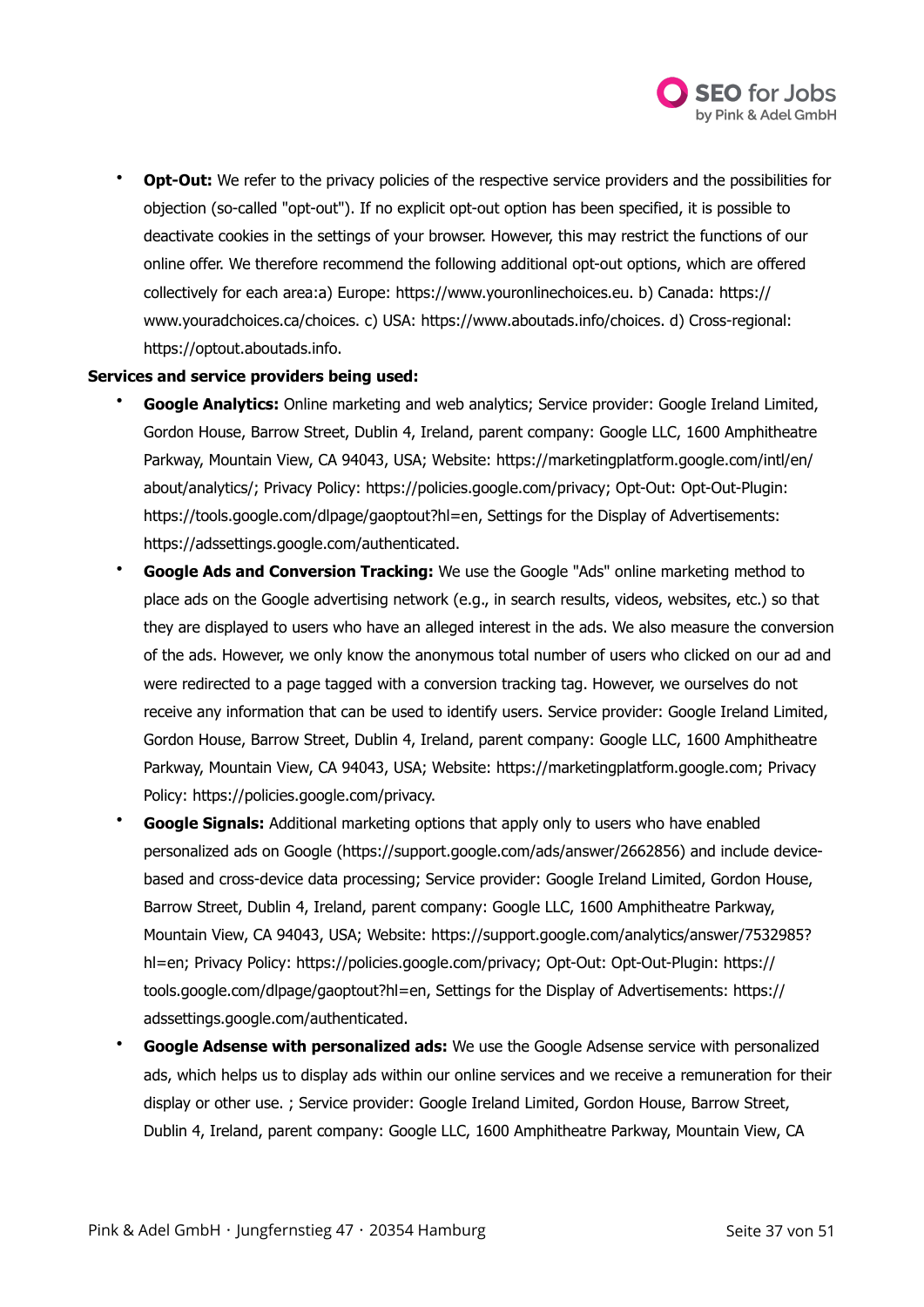

94043, USA; Website: [https://marketingplatform.google.com;](https://marketingplatform.google.com) Privacy Policy: [https://](https://policies.google.com/privacy) [policies.google.com/privacy.](https://policies.google.com/privacy)

• **Facebook Pixel and Custom Audiences (Custom Audiences):** Service provider: [https://](https://www.facebook.com) [www.facebook.com,](https://www.facebook.com) Facebook Ireland Ltd., 4 Grand Canal Square, Grand Canal Harbour, Dublin 2, Irland, parent company: Facebook, 1 Hacker Way, Menlo Park, CA 94025, USA; Website: [https://](https://www.facebook.com) [www.facebook.com;](https://www.facebook.com) Privacy Policy:<https://www.facebook.com/about/privacy>; Opt-Out: [https://](https://www.facebook.com/settings?tab=ads) [www.facebook.com/settings?tab=ads](https://www.facebook.com/settings?tab=ads).

# Affiliate-Programms und Affiliate-Links

Within our online services, we include so-called affiliate links or other references (which for example may include search forms, widgets or discount codes) to the offers and services of third parties (collectively referred to as "affiliate links"). When users follow affiliate links or subsequently take advantage of offers, we may receive commission or other benefits (collectively referred to as "commission") from these third parties. In order to be able to track whether the users have followed the offers of an affiliate link used by us, it is necessary for the respective third party to know that the users have followed an affiliate link used within our online services. The assignment of affiliate links to the respective business transactions or other actions (e.g., purchases) serves the sole purpose of commission settlement and is removed as soon as it is no longer required for this purpose.

For the purposes of the aforementioned affiliate link assignment, the affiliate links may be supplemented by certain values that may be a component of the link or otherwise stored, for example, in a cookie. The values may include in particular the source website (referrer), time, an online identifier of the operator of the website on which the affiliate link was located, an online identifier of the respective offer, the type of link used, the type of offer and an online identifier of the user.

**Information on legal basis:** If we ask the users for their consent to the use of third party providers, the legal basis of the processing is consent. Furthermore, the processing can be a component of our (pre)contractual services, provided that the use of the third party was agreed within this context. Otherwise, user data will be processed on the basis of our legitimate interests (i.e. interest in efficient, economic and recipient friendly services). In this context, we would also like to refer you to the information on the use of cookies in this privacy policy.

- **Processed data types:** Contract data (e.g. contract object, duration, customer category), Usage data (e.g. websites visited, interest in content, access times), Meta/communication data (e.g. device information, IP addresses).
- **Data subjects:** Users (e.g. website visitors, users of online services).
- **Purposes of Processing:** Affiliate Tracking.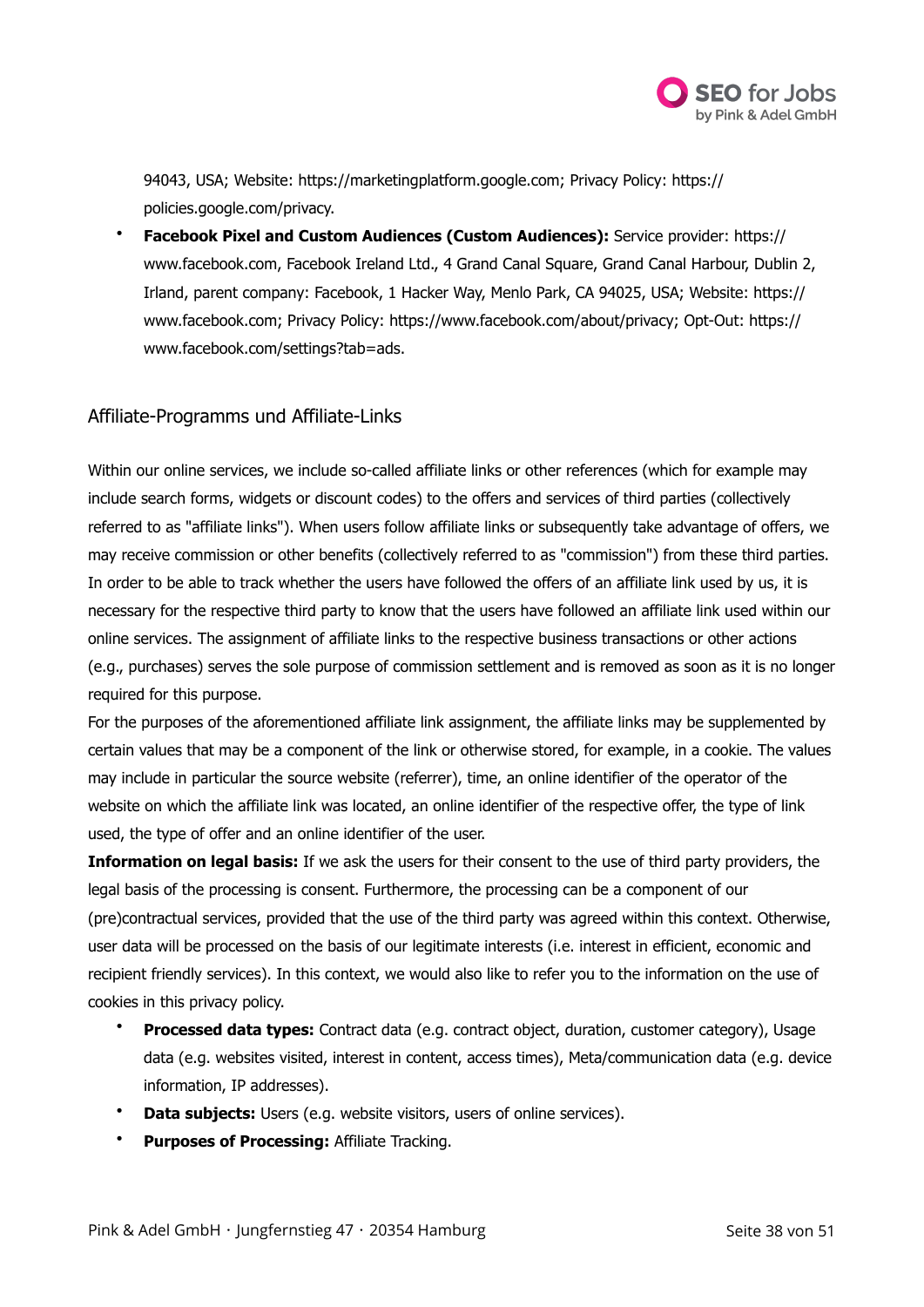

• **Legal Basis:** Consent (Article 6 (1) (a) GDPR), Performance of a contract and prior requests (Article 6 (1) (b) GDPR), Legitimate Interests (Article 6 (1) (f) GDPR).

## **Services and service providers being used:**

• **Amazon Affiliate Program:** Amazon Affiliate Program - Amazon and the Amazon logo are trademarks of Amazon.com, Inc. or one of its affiliates. Service provider: Amazon Europe Core S.à.r.l., Amazon EU S.à.r.l., Amazon Services Europe S.à.r.l. and Amazon Media EU S.à.r.l., all four located at 38, avenue John F. Kennedy, L-1855 Luxembourg, and Amazon Instant Video Germany GmbH, Domagkstr. 28, 80807 Munich (together "Amazon Europe"), parent company: Amazon.com, Inc., 2021 Seventh Ave, Seattle, Washington 98121, USA.; Website: [https://www.amazon.com;](https://www.amazon.com) Privacy Policy:<https://www.amazon.com/gp/help/customer/display.html?nodeId=201909010>.

## Affiliate Program

We offer an affiliate program, i.e. we offer commissions or other benefits (collectively referred to as "Commission") to users (collectively referred to as "Affiliates") who refer to our offers and services. The reference is made through a link associated with the Affiliate or other methods (e.g., discount codes) that allow us to recognize that the use of our services was based on the reference (collectively referred to as "Affiliate Links").

In order to track whether users have perceived our services based on affiliate links used by affiliates, it is necessary for us to know that users have followed an affiliate link. The assignment of affiliate links to the respective business transactions or other use of our services serves solely the purpose of Commission billing and will be cancelled as soon as it is no longer necessary for the purpose.

For the purposes of the aforementioned affiliate link assignment, the affiliate links may be supplemented by certain values that may be a component of the link or otherwise stored, for example, in a cookie. The values may include in particular the source website (referrer), time, an online identifier of the operator of the website on which the affiliate link was located, an online identifier of the respective service, the type of link used, the type of service and an online identifier of the user.

**Information on legal basis:** If we ask the users for their consent to the use of third party providers, the legal basis of the processing is consent. Furthermore, the processing can be a component of our (pre)contractual services, provided that the use of the third party was agreed within this context. Otherwise, user data will be processed on the basis of our legitimate interests (i.e. interest in efficient, economic and recipient friendly services). In this context, we would also like to refer you to the information on the use of cookies in this privacy policy.

• **Processed data types:** Contract data (e.g. contract object, duration, customer category), Usage data (e.g. websites visited, interest in content, access times).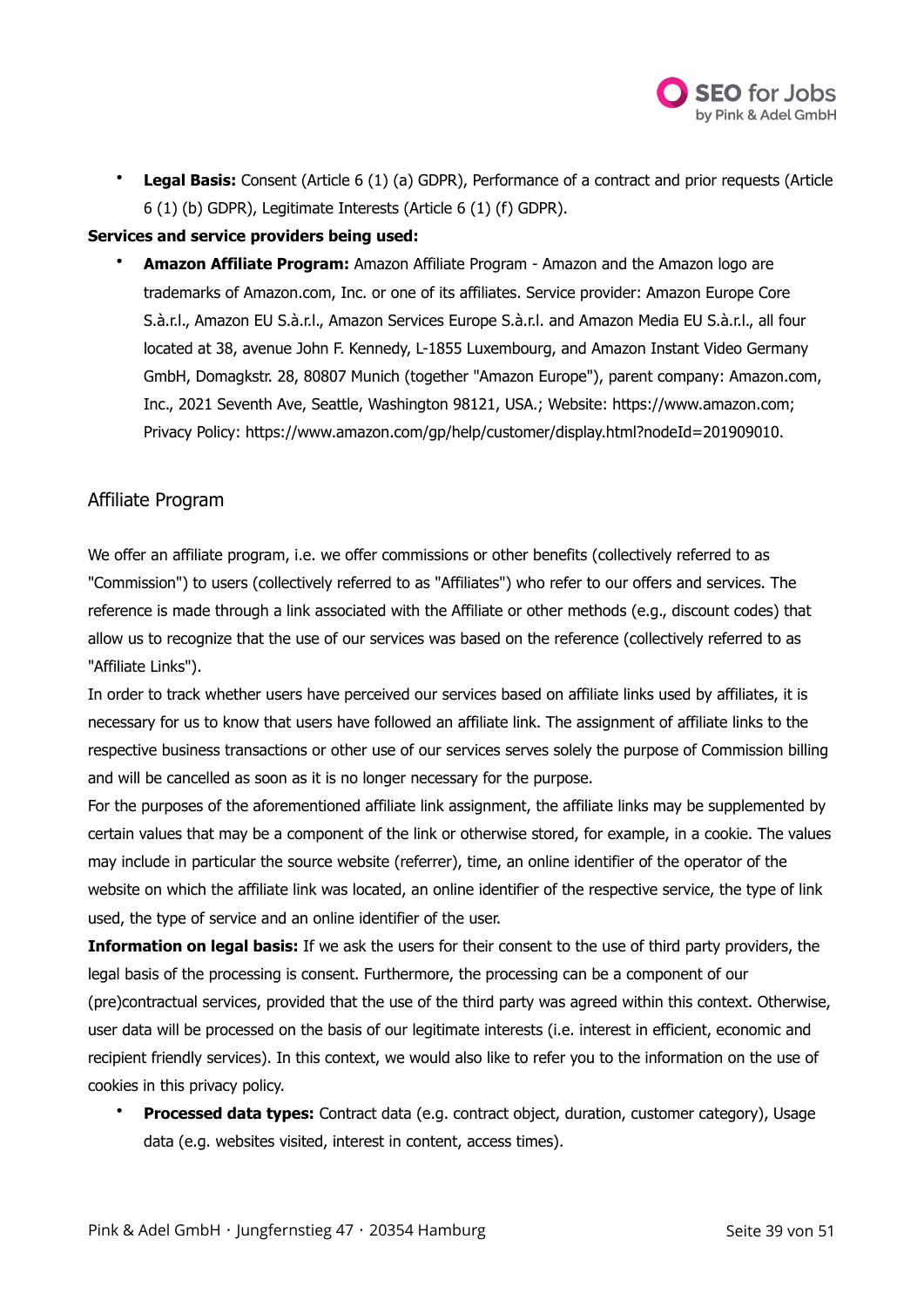

- **Data subjects:** Users (e.g. website visitors, users of online services), Business and contractual partners.
- **Purposes of Processing:** Provision of contractual services and customer support, Affiliate Tracking.
- **Legal Basis:** Consent (Article 6 (1) (a) GDPR), Performance of a contract and prior requests (Article 6 (1) (b) GDPR), Legitimate Interests (Article 6 (1) (f) GDPR).

# Rating Platforms

We participate in rating procedures to evaluate, optimise and advertise our performance. If users rate us via the participating rating platforms or methods or otherwise provide feedback, the General Terms and Conditions of Business or Use and the data protection information of the providers also apply. As a rule, the rating also requires registration with the respective provider.

In order to ensure that the evaluators have actually made use of our services, we transmit, with the consent of the customer, the necessary data relating to the customer and the service or products used to the respective rating platform (this includes the name, e-mail address, order number or article number). This data is used solely to verify the authenticity of the user.

- **Processed data types:** Contract data (e.g. contract object, duration, customer category), Usage data (e.g. websites visited, interest in content, access times), Meta/communication data (e.g. device information, IP addresses).
- **Data subjects:** Customers, Users (e.g. website visitors, users of online services).
- **Purposes of Processing:** Feedback (e.g. collecting feedback via online form).
- **Legal Basis:** Consent (Article 6 (1) (a) GDPR), Legitimate Interests (Article 6 (1) (f) GDPR).

# Profiles in Social Networks (Social Media)

We maintain online presences within social networks and process user data in this context in order to communicate with the users active there or to offer information about us.

We would like to point out that user data may be processed outside the European Union. This may entail risks for users, e.g. by making it more difficult to enforce users' rights.

In addition, user data is usually processed within social networks for market research and advertising purposes. For example, user profiles can be created on the basis of user behaviour and the associated interests of users. The user profiles can then be used, for example, to place advertisements within and outside the networks which are presumed to correspond to the interests of the users. For these purposes, cookies are usually stored on the user's computer, in which the user's usage behaviour and interests are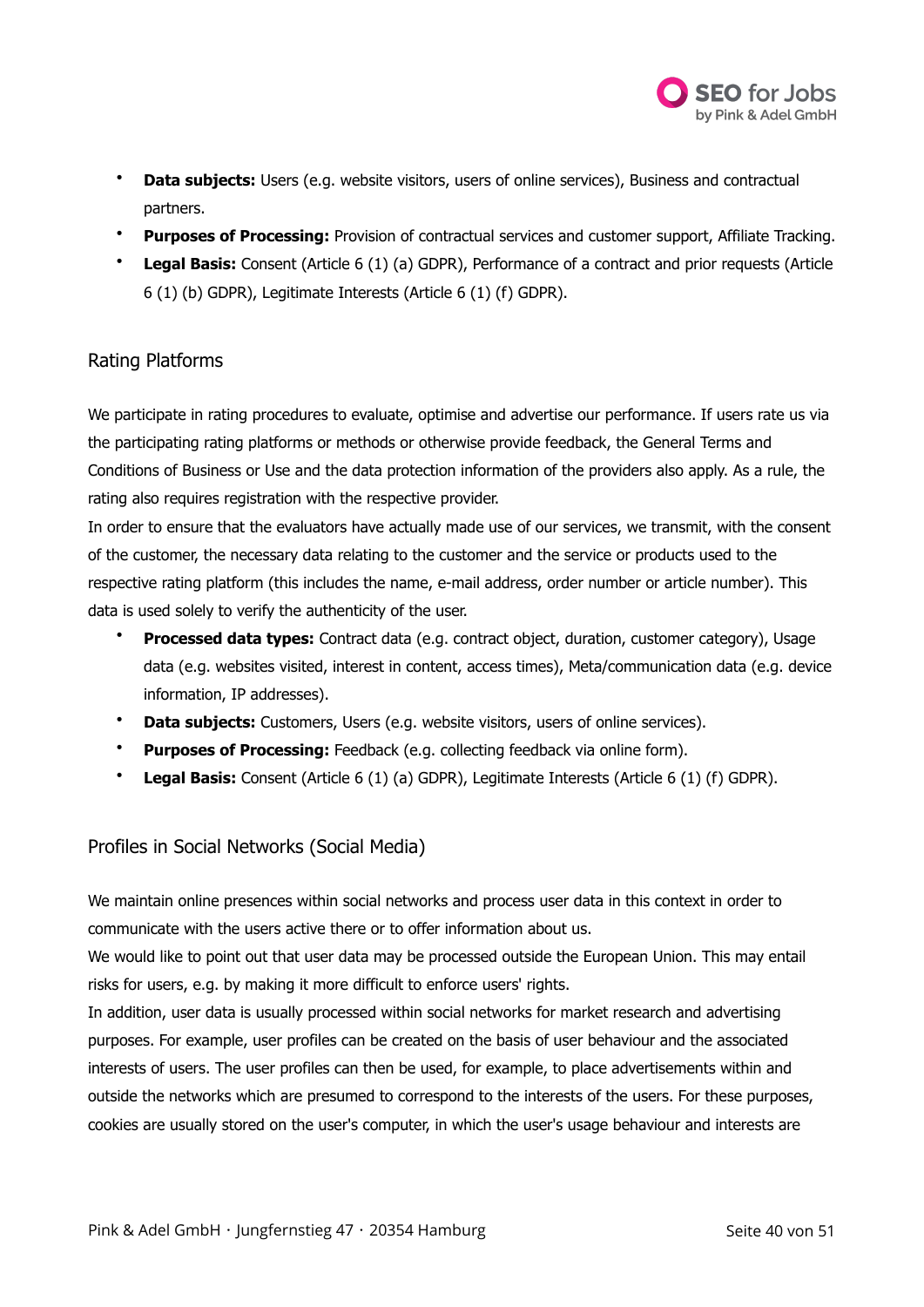

stored. Furthermore, data can be stored in the user profiles independently of the devices used by the users (especially if the users are members of the respective networs or will become members later on). For a detailed description of the respective processing operations and the opt-out options, please refer to the respective data protection declarations and information provided by the providers of the respective networks. Also in the case of requests for information and the exercise of rights of data subjects, we point out that these can be most effectively pursued with the providers. Only the providers have access to the data of the users and can directly take appropriate measures and provide information. If you still need help, please do not hesitate to contact us.

**Facebook**: We are jointly responsible (so called "joint controller") with Facebook Ireland Ltd. for the collection (but not the further processing) of data of visitors to our Facebook page. This data includes information about the types of content users view or interact with, or the actions they take (see "Things that you and others do and provide" in the Facebook Data Policy: [https://www.facebook.com/policy\)](https://www.facebook.com/policy), and information about the devices used by users (e.g., IP addresses, operating system, browser type, language settings, cookie information; see "Device Information" in the Facebook Data Policy: [https://](https://www.facebook.com/policy) [www.facebook.com/policy\)](https://www.facebook.com/policy). As explained in the Facebook Data Policy under "How we use this information?" Facebook also collects and uses information to provide analytics services, known as "page insights," to site operators to help them understand how people interact with their pages and with content associated with them. We have concluded a special agreement with Facebook ("Information about Page-Insights", [https://](https://www.facebook.com/legal/terms/page_controller_addendum) [www.facebook.com/legal/terms/page\\_controller\\_addendum](https://www.facebook.com/legal/terms/page_controller_addendum)), which regulates in particular the security measures that Facebook must observe and in which Facebook has agreed to fulfill the rights of the persons concerned (i.e. users can send information access or deletion requests directly to Facebook). The rights of users (in particular to access to information, erasure, objection and complaint to the competent supervisory authority) are not restricted by the agreements with Facebook. Further information can be found in the "Information about Page Insights" [\(https://www.facebook.com/legal/terms/](https://www.facebook.com/legal/terms/information_about_page_insights_data) [information\\_about\\_page\\_insights\\_data\).](https://www.facebook.com/legal/terms/information_about_page_insights_data) 

- **Processed data types:** Inventory data (e.g. names, addresses), Contact data (e.g. e-mail, telephone numbers), Content data (e.g. text input, photographs, videos), Usage data (e.g. websites visited, interest in content, access times), Meta/communication data (e.g. device information, IP addresses).
- **Data subjects:** Users (e.g. website visitors, users of online services).
- **Purposes of Processing:** Contact requests and communication, Targeting (e.g. profiling based on interests and behaviour, use of cookies), Remarketing, Web Analytics (e.g. access statistics, recognition of returning visitors), Affiliate Tracking, Profiling (Creating user profiles).
- **Legal Basis:** Legitimate Interests (Article 6 (1) (f) GDPR).

## **Services and service providers being used:**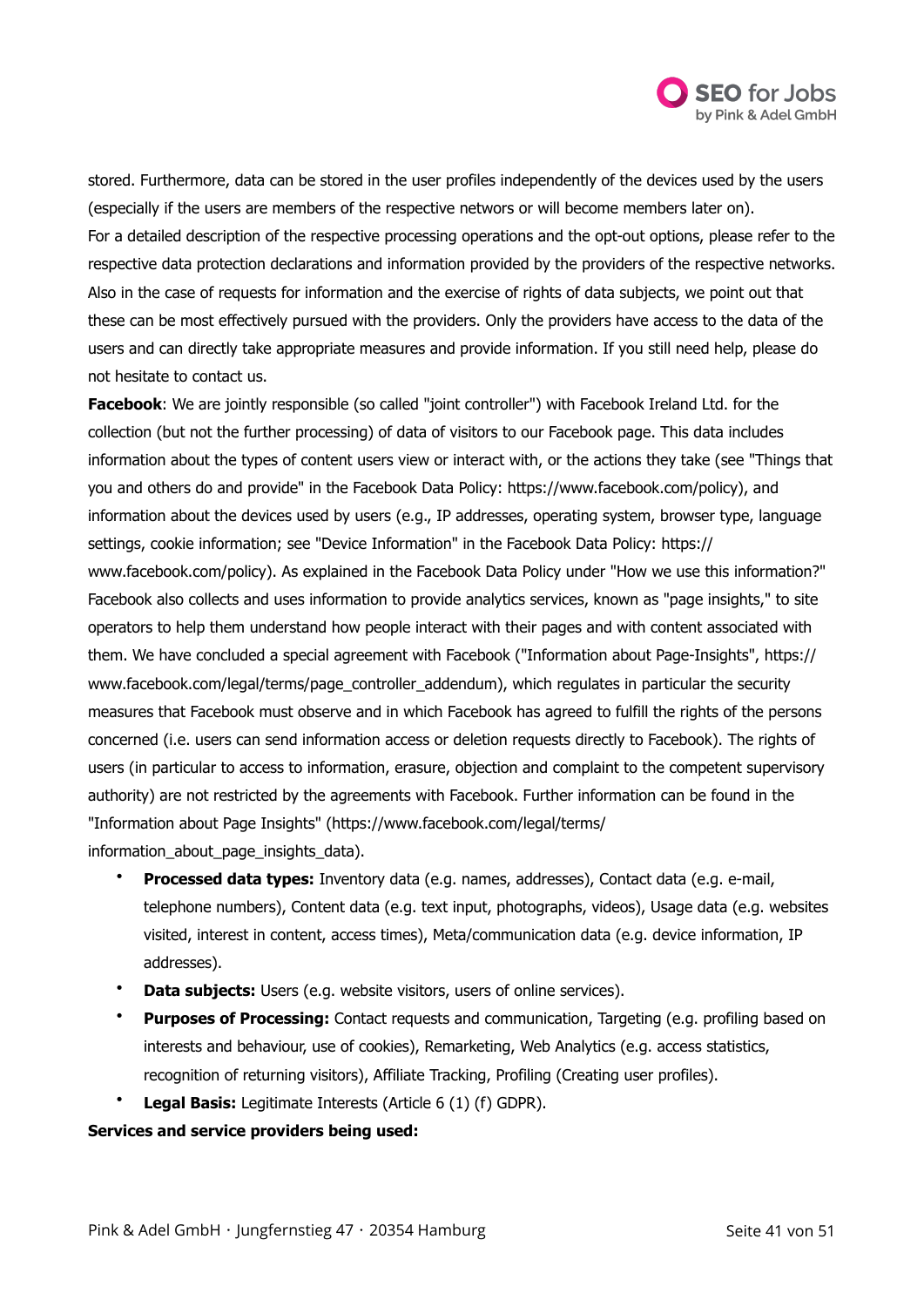

- **Instagram:** Social network; Service provider: Instagram Inc., 1601 Willow Road, Menlo Park, CA, 94025, USA, , Mutterunternehmen: Facebook, 1 Hacker Way, Menlo Park, CA 94025, USA; Website: <https://www.instagram.com>; Privacy Policy: [https://instagram.com/about/legal/privacy.](https://instagram.com/about/legal/privacy)
- **Facebook:** Social network; Service provider: Facebook Ireland Ltd., 4 Grand Canal Square, Grand Canal Harbour, Dublin 2, Irland, parent company: Facebook, 1 Hacker Way, Menlo Park, CA 94025, USA; Website: <https://www.facebook.com>; Privacy Policy: [https://www.facebook.com/about/privacy;](https://www.facebook.com/about/privacy) Opt-Out: Settings for advertisements: [https://www.facebook.com/settings?tab=ads.](https://www.facebook.com/settings?tab=ads)
- **LinkedIn:** Social network; Service provider: LinkedIn Ireland Unlimited Company, Wilton Place, Dublin 2, Ireland; Website: <https://www.linkedin.com>; Privacy Policy: [https://www.linkedin.com/](https://www.linkedin.com/legal/privacy-policy) [legal/privacy-policy;](https://www.linkedin.com/legal/privacy-policy) Opt-Out: [https://www.linkedin.com/psettings/guest-controls/retargeting-opt](https://www.linkedin.com/psettings/guest-controls/retargeting-opt-out)[out](https://www.linkedin.com/psettings/guest-controls/retargeting-opt-out).
- **Pinterest:** Social network; Service provider: Pinterest Inc., 635 High Street, Palo Alto, CA, 94301, USA,; Website: <https://www.pinterest.com>; Privacy Policy: [https://about.pinterest.com/de/privacy](https://about.pinterest.com/de/privacy-policy)[policy;](https://about.pinterest.com/de/privacy-policy) Opt-Out: [https://about.pinterest.com/de/privacy-policy.](https://about.pinterest.com/de/privacy-policy)
- **SlideShare:** Platform for presentations; Service provider: LinkedIn Ireland Unlimited Company, Wilton Place, Dublin 2, Ireland; Website: <https://www.linkedin.com>; Privacy Policy: [https://](https://www.linkedin.com/legal/privacy-policy) [www.linkedin.com/legal/privacy-policy.](https://www.linkedin.com/legal/privacy-policy)
- **Snapchat:** Social network; Service provider: Snap Inc., 3000 31st Street, Santa Monica, California 90405, USA; Website: [https://www.snapchat.com/;](https://www.snapchat.com/) Privacy Policy: [https://www.snap.com/en-US/](https://www.snap.com/en-US/privacy/privacy-policy) [privacy/privacy-policy,](https://www.snap.com/en-US/privacy/privacy-policy) Cookie-Richtlinie: Cookie-Policy: [https://www.snap.com/en-US/cookie-policy;](https://www.snap.com/en-US/cookie-policy) Standard Contractual Clauses (Safeguarding the level of data protection when processing data in third countries): [https://www.snap.com/en-US/terms/standard-contractual-clauses.](https://www.snap.com/en-US/terms/standard-contractual-clauses)
- **Twitter:** Social network; Service provider: Twitter International Company, One Cumberland Place, Fenian Street, Dublin 2 D02 AX07, Ireland, parent company: Twitter Inc., 1355 Market Street, Suite 900, San Francisco, CA 94103, USA; Privacy Policy: [https://twitter.com/de/privacy,](https://twitter.com/de/privacy) (Settings) [https://](https://twitter.com/personalization) [twitter.com/personalization](https://twitter.com/personalization).
- **Vimeo:** Social network and video platform; Service provider: Vimeo Inc., Attention: Legal Department, 555 West 18th Street New York, New York 10011, USA; Website:<https://vimeo.com>; Privacy Policy: [https://vimeo.com/privacy.](https://vimeo.com/privacy)
- **YouTube:** Social network and video platform; Service provider: Google Ireland Limited, Gordon House, Barrow Street, Dublin 4, Ireland, parent company: Google LLC, 1600 Amphitheatre Parkway, Mountain View, CA 94043, USA; Privacy Policy: [https://policies.google.com/privacy;](https://policies.google.com/privacy) Opt-Out: <https://adssettings.google.com/authenticated>.
- **Xing:** Social network; Service provider: XING AG, Dammtorstraße 29-32, 20354 Hamburg, Germany; Website: [https://www.xing.com;](https://www.xing.com) Privacy Policy: <https://privacy.xing.com/en>.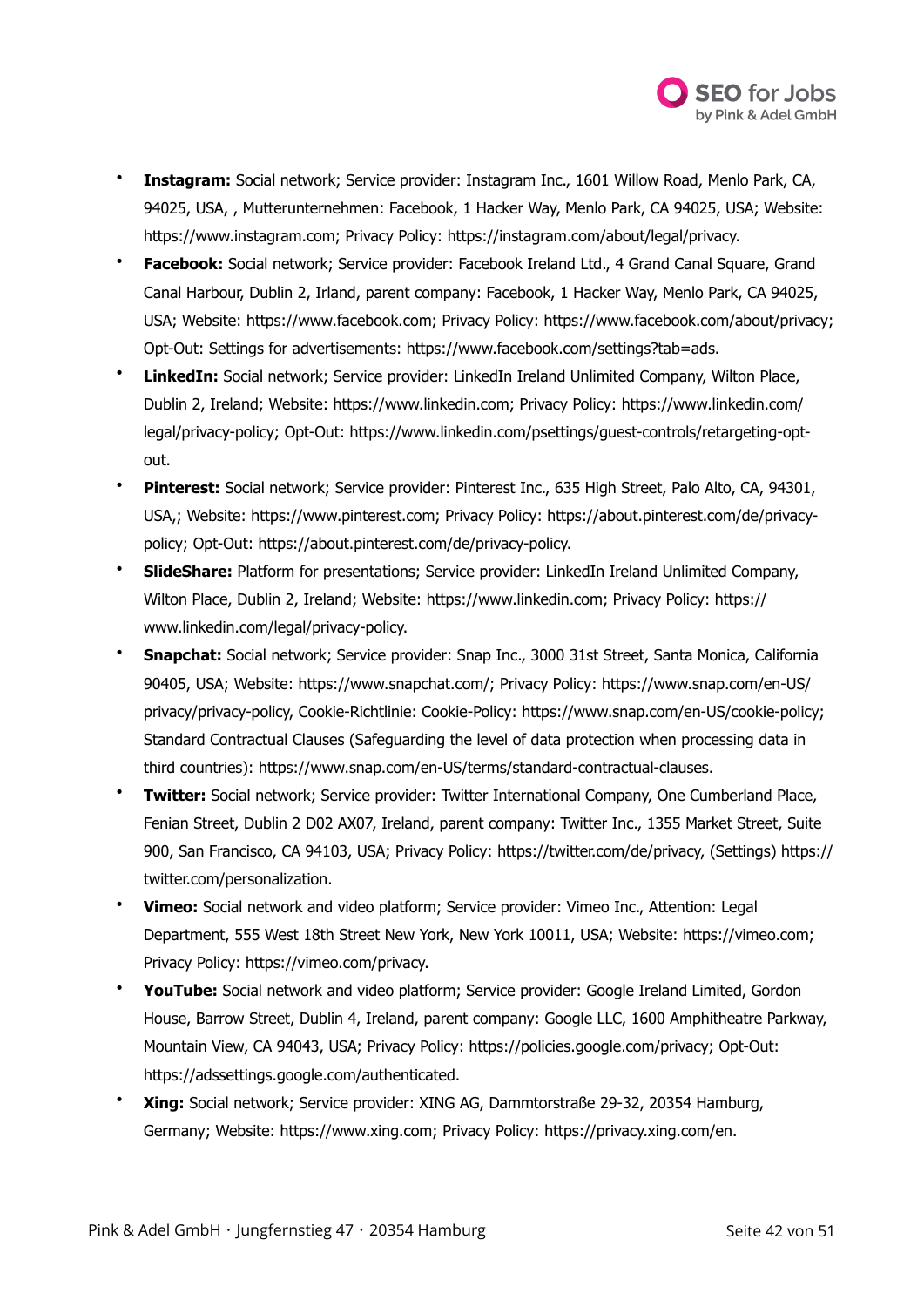

# Plugins and embedded functions and content

Within our online services, we integrate functional and content elements that are obtained from the servers of their respective providers (hereinafter referred to as "third-party providers"). These may, for example, be graphics, videos or social media buttons as well as contributions (hereinafter uniformly referred to as "Content").

The integration always presupposes that the third-party providers of this content process the IP address of the user, since they could not send the content to their browser without the IP address. The IP address is therefore required for the presentation of these contents or functions. We strive to use only those contents, whose respective offerers use the IP address only for the distribution of the contents. Third parties may also use so-called pixel tags (invisible graphics, also known as "web beacons") for statistical or marketing purposes. The "pixel tags" can be used to evaluate information such as visitor traffic on the pages of this website. The pseudonymous information may also be stored in cookies on the user's device and may include technical information about the browser and operating system, referring websites, visit times and other information about the use of our website, as well as may be linked to such information from other sources.

**Information on legal basis:** If we ask users for their consent (e.g. in the context of a so-called "cookie banner consent"), the legal basis for processing is this consent. Otherwise, user data will be processed on the basis of our legitimate interests (i.e. interest in the analysis, optimisation and economic operation of our online services. We refer you to the note on the use of cookies in this privacy policy.

**Integration of third-party software, scripts or frameworks**: We incorporate into our online services software which we retrieve from servers of other providers (e.g. function libraries which we use for the purpose of displaying or user-friendliness of our online services). The respective providers collect the user's IP address and can process it for the purposes of transferring the software to the user's browser as well as for security purposes and for the evaluation and optimisation of their services.

**Facebook plugins and contents**: We are jointly responsible (so-called "joint-controllership") with Facebook Ireland Ltd. for the collection or transmission (but not further processing) of "Event Data" that Facebook collects or receives as part of a transmission using the Facebook Social Plugins that run on our website for the following purposes: a) displaying content advertising information that matches users' presumed interests; b) delivering commercial and transactional messages (e.g. b) delivering commercial and transactional messages (e.g., addressing users via Facebook Messenger); c) improving ad delivery and personalizing features and content (e.g., improving recognition of which content or advertising information is believed to be of interest to users). We have entered into a special agreement with Facebook ("Controller Addendum", [https://www.facebook.com/legal/controller\\_addendum](https://www.facebook.com/legal/controller_addendum)), which specifically addresses the security measures that Facebook must take ([https://www.facebook.com/legal/terms/data\\_security\\_terms\)](https://www.facebook.com/legal/terms/data_security_terms) and in which Facebook has agreed to comply with the rights of data subjects (i.e., users can, for example, submit information access or deletion requests directly to Facebook). Note: If Facebook provides us with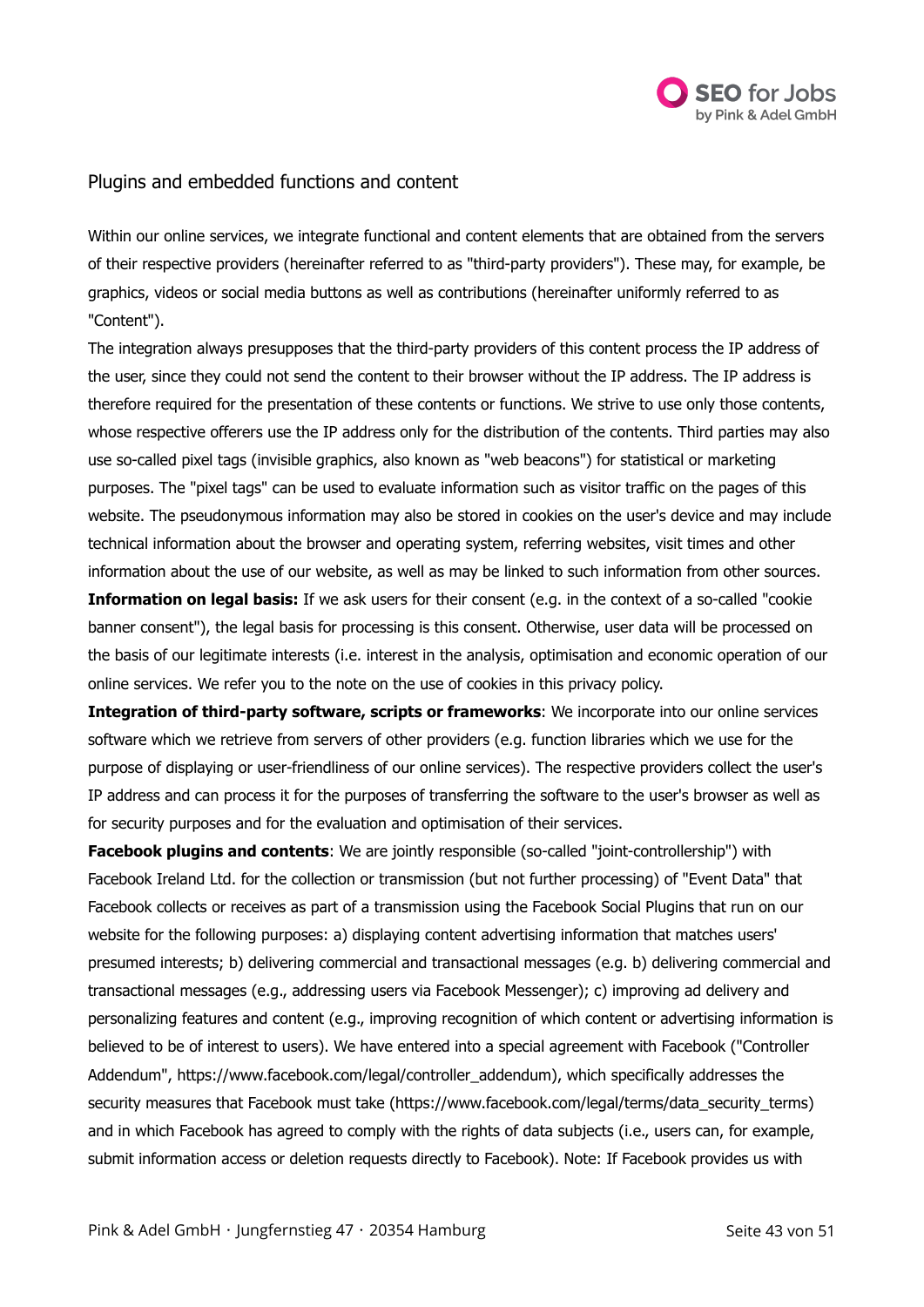

measurements, analyses and reports (which are aggregated, i.e. do not contain information on individual users and are anonymous to us), then this processing is not carried out within the scope of joint responsibility, but on the basis of a DPA ("Data Processing Terms", [https://www.facebook.com/legal/terms/](https://www.facebook.com/legal/terms/dataprocessing/update) [dataprocessing/update](https://www.facebook.com/legal/terms/dataprocessing/update)), the "Data Security Conditions" [\(https://www.facebook.com/legal/terms/](https://www.facebook.com/legal/terms/data_security_terms) [data\\_security\\_terms](https://www.facebook.com/legal/terms/data_security_terms)) and, with regard to processing in the USA, on the basis of Standard Contractual Clauses ("Facebook EU Data Transfer Addendum, [https://www.facebook.com/legal/](https://www.facebook.com/legal/EU_data_transfer_addendum) [EU\\_data\\_transfer\\_addendum](https://www.facebook.com/legal/EU_data_transfer_addendum)). The rights of users (in particular to access to information, erasure, objection and complaint to the competent supervisory authority) are not restricted by the agreements with Facebook.

- **Processed data types:** Usage data (e.g. websites visited, interest in content, access times), Meta/ communication data (e.g. device information, IP addresses), Event Data (Facebook) ("Event Data" is data that can be transmitted from us to Facebook, e.g. via Facebook pixels (via apps or other means) and relates to persons or their actions; the data includes, for example, information about visits to websites, interactions with content, functions, installations of apps, purchases of products, etc.; Event data is processed for the purpose of creating target groups for content and advertising information (Custom Audiences); Event Data does not include the actual content (such as written comments), login information, and Contact Information (such as names, email addresses, and phone numbers). Event Data is deleted by Facebook after a maximum of two years, the Custom Audiences created from them with the deletion of our Facebook account), Location data (Information on the geographical position of a device or person), Inventory data (e.g. names, addresses), Contact data (e.g. e-mail, telephone numbers), Content data (e.g. text input, photographs, videos).
- **Data subjects:** Users (e.g. website visitors, users of online services), Communication partner (Recipients of e-mails, letters, etc.).
- **Purposes of Processing:** Provision of our online services and usability, Provision of contractual services and customer support, Security measures, Managing and responding to inquiries, Contact requests and communication, Direct marketing (e.g. by e-mail or postal), Targeting (e.g. profiling based on interests and behaviour, use of cookies), Interest-based and behavioral marketing, Profiling (Creating user profiles).
- **Legal Basis:** Legitimate Interests (Article 6 (1) (f) GDPR), Consent (Article 6 (1) (a) GDPR), Performance of a contract and prior requests (Article 6 (1) (b) GDPR).

## **Services and service providers being used:**

• **Facebook plugins and contents:** Facebook Social Plugins and contents - This can include content such as images, videos or text and buttons with which users can share content from this online service within Facebook. The list and appearance of the Facebook Social Plugins can be viewed here: <https://developers.facebook.com/docs/plugins/>; Service provider: Facebook Ireland Ltd., 4 Grand Canal Square, Grand Canal Harbour, Dublin 2, Irland, Mutterunternehmen: Facebook, 1 Hacker Way, Menlo Park, CA 94025, USA; Website:<https://www.facebook.com>; Privacy Policy: [https://](https://www.facebook.com/about/privacy)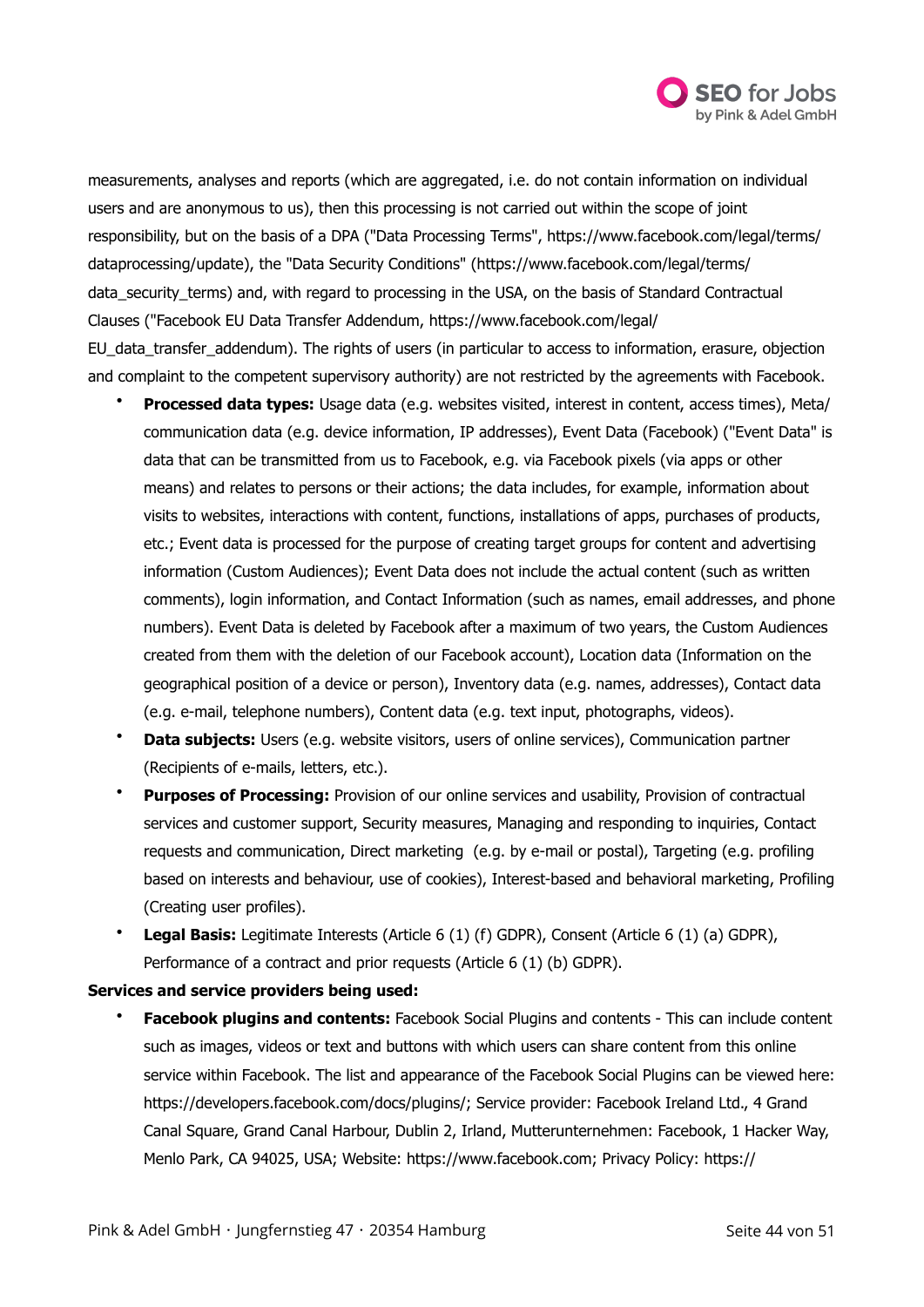

[www.facebook.com/about/privacy](https://www.facebook.com/about/privacy); Opt-Out: Settings for advertisements: [https://](https://www.facebook.com/settings?tab=ads) [www.facebook.com/settings?tab=ads](https://www.facebook.com/settings?tab=ads).

- **Google Fonts:** We integrate the fonts ("Google Fonts") of the provider Google, whereby the data of the users are used solely for purposes of the representation of the fonts in the browser of the users. The integration takes place on the basis of our legitimate interests in a technically secure, maintenance-free and efficient use of fonts, their uniform presentation and consideration of possible licensing restrictions for their integration. Service provider: Google Ireland Limited, Gordon House, Barrow Street, Dublin 4, Ireland, parent company: Google LLC, 1600 Amphitheatre Parkway, Mountain View, CA 94043, USA; Website:<https://fonts.google.com/>; Privacy Policy: [https://](https://policies.google.com/privacy) [policies.google.com/privacy.](https://policies.google.com/privacy)
- **Google Maps:** We integrate the maps of the service "Google Maps" from the provider Google. The data processed may include, in particular, IP addresses and location data of users, which are not collected without their consent (usually within the framework of the settings of their mobile devices); Service provider: Google Ireland Limited, Gordon House, Barrow Street, Dublin 4, Ireland, parent company: Google LLC, 1600 Amphitheatre Parkway, Mountain View, CA 94043, USA; Website: <https://cloud.google.com/maps-platform>; Privacy Policy: <https://policies.google.com/privacy>; Opt-Out: Opt-Out-Plugin: <https://tools.google.com/dlpage/gaoptout?hl=en>, Settings for the Display of Advertisements: [https://adssettings.google.com/authenticated.](https://adssettings.google.com/authenticated)
- **Google Maps APIs and SDKs:** Interfaces to the map and location services provided by Google, which, for example, allow the addition of address entries, location determinations, distance calculations or the provision of supplementary information on locations and other places; Service provider: Google Ireland Limited, Gordon House, Barrow Street, Dublin 4, Ireland, parent company: Google LLC, 1600 Amphitheatre Parkway, Mountain View, CA 94043, USA; Website: [https://](https://cloud.google.com/maps-platform) [cloud.google.com/maps-platform](https://cloud.google.com/maps-platform); Privacy Policy: [https://policies.google.com/privacy.](https://policies.google.com/privacy)
- **YouTube videos:** Video contents; Service provider: Google Ireland Limited, Gordon House, Barrow Street, Dublin 4, Ireland, , parent company: Google LLC, 1600 Amphitheatre Parkway, Mountain View, CA 94043, USA; Website: [https://www.youtube.com;](https://www.youtube.com) Privacy Policy: [https://](https://policies.google.com/privacy) [policies.google.com/privacy;](https://policies.google.com/privacy) Opt-Out: Opt-Out-Plugin: [https://tools.google.com/dlpage/gaoptout?](https://tools.google.com/dlpage/gaoptout?hl=en) [hl=en,](https://tools.google.com/dlpage/gaoptout?hl=en) Settings for the Display of Advertisements: <https://adssettings.google.com/authenticated>.
- **Xing plugins and buttons:** Xing plugins and buttons This can include content such as images, videos or text and buttons with which users can share content from this online service within Xing. Service provider: XING AG, Dammtorstraße 29-32, 20354 Hamburg, Germany; Website: [https://](https://www.xing.com) [www.xing.com](https://www.xing.com); Privacy Policy: [https://privacy.xing.com/en.](https://privacy.xing.com/en)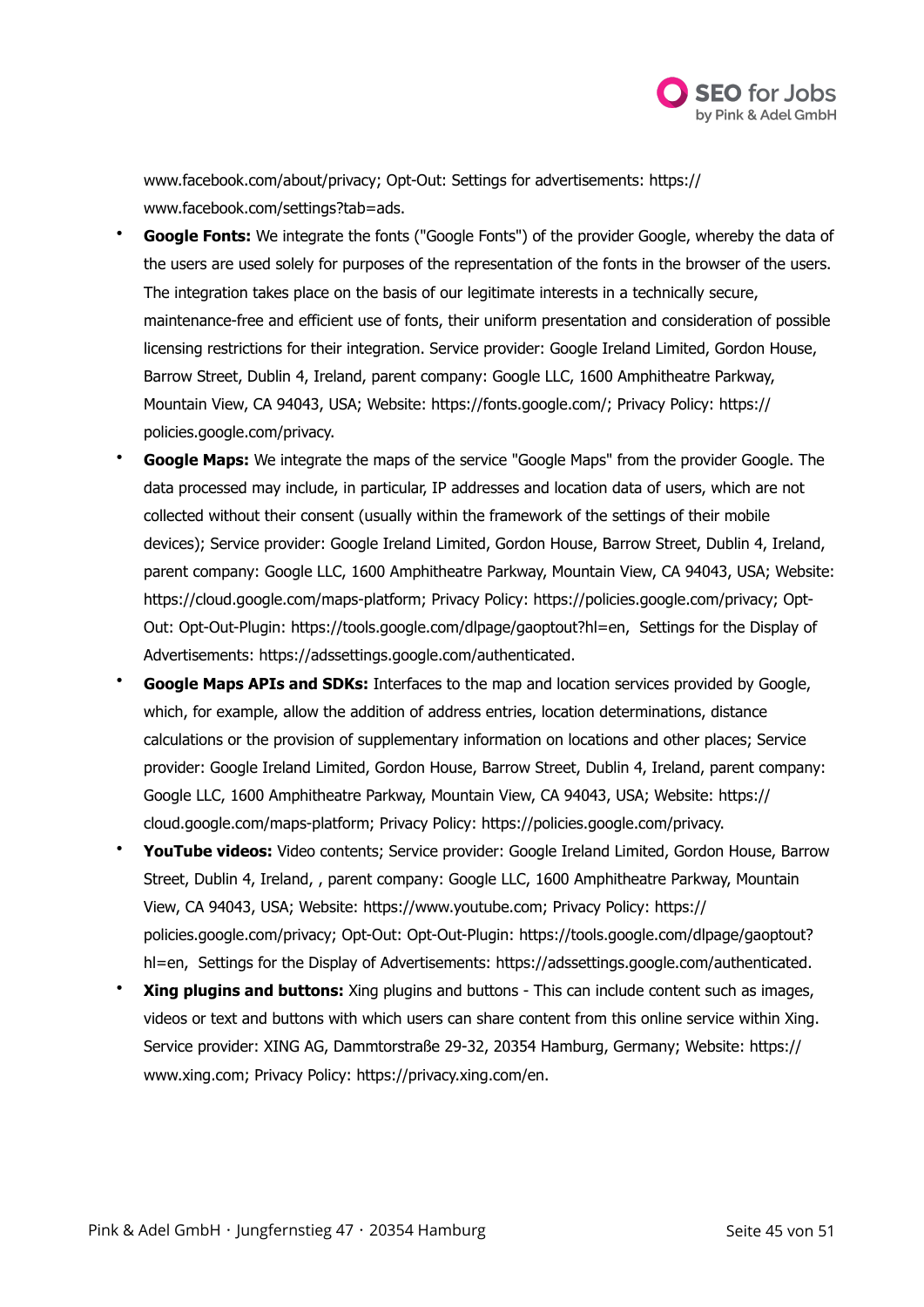

# Management, Organization and Utilities

We use services, platforms and software from other providers (hereinafter referred to as " third-party providers") for the purposes of organizing, administering, planning and providing our services. When selecting third-party providers and their services, we comply with the legal requirements. Within this context, personal data may be processed and stored on the servers of third-party providers. This may include various data that we process in accordance with this privacy policy. This data may include in particular master data and contact data of users, data on processes, contracts, other processes and their contents.

If users are referred to the third-party providers or their software or platforms in the context of communication, business or other relationships with us, the third-party provider processing may process usage data and metadata that can be processed by them for security purposes, service optimisation or marketing purposes. We therefore ask you to read the data protection notices of the respective third party providers.

**Information on legal basis:** If we ask the users for their consent to the use of third party providers, the legal basis of the processing is consent. Furthermore, the processing can be a component of our (pre)contractual services, provided that the use of the third party was agreed within this context. Otherwise, user data will be processed on the basis of our legitimate interests (i.e. interest in efficient, economic and recipient friendly services). In this context, we would also like to refer you to the information on the use of cookies in this privacy policy.

- **Processed data types:** Inventory data (e.g. names, addresses), Contact data (e.g. e-mail, telephone numbers), Content data (e.g. text input, photographs, videos), Usage data (e.g. websites visited, interest in content, access times), Meta/communication data (e.g. device information, IP addresses).
- **Data subjects:** Communication partner (Recipients of e-mails, letters, etc.), Users (e.g. website visitors, users of online services), Customers, Prospective customers.
- **Purposes of Processing:** Contact requests and communication, Web Analytics (e.g. access statistics, recognition of returning visitors), Targeting (e.g. profiling based on interests and behaviour, use of cookies), Conversion tracking (Measurement of the effectiveness of marketing activities), Affiliate Tracking, Managing and responding to inquiries, Feedback (e.g. collecting feedback via online form), Custom Audiences (Selection of relevant target groups for marketing purposes or other output of content), Remarketing, Interest-based and behavioral marketing, Profiling (Creating user profiles).
- **Legal Basis:** Consent (Article 6 (1) (a) GDPR), Performance of a contract and prior requests (Article 6 (1) (b) GDPR), Legitimate Interests (Article 6 (1) (f) GDPR), Performance of a contract and prior requests (EKD) (§ 6 No. 5 DSG-EKD).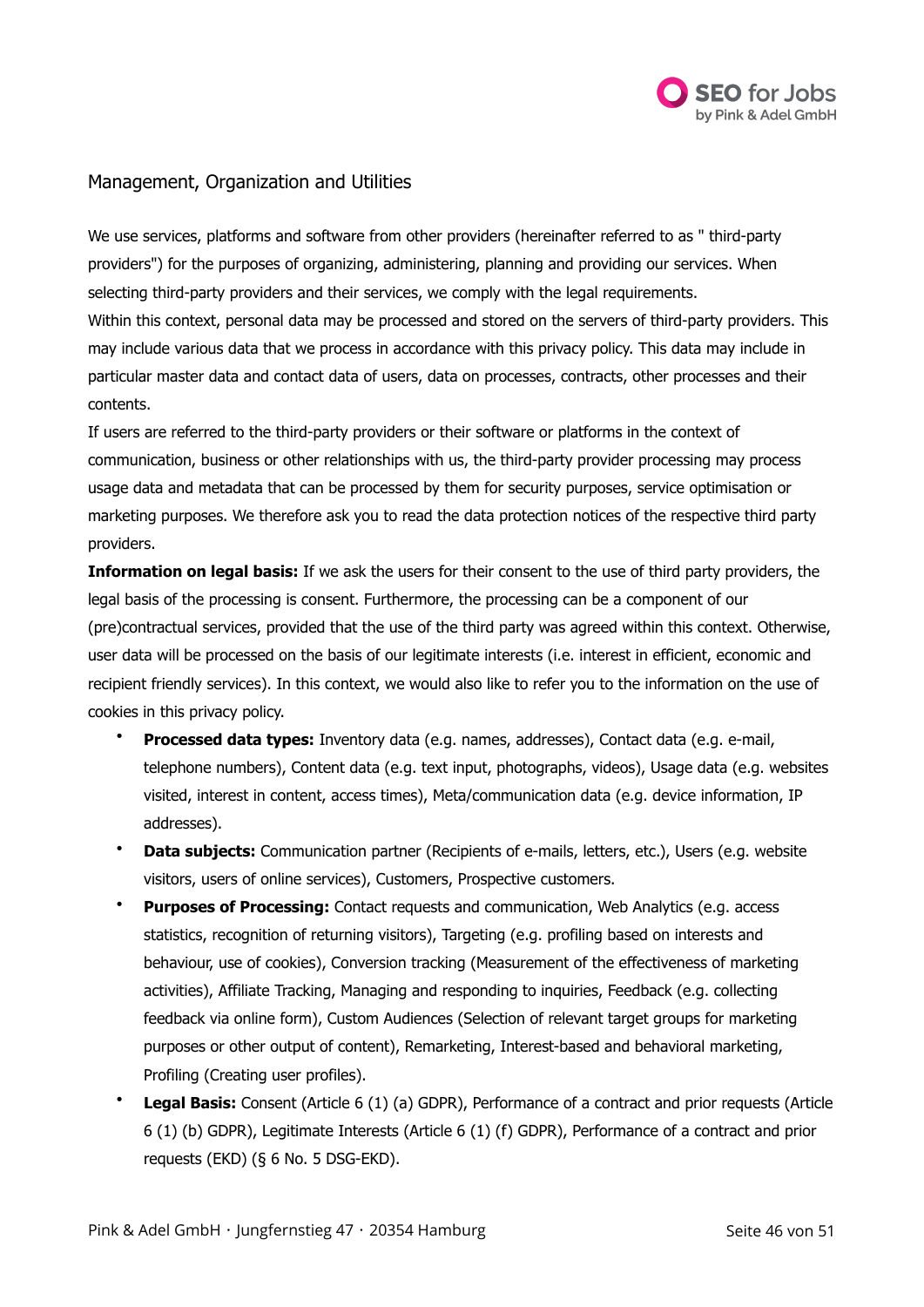

## **Services and service providers being used:**

- **HubSpot:** Social media publishing, reporting (e.g. traffic sources, access figures, web analysis), contact management (e.g. contact forms, direct communication and user segmentation), landing pages; Service provider: HubSpot, Inc., 25 First St., 2nd floor, Cambridge, Massachusetts 02141, USA; Website: <https://www.hubspot.de>; Privacy Policy: [https://legal.hubspot.com/de/privacy-policy.](https://legal.hubspot.com/de/privacy-policy)
- **Jira:** Web application for error management, troubleshooting and operational project management; Service provider: Atlassian Inc. (San Francisco, Harrison Street Location), 1098 Harrison Street, San Francisco, California 94103, USA; Website:<https://www.atlassian.com/de/software/jira>; Privacy Policy: [https://www.atlassian.com/legal/privacy-policy.](https://www.atlassian.com/legal/privacy-policy)
- **Salesforce Marketing Cloud:** Salesforce Marketing Cloud bietet Marketingautomatisierungs- und Analysesoftware für E-Mail-, Mobil-, Sozial- und Online-Marketing; Service provider: salesforce.com Germany GmbH, Erika-Mann-Str. 31, 80636 München, Germany, parent company: Salesforce.com, inc. Salesforce Tower, 415 Mission Street, 3rd Floor, San Francisco, CA 94105, USA; Website: [https://](https://www.salesforce.com) [www.salesforce.com;](https://www.salesforce.com) Privacy Policy: [https://www.salesforce.com/company/privacy/.](https://www.salesforce.com/company/privacy/)
- **Trello:** Project management tool; Service provider: Trello Inc., 55 Broadway New York, NY 10006, USA, parent company: Atlassian Inc. (San Francisco, Harrison Street Location), 1098 Harrison Street, San Francisco, California 94103, USA; Website: [https://trello.com/;](https://trello.com/) Privacy Policy: [https://trello.com/](https://trello.com/privacy) [privacy.](https://trello.com/privacy)

# Erasure of data

The data processed by us will be erased in accordance with the statutory provisions as soon as their processing is revoked or other permissions no longer apply (e.g. if the purpose of processing this data no longer applies or they are not required for the purpose).

If the data is not deleted because they are required for other and legally permissible purposes, their processing is limited to these purposes. This means that the data will be restricted and not processed for other purposes. This applies, for example, to data that must be stored for commercial or tax reasons or for which storage is necessary to assert, exercise or defend legal claims or to protect the rights of another natural or legal person.

Further information on the erasure of personal data can also be found in the individual data protection notices of this privacy policy.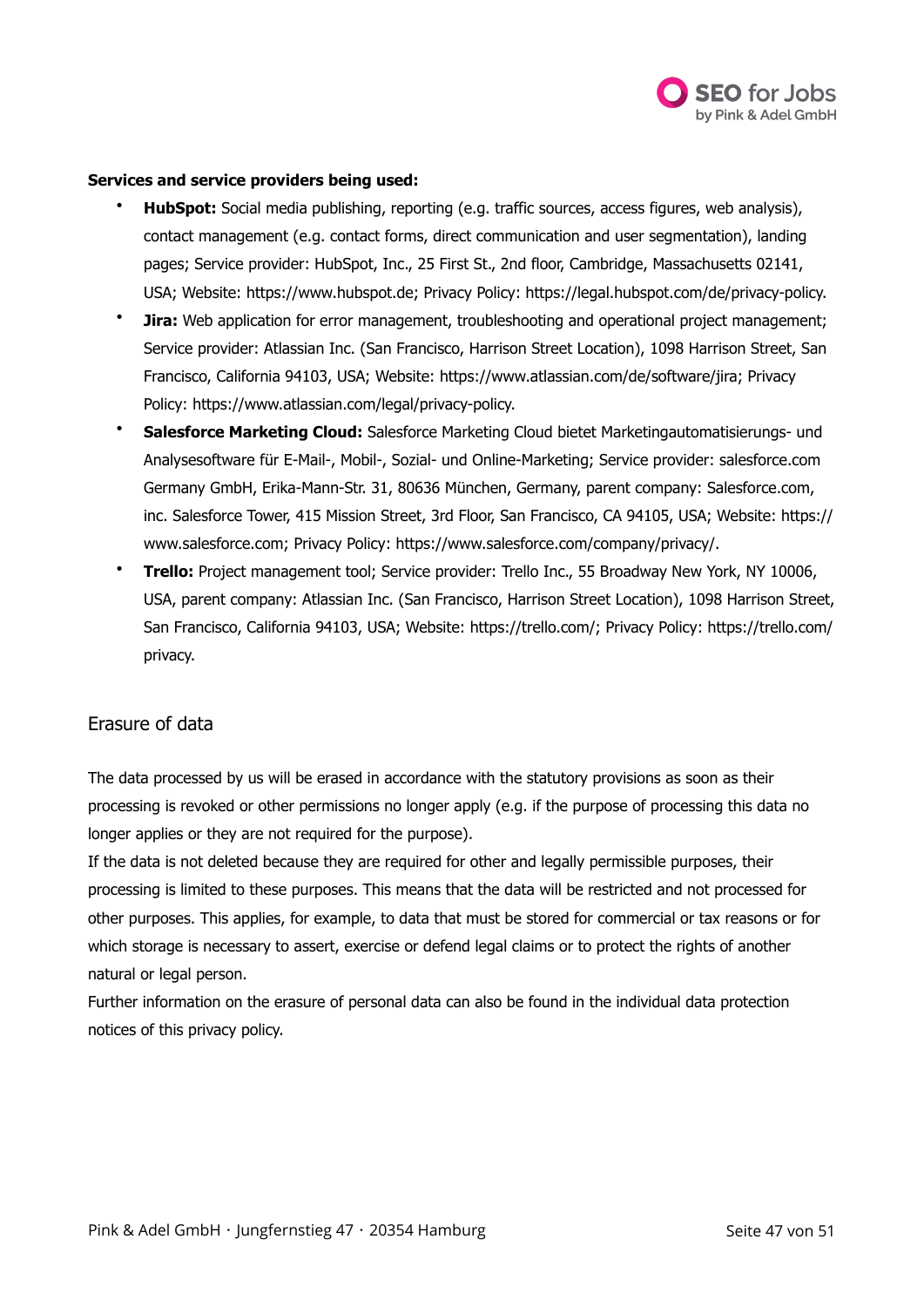

# Changes and Updates to the Privacy Policy

We kindly ask you to inform yourself regularly about the contents of our data protection declaration. We will adjust the privacy policy as changes in our data processing practices make this necessary. We will inform you as soon as the changes require your cooperation (e.g. consent) or other individual notification. If we provide addresses and contact information of companies and organizations in this privacy policy, we ask you to note that addresses may change over time and to verify the information before contacting us.

# Rights of Data Subjects

As data subject, you are entitled to various rights under the GDPR, which arise in particular from Articles 15 to 21 of the GDPR:

- **Right to Object: You have the right, on grounds arising from your particular situation, to object at any time to the processing of your personal data which is based on letter (e) or (f) of Article 6(1) GDPR , including profiling based on those provisions.Where personal data are processed for direct marketing purposes, you have the right to object at any time to the processing of the personal data concerning you for the purpose of such marketing, which includes profiling to the extent that it is related to such direct marketing.**
- **Right of withdrawal for consents:** You have the right to revoke consents at any time.
- **Right of access:** You have the right to request confirmation as to whether the data in question will be processed and to be informed of this data and to receive further information and a copy of the data in accordance with the provisions of the law.
- **Right to rectification:** You have the right, in accordance with the law, to request the completion of the data concerning you or the rectification of the incorrect data concerning you.
- **Right to Erasure and Right to Restriction of Processing:** In accordance with the statutory provisions, you have the right to demand that the relevant data be erased immediately or, alternatively, to demand that the processing of the data be restricted in accordance with the statutory provisions.
- **Right to data portability:** You have the right to receive data concerning you which you have provided to us in a structured, common and machine-readable format in accordance with the legal requirements, or to request its transmission to another controller.
- **Complaint to the supervisory authority:** You also have the right, under the conditions laid down by law, to lodge a complaint with a supervisory authority, in particular in the Member State of your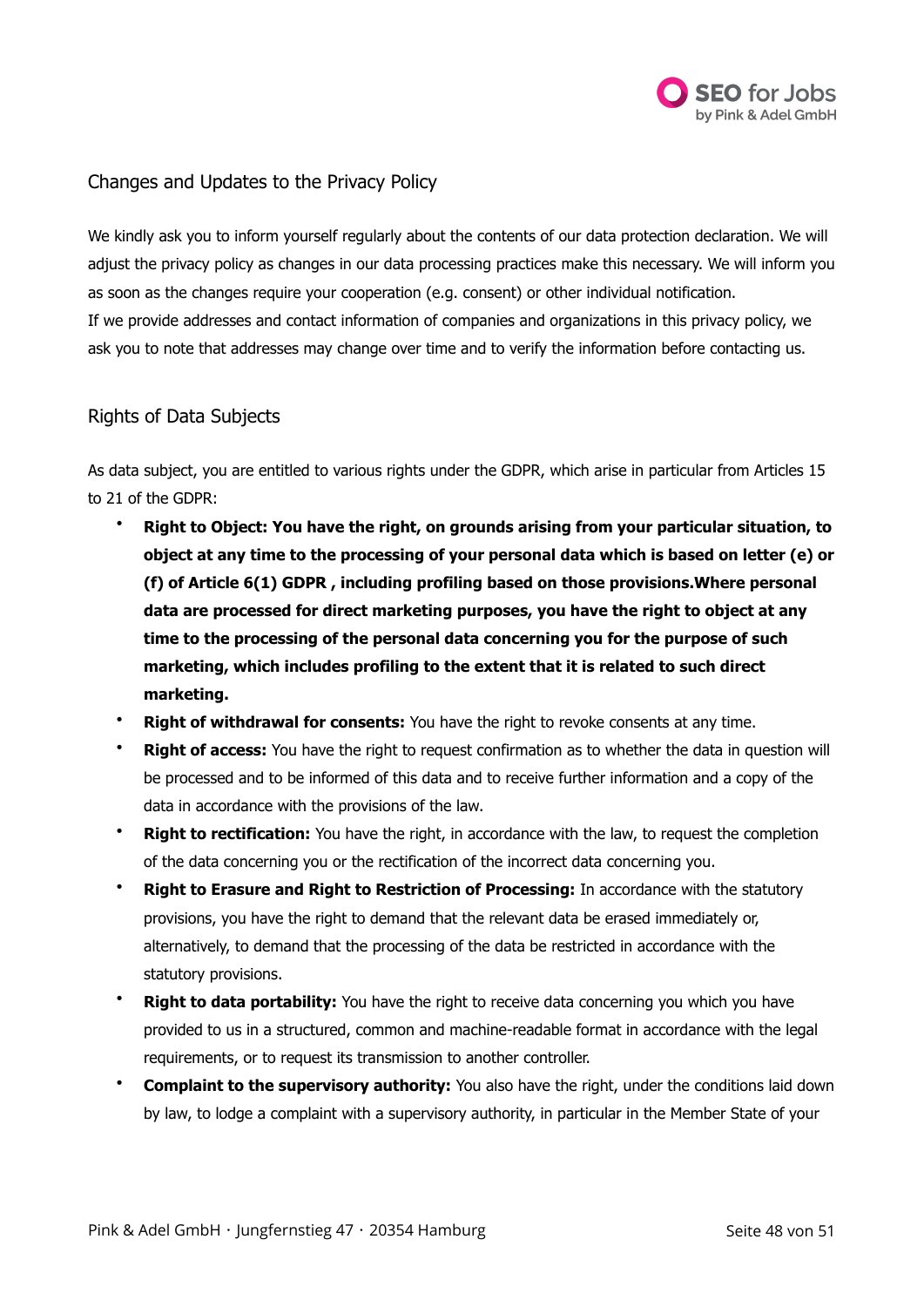

habitual residence, place of work or place of the alleged infringement if you consider that the processing of personal data relating to you infringes the GDPR.

# Terminology and Definitions

This section provides an overview of the terms used in this privacy policy. Many of the terms are drawn from the law and defined mainly in Article 4 GDPR. The legal definitions are binding. The following explanations, on the other hand, are intended above all for the purpose of comprehension. The terms are sorted alphabetically.

- **A/B Tests:** A/B tests are designed to improve the usability and performance of online services. For example, users are presented with different versions of a website or its elements, such as input forms, on which the placement of the contents or labels of the navigation elements can differ. The behaviour of users, e.g. prolonged visits to the site or more frequent interaction with the elements, can then be used to determine which of these sites or elements are more responsive to users' needs.
- **Affiliate Tracking:** Custom Audiences refers to the process of determining target groups for advertising purposes, e.g. the display of advertisements. For example, a user's interest in certain products or topics on the Internet may be used to conclude that the user is interested in advertisements for similar products or the online store in which the user viewed the products. "Lookalike Audiences" is the term used to describe content that is viewed as suitable by users whose profiles or interests presumably correspond to the users for whom the profiles were created. For the purposes of creating custom audiences and lookalike audiences, cookies and web beacons are typically used.
- **Clicktracking:** Clicktracking allows users to keep track of their movements within an entire website. Since the results of these tests are more accurate if the interaction of the users can be followed over a certain period of time (e.g. if a user likes to return), cookies are usually stored on the computers of the users for these test purposes.
- **Content Delivery Network (CDN):** A "Content Delivery Network" (CDN) is a service with whose help contents of our online services, in particular large media files, such as graphics or scripts, can be delivered faster and more securely with the help of regionally distributed servers connected via the Internet.
- **Controller:** "Controller" means the natural or legal person, public authority, agency or other body which, alone or jointly with others, determines the purposes and means of the processing of personal data.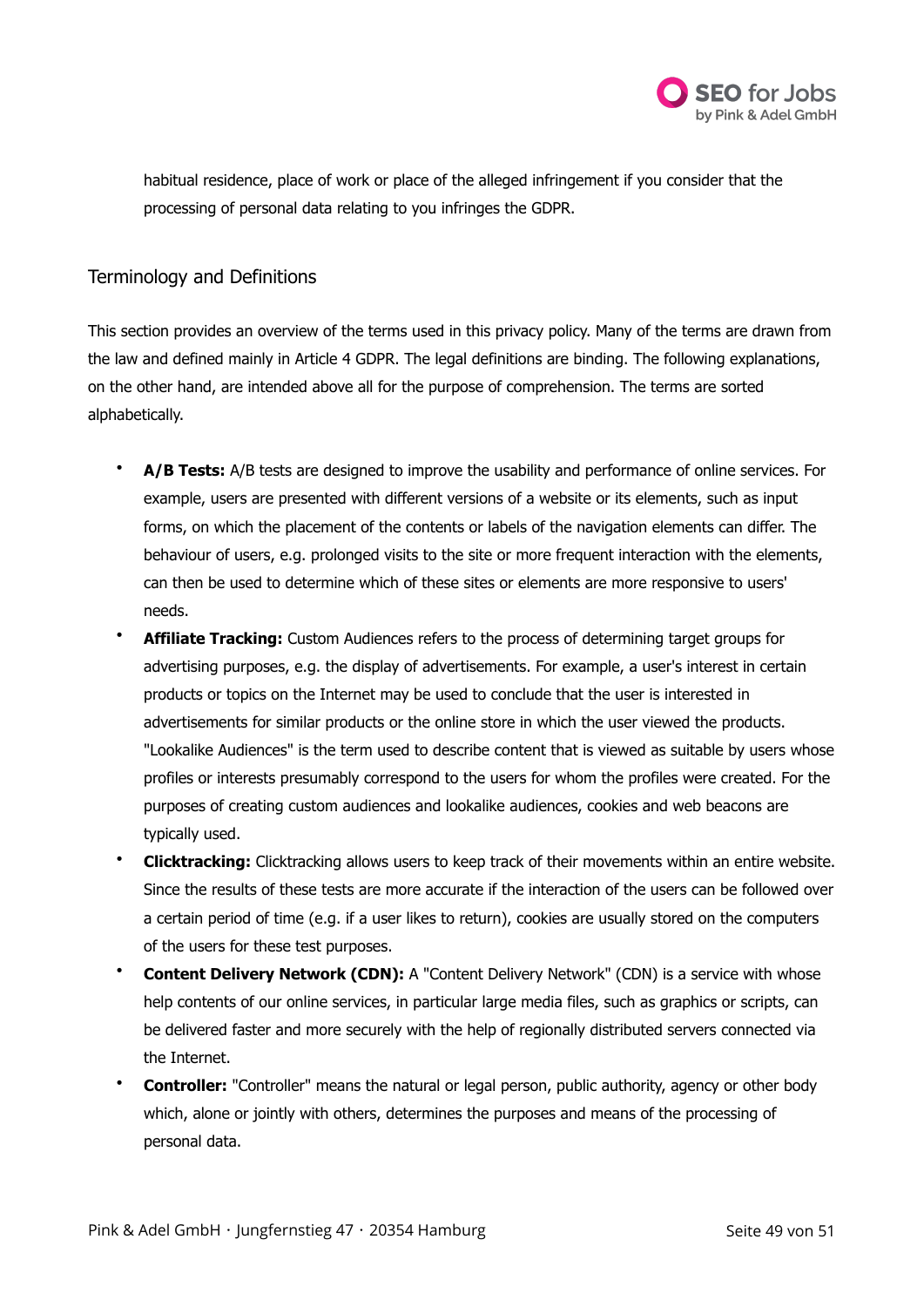

- **Conversion tracking:** Conversion tracking is a method used to evaluate the effectiveness of marketing measures. For this purpose, a cookie is usually stored on the devices of the users within the websites on which the marketing measures take place and then called up again on the target website (e.g. we can thus trace whether the advertisements placed by us on other websites were successful).
- **Cross-Device Tracking:** Cross-Device Tracking is a form of tracking in which behavior and interest information of the user is recorded across all devices in so-called profiles by assigning an online identifier to the user. This means that user information can usually be analysed for marketing purposes, regardless of the browser or device used (e.g. mobile phone or desktop computer). With most Cross-Device Tracking providers, the online identifier is not linked to plain data such as names, postal addresses or e-mail addresses.
- **Custom Audiences:** Target group formation (or "custom audiences") is the term used when target groups are determined for advertising purposes, e.g. display of advertisements. For example, a user's interest in certain products or topics on the Internet may be used to infer that that user is interested in advertisements for similar products or the online store in which they viewed the products. Lookalike Audiences" (or similar target groups) is the term used to describe content that is viewed as suitable by users whose profiles or interests presumably correspond to the users for whom the profiles were created. Cookies are generally used for the purposes of creating custom audiences and lookalike audiences. Target groups can be created by processing visitors of an online service or can be uploaded to the provider of an online marketing technology by means of uploading (which is usually done pseudonymised).
- **Heatmaps:** "Heatmaps" are mouse movements of the users, which are combined to an overall picture, with the help of which it can be recognized, for example, which web page elements are preferred and which web page elements users prefer less.
- **IP Masking:** IP masking is a method by which the last octet, i.e. the last two numbers of an IP address, are deleted so that the IP address alone can no longer be used to uniquely identify a person. IP masking is therefore a means of pseudonymising processing methods, particularly in online marketing.
- **Interest-based and behavioral marketing:** Interest-related and/or behaviour-related marketing is the term used when potential user interest in advertisements and other content is predicted if possible. This is done on the basis of information on the previous behaviour of users (e.g. visiting and staying on certain websites, purchasing behaviour or interaction with other users), which is stored in a so-called profile. For these purposes cookies are usually used.
- **Location data:** Location data is created when a mobile device (or another device with the technical requirements for a location determination) connects to a radio cell, a WLAN or similar technical means and functions of location determination. Location data serve to indicate the geographically